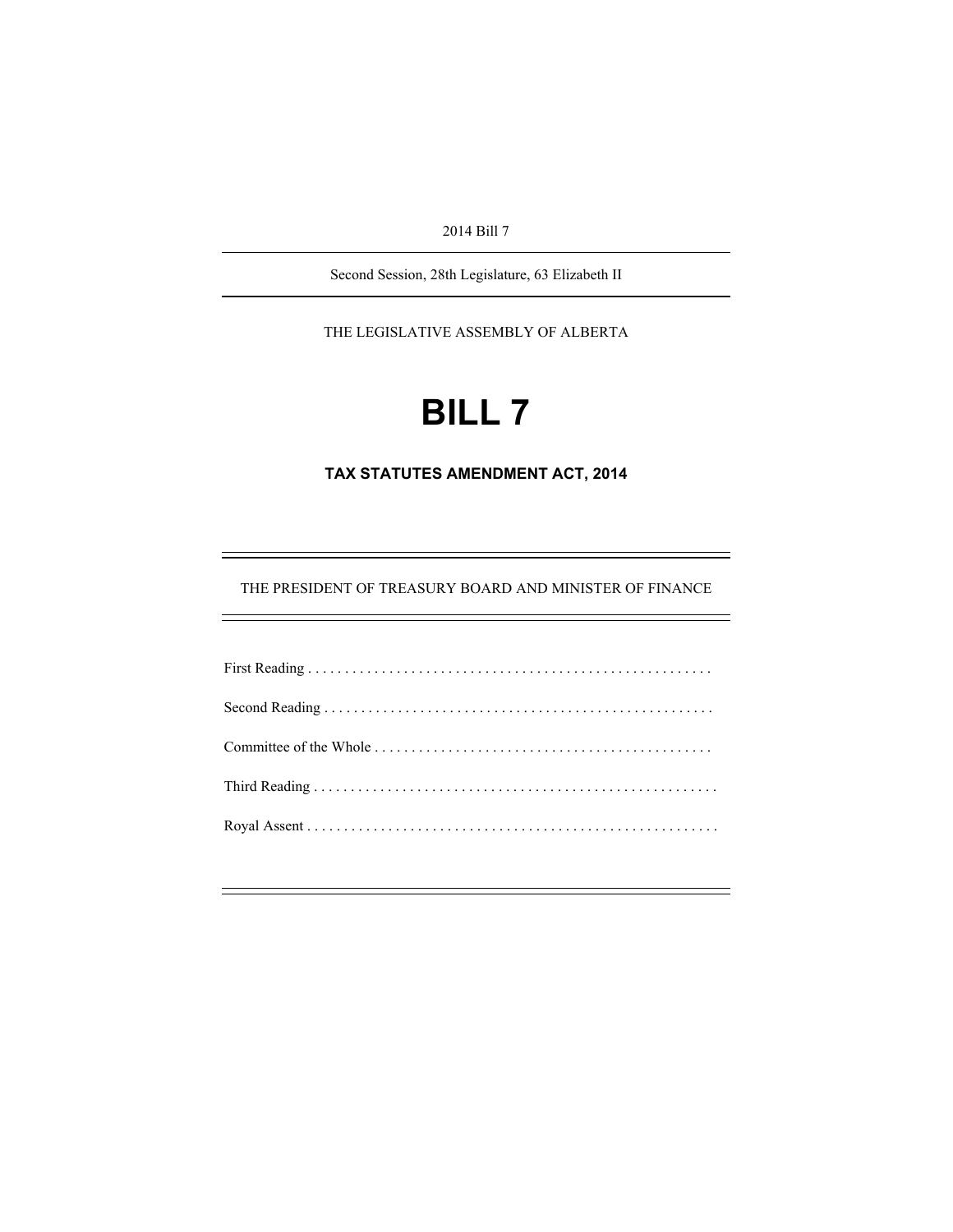*Bill 7* 

# **BILL 7**

2014

# **TAX STATUTES AMENDMENT ACT, 2014**

*(Assented to , 2014)* 

HER MAJESTY, by and with the advice and consent of the Legislative Assembly of Alberta, enacts as follows:

# **Alberta Corporate Tax Act**

#### **Amends RSA 2000 cA-15**

**1(1) The** *Alberta Corporate Tax Act* **is amended by this section.**

- **(2) Section 1(2) is amended**
	- **(a) by adding the following after clause (a):**
		- (a.1) "Alberta QET tax credit" means the tax credit calculated under section 26.92;
	- **(b) by adding the following after clause (g.01):**
		- (g.011) "qualifying environmental trust" means a qualifying environmental trust as defined in subsection 248(1) of the federal Act, other than a trust described in paragraph  $149(1)(z.1)$  or  $(z.2)$  of the federal Act;

#### **(c) by adding the following after clause (i):**

 (i.1) "tax shelter" means a tax shelter as defined in section 237.1(1) of the federal Act;

# **(3) Section 2 is amended by adding the following after subsection (6):**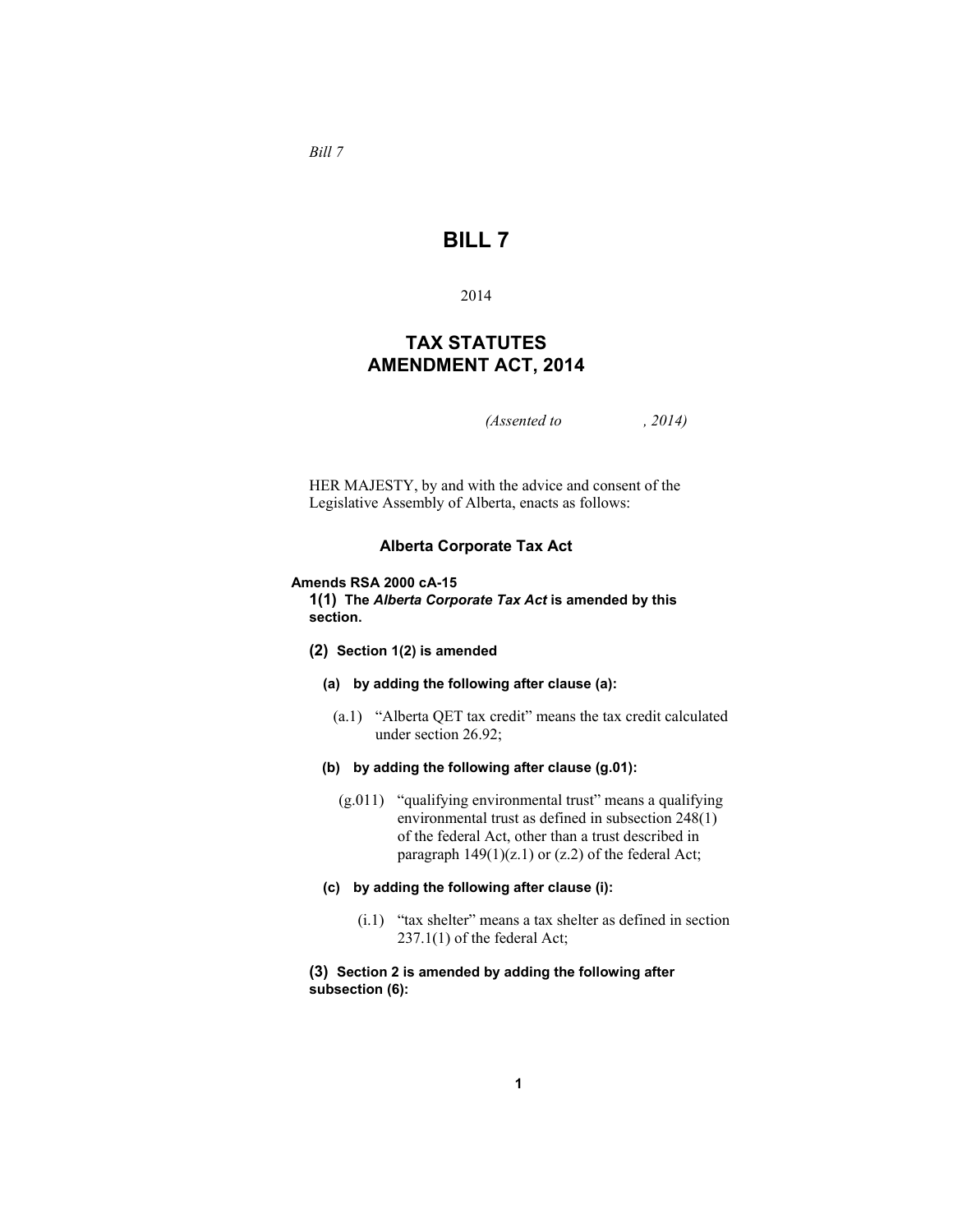**Explanatory Notes** 

# **Alberta Corporate Tax Act**

**1**(1) Amends chapter A-15 of the Revised Statutes of Alberta 2000.

(2) Definitions added.

(3) Application of federal Act.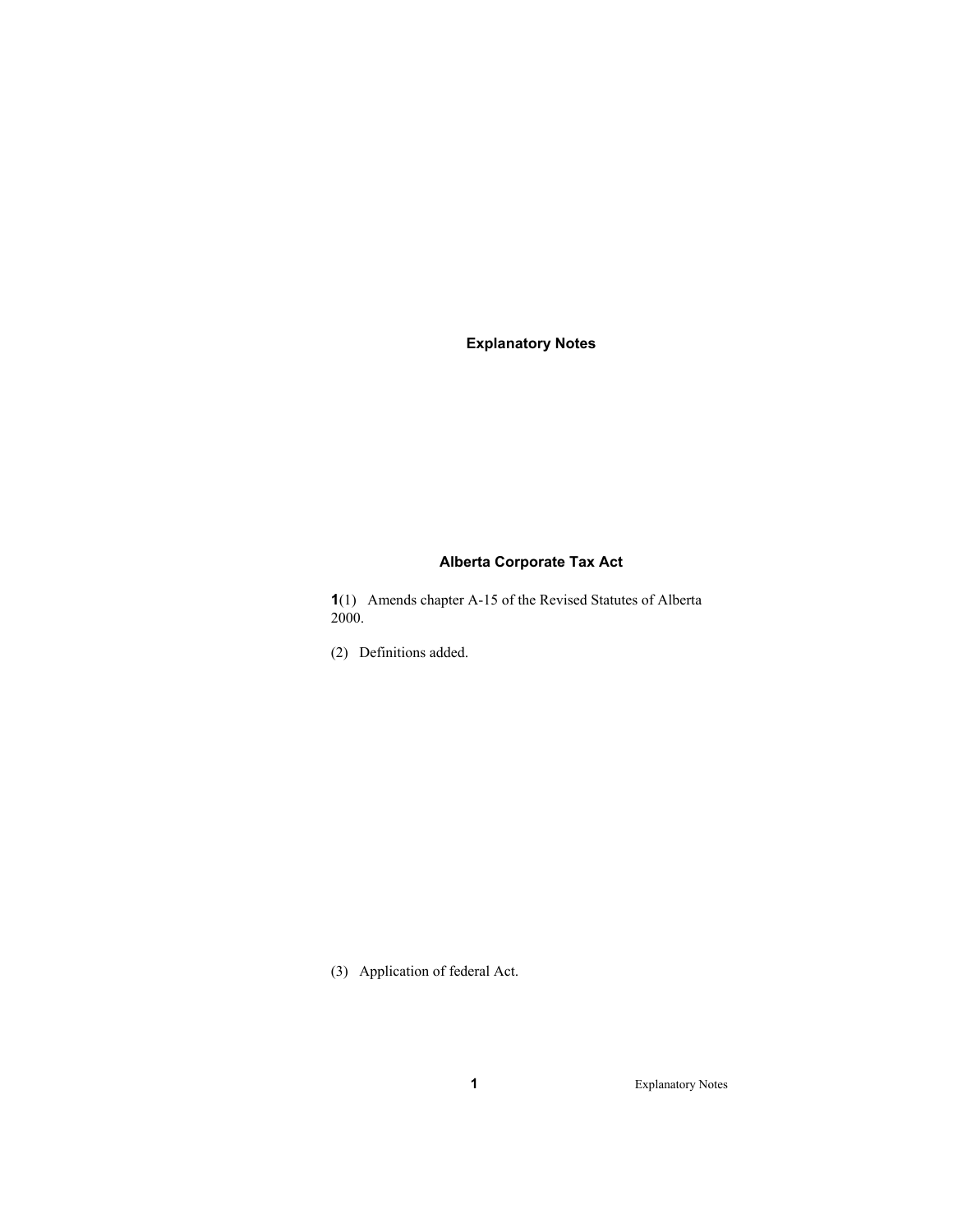- **(6.1)** Except as otherwise provided in this Act, where
	- (a) a section or part of a section of the federal Act has, by this Act, been made applicable for the purposes of this Act,
	- (b) a coming into force provision in respect of that section or that part of a section of the federal Act provides for an election as to how or whether that section or that part of a section applies to a taxpayer in any particular taxation year, and
	- (c) a taxpayer that is a corporation has made an election,

that section or that part of a section of the federal Act shall apply for the purposes of this Act in the same manner as elected by the corporation pursuant to the coming into force provision in respect of that section or that part of a section.

# **(4) The following is added after section 5:**

#### **Liability for income tax re qualifying environmental trust**

**5.1** A qualifying environmental trust that is resident in Alberta at the end of a taxation year shall pay a tax as required by Part 5.1 for that taxation year.

**(5)** Subsection (4) applies to taxation years ending after December 31, 2013.

# **(6) Section 8 is amended**

- **(a) in subsection (2.01) by adding** "and" **at the end of clause (a) and by repealing clauses (b), (b.1) and (b.2);**
- **(b) by repealing subsection (2.02);**
- **(c) in subsection (2.2) by striking out** "from a business or property for a taxation year" **and substituting** "that is resident in Canada at any time in a taxation year from a business or property for the year".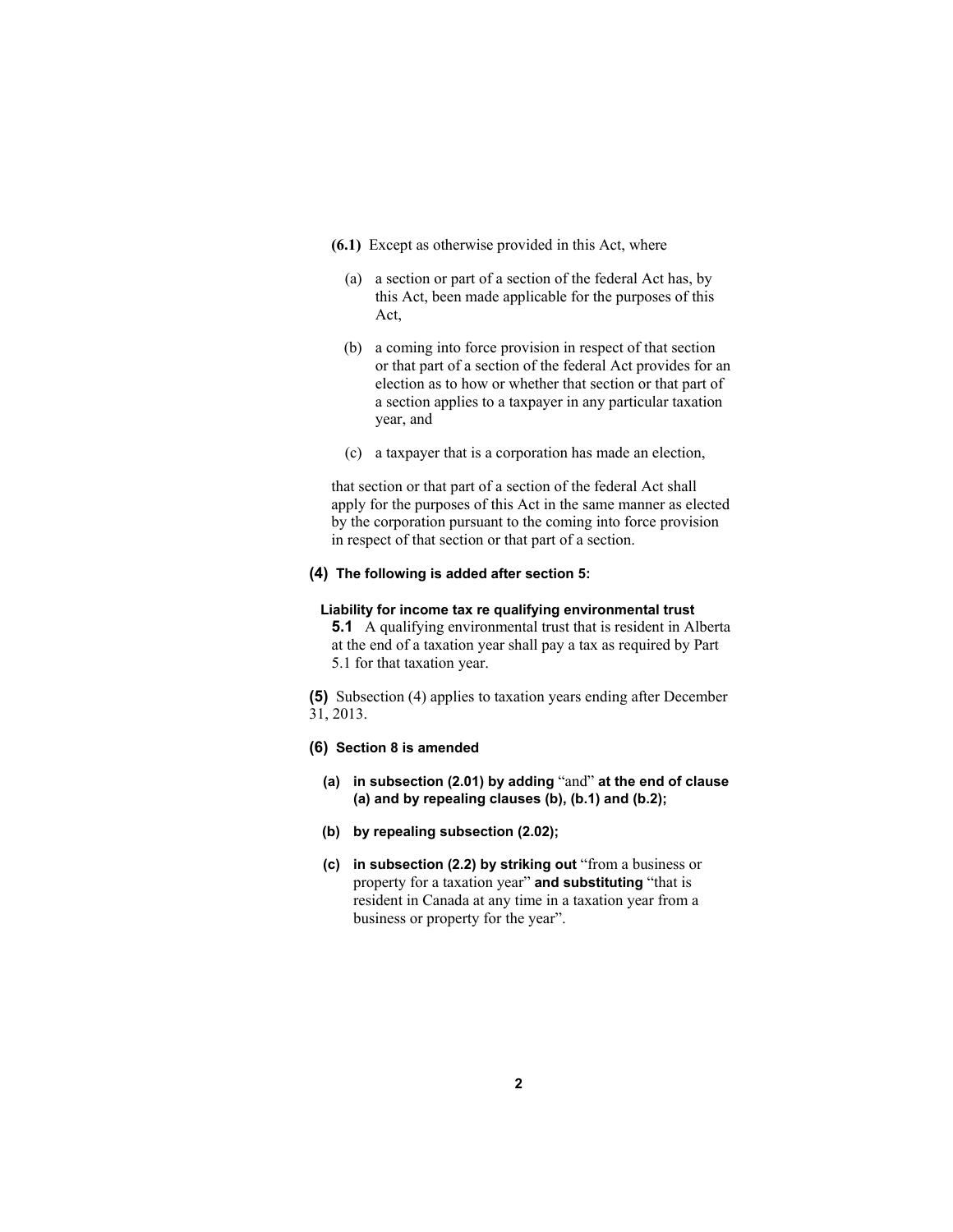(4) Liability for income tax in respect of a qualifying environmental trust.

- (5) Application of subsection (4).
- (6) Section 8 presently reads in part:
	- *(2.01) In the application of subsection 18(1) of the federal Act,* 
		- *(a) paragraph (a) shall be read as if "including but not limited to any tax payable under Part 1 of this Act, any tax payable under the federal Act, any tax similar to that imposed under Part 1 of this Act that is imposed by a province or any interest or penalties payable in respect of any of them" were added after "outlay or expense",*
		- *(b) the reference in paragraph (m) to "or in respect of the late payment or non-payment of any such amount" does not apply for the purposes of this Act,*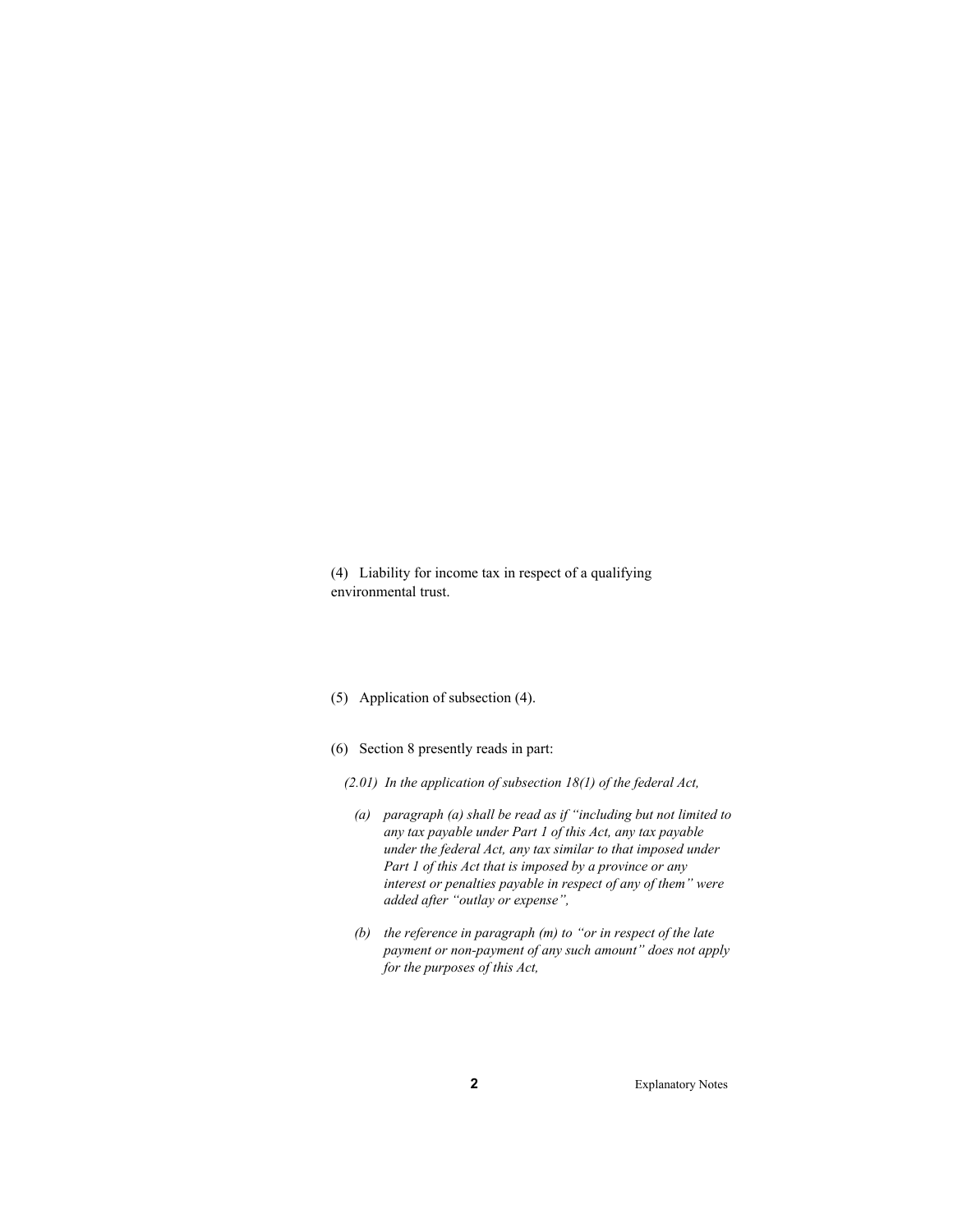**(7)** Subsection (6)(a) applies to taxation years beginning after December 31, 2007.

**(8)** Subsection (6)(c) is deemed to have come into force on December 21, 2002.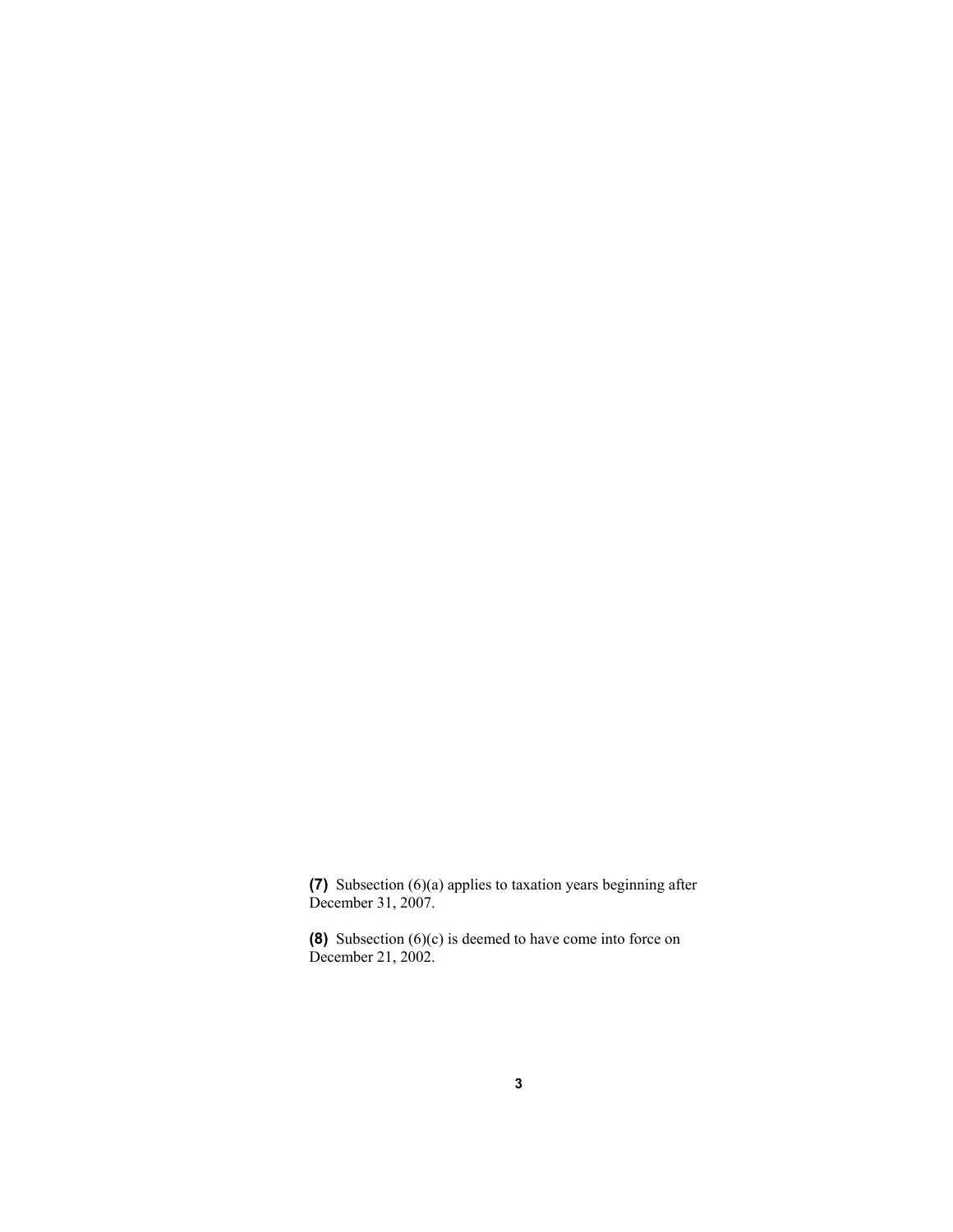- *(b.1) for each taxation year that ends after 2002 and before 2007, the repeal of paragraph (m) does not apply for the purposes of this Act,*
- *(b.2) for a taxation year that begins in 2006 and ends in 2007, the repeal of paragraph (m) does not apply for the purposes of this Act to the proportion of the amount described by that paragraph that the number of days in the taxation year in 2006 bears to the number of days in the taxation year, and* 
	- *(c) paragraph (t) does not apply for the purposes of this Act.*
- *(2.02) In the application of subsection 20(1) of the federal Act*
- *(a) for a taxation year that ends after 2002 and before 2007, paragraph (v.1) shall be read as "such amount as is allowed to the taxpayer for the year by regulation in respect of natural accumulations of petroleum or natural gas in Canada, oil or gas wells in Canada or mineral resources in Canada",*
- *(b) for a taxation year that begins in 2006 and ends in 2007, paragraph (v.1) shall be read as "that proportion of such amount as is allowed to the taxpayer for the year by regulation in respect of natural accumulations of petroleum or natural gas in Canada, oil or gas wells in Canada or mineral resources in Canada that the number of days in the taxation year in 2006 bears to the number of days in the taxation year", and*
- *(c) no deduction may be made under paragraph (v.1) in respect of any time period after 2006.*

*(2.2) In determining the income of a corporation from a business or property for a taxation year, there may be deducted the amount described in subsection 20(12) of the federal Act less the amount that is deductible under subsection 126(1) of the federal Act.* 

- (7) Application of subsection  $(6)(a)$ .
- (8) Coming into force of subsection  $(6)(c)$ .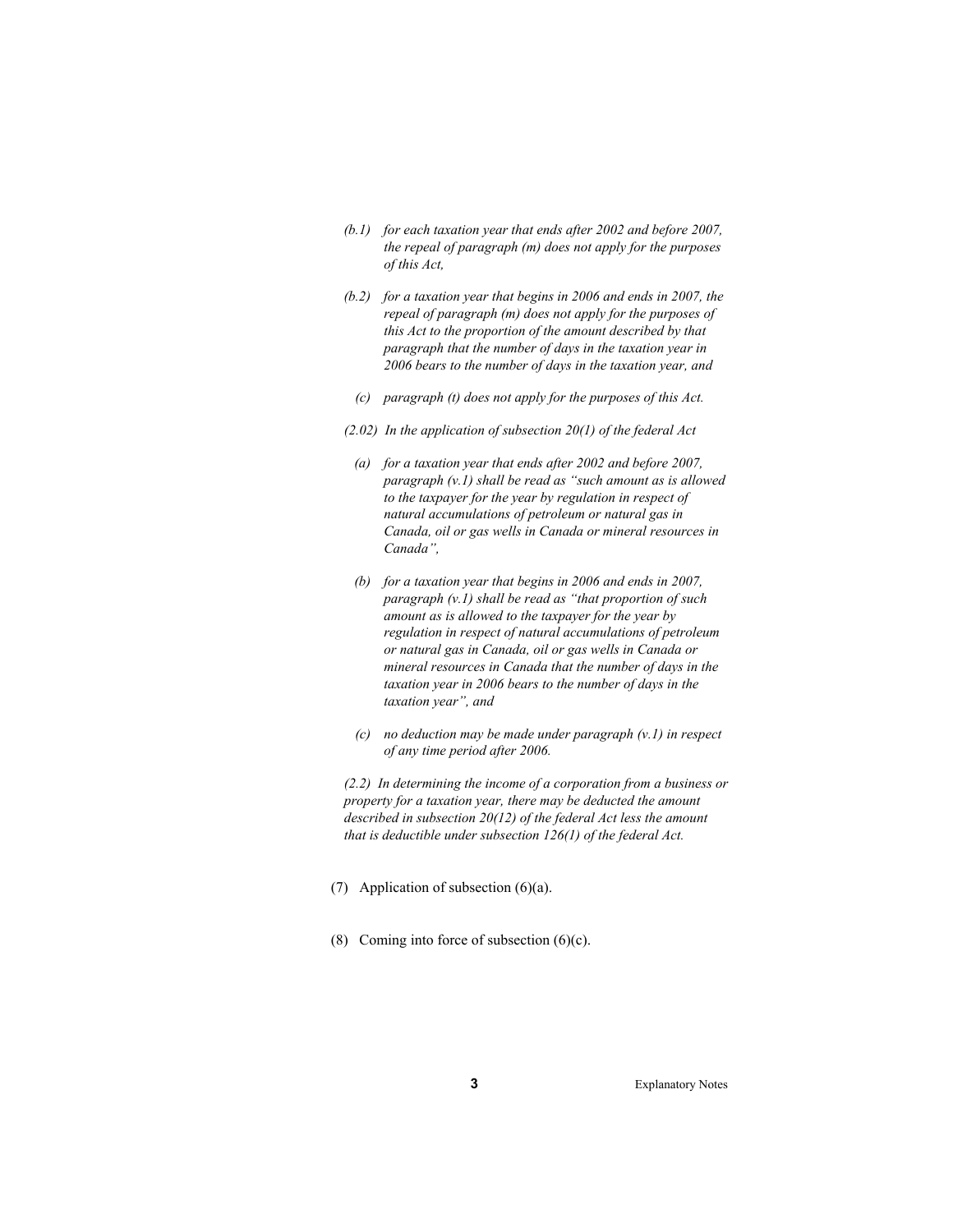**(9) Section 17(2) is amended by striking out** "The definitions in section 122.1 of the federal Act apply" **and substituting** "Section 122.1 of the federal Act applies".

# **(10)** Subsection (9) applies to

- (a) taxation years of a trust that end after 2006 and before 2011 if
	- (i) investments in the trust are, in one or more of those taxation years, listed or traded on a stock exchange or other public market, and
	- (ii) the trust elected, by notifying the Minister of National Revenue in writing on or before the filing due date for its taxation year that included June 26, 2013, to have subsections 258(1) to (12) of the *Technical Tax Amendments Act, 2012* (Canada) so apply,

# and

- (b) the 2011 and subsequent taxation years, except that paragraph (d) of the definition "real estate investment trust" in subsection 122.1(1) of the federal Act as it applies for the purposes of this Act shall be read as follows for taxation years that end before 2013:
	- (d) at each time in the taxation year an amount, that is equal to 75% or more of the equity value of the trust at that time, is the amount that is the total fair market value of all properties held by the trust each of which is real or immovable property, indebtedness of a Canadian corporation represented by a bankers' acceptance, property described by either paragraph (a) or (b) of the definition "qualified investment" in section 204 of the federal Act, or a deposit with a credit union;

#### **(11) Section 23 is amended**

**(a) in subsection (2.2) by adding** "(4.11), (4.12), (4.13)," **after**  " $(4.1)$ ,".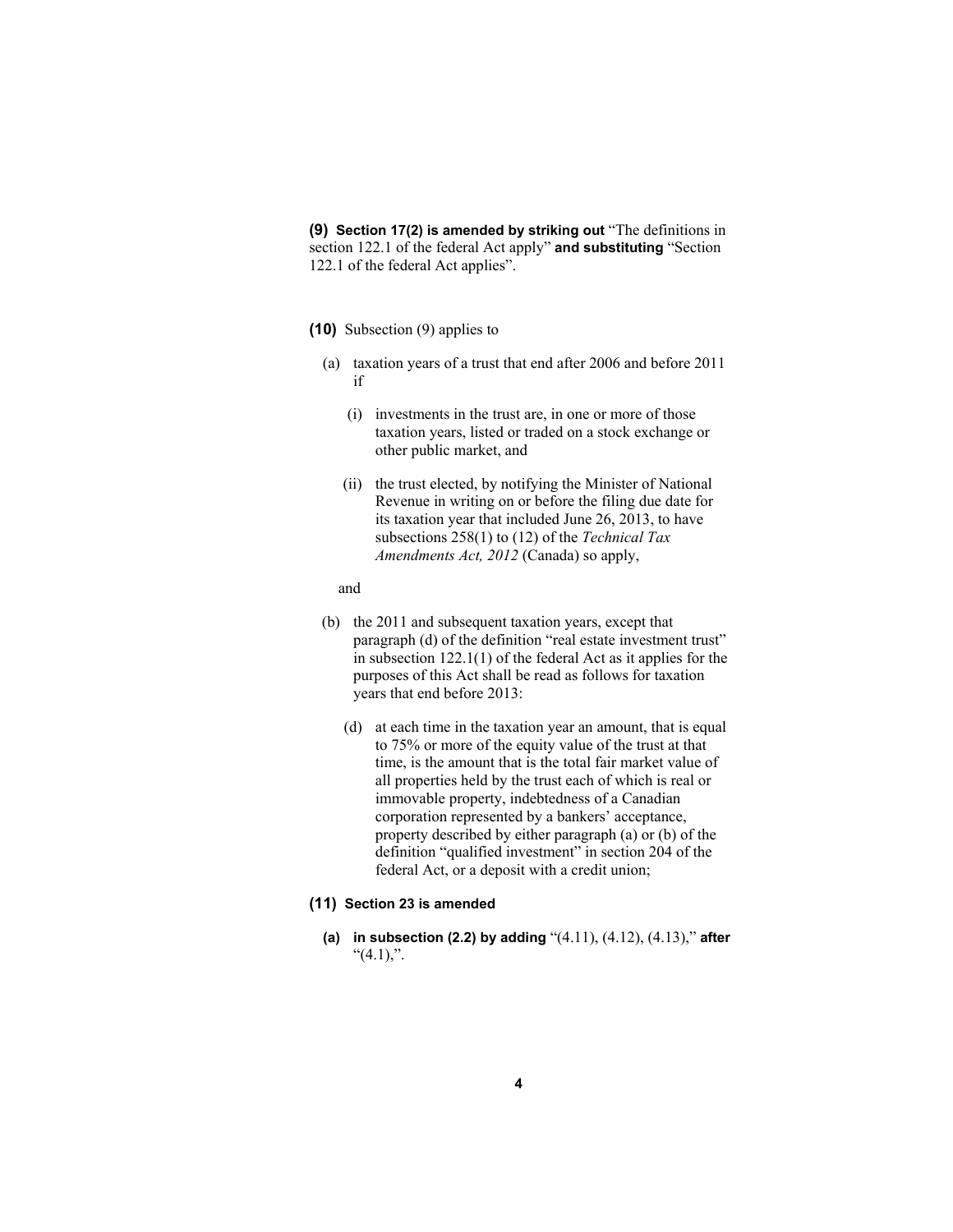# (9) Section 17(2) presently reads:

*(2) The definitions in section 122.1 of the federal Act apply for the purposes of applying section 104 of the federal Act for the purposes of this Act.* 

(10) Application of subsection (9).

(11) Section 23 presently reads in part:

*(2.2) Subsections 126(4), (4.1), (4.2), (4.3), (4.4), (8) and (9) of the federal Act apply for the purposes of computing a corporation's non-business-income tax.*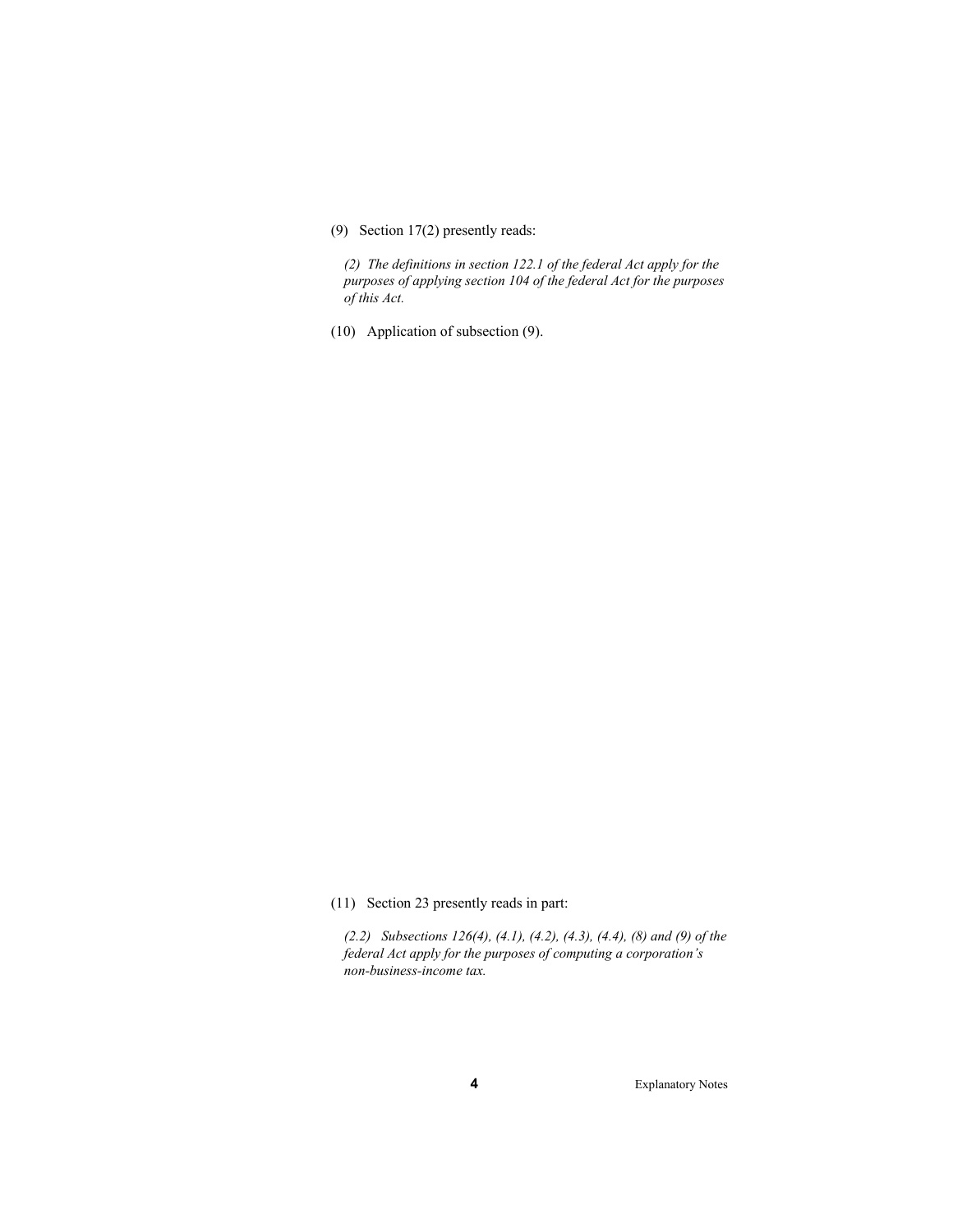- **(b) in subsection (3) by striking out** "and" **at the end of clause (b), by adding** "and" **at the end of clause (c) and by adding the following after clause (c):**
	- (d) if, in computing a corporation's income for a taxation year from a business carried on by the corporation in Canada, an amount is included in respect of interest paid or payable to the corporation by a person resident in a country other than Canada, and the corporation has paid to the government of that other country a non-business-income tax for the year with respect to the amount, the amount is, in applying the definition of "qualifying incomes" in subsection (2.1) for the purpose of subsection (2), deemed to be income from a source in that other country.

**(12)** Subsection (11)(a) applies to income or profits tax paid for taxation years of a corporation that end after March 4, 2010, except that, for taxation years of the corporation that end on or before August 27, 2010,

 (a) subsection 126(4.11) of the federal Act as it applies for the purposes of this Act shall be read as follows:

**(4.11)** If a corporation is a member of a partnership, any income or profits tax paid to the government of a particular country other than Canada — in respect of the income of the partnership for a period during which the corporation's share of the income of the partnership under the income tax laws (referred to in subsection (4.12) as the "relevant foreign tax law") of any country other than Canada under the laws of which the income of the partnership is subject to income taxation, is less than the corporation's share of the income for the purposes of this Act — is not included in computing the corporation's business-income tax or non-business-income tax for any taxation year.

 (b) the portion of subsection 126(4.12) of the federal Act preceding paragraph (a), as it applies for the purposes of this Act, shall be read as follows: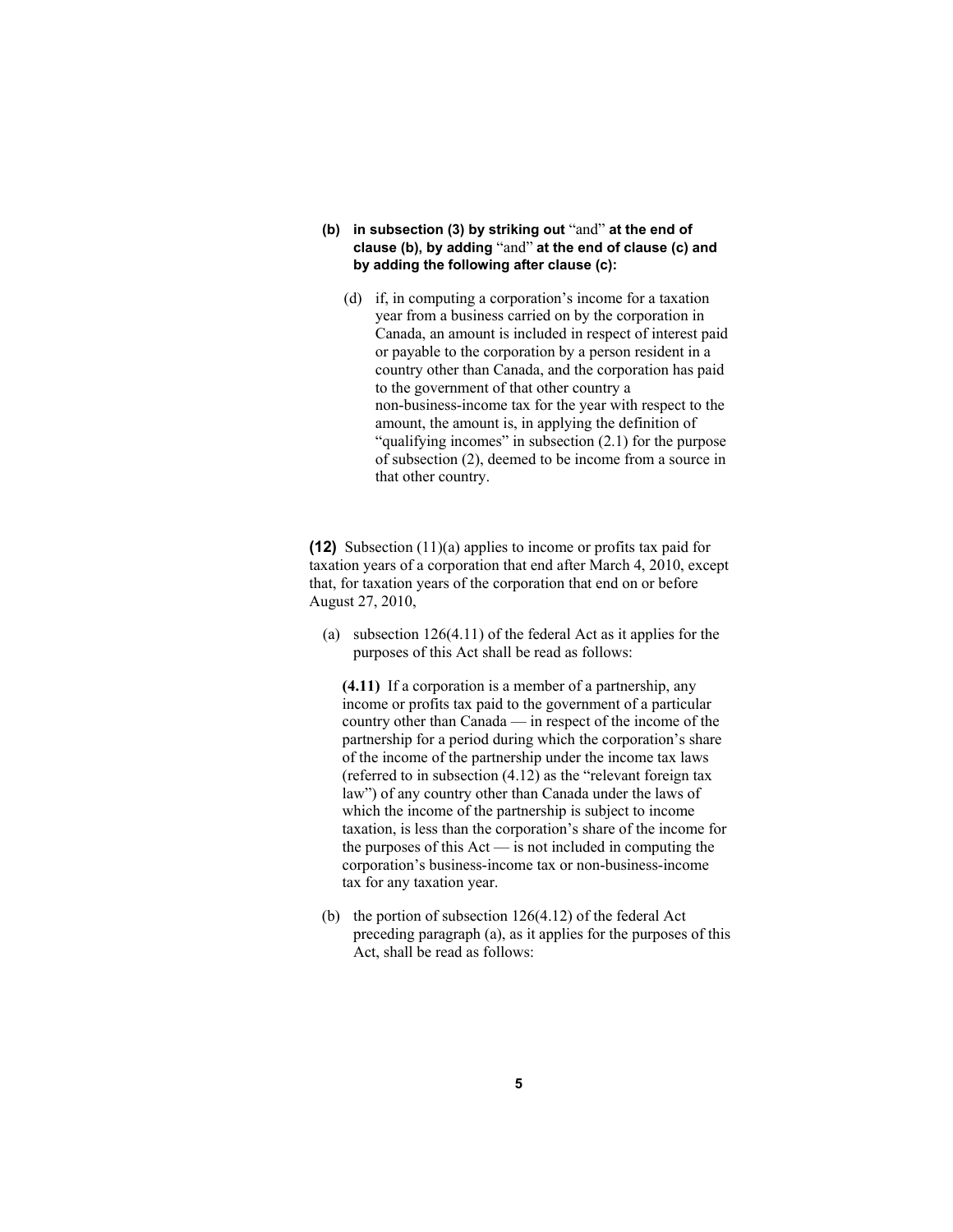- *(3) For the purposes of this section,* 
	- *(a) the government of a country other than Canada includes the government of a state, province or other political subdivision of that country,*
	- *(b) where a taxpayer's income for a taxation year is in whole or in part from sources in more than one country other than Canada, subsection (2) shall be read as providing for separate deductions in respect of each of the countries other than Canada, and*
	- *(c) if any income from a source in a particular country would be tax-exempt income but for the fact that a portion of the income is subject to an income or profits tax imposed by the government of a country other than Canada, the portion is deemed to be income from a separate source in the particular country.*
- (12) Application of subsection (11)(a).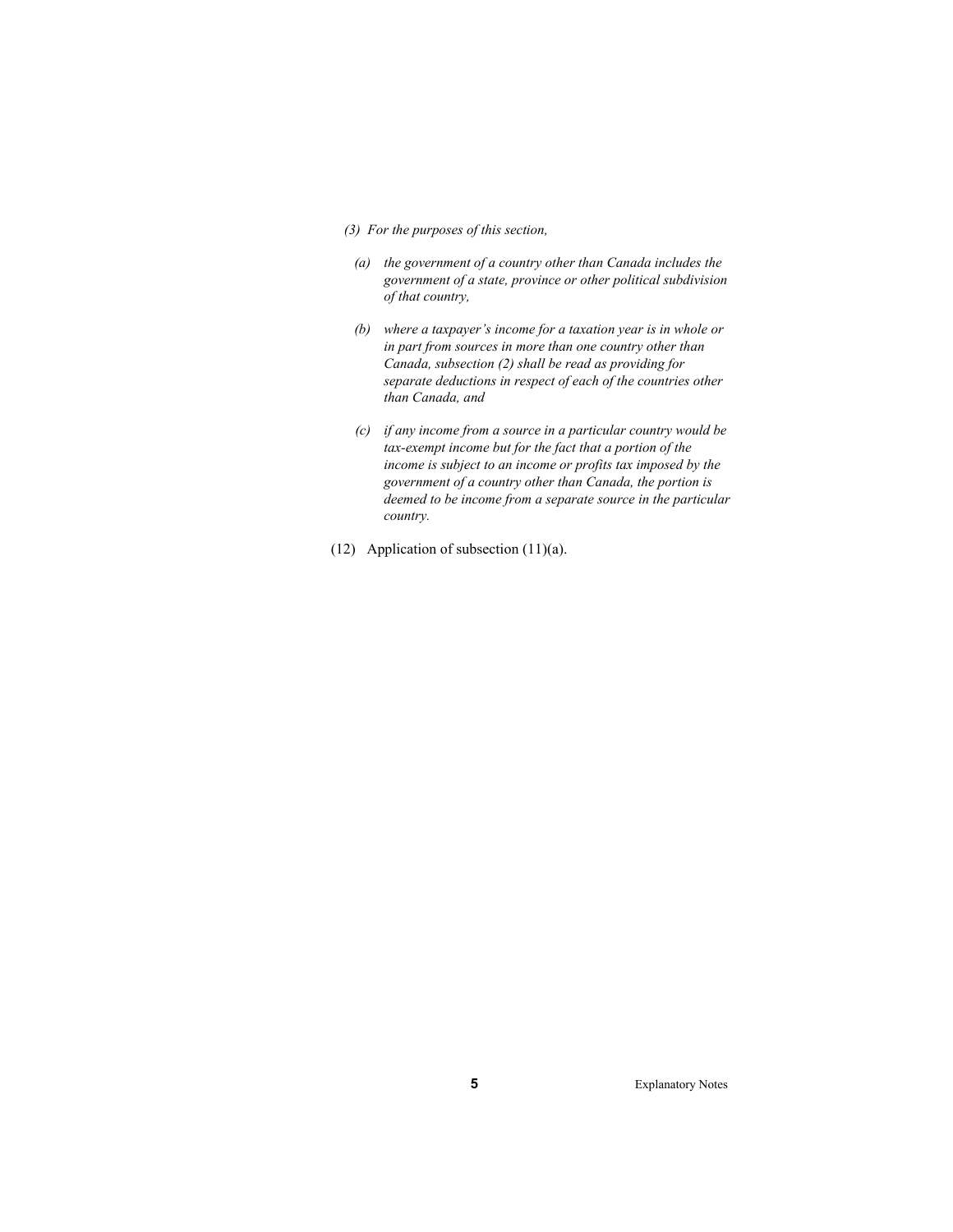**(4.12)** For the purposes of subsection (4.11), a corporation is not to be considered to have a lesser share of the income of a partnership under the relevant foreign tax law than for the purposes of this Act solely because of one or more of the following:

 (c) section 126 of the federal Act as it applies for the purposes of this Act shall be read without reference to its subsection (4.13).

**(13)** Subsection (11)(b) applies to amounts received after February 27, 2004.

**(14) The following is added after section 25:**

# **Part 5.1 Qualifying Environmental Trusts**

# **Tax payable by qualifying environmental trust**

**25.1(1)** Every qualifying environmental trust resident in Alberta at the end of a taxation year shall pay tax equal to the product of its income for the year for the purposes of Part XII.4 of the federal Act and the percentage that would be the rate of tax applicable to the amount taxable in Alberta for the year under section 21 of a corporation that had the same taxation year.

**(2)** Every qualifying environmental trust that is required to pay tax pursuant to subsection (1) shall on or before the prescribed date

- (a) file a return for the year, in the form and manner prescribed, containing an estimate of the amount of its tax payable under this section for the taxation year, and
- (b) pay its tax payable for the taxation year in the manner prescribed.

**(3)** For the purposes of this Part, the taxation year of a qualifying environmental trust is a calendar year.

**(15)** Subsection (14) applies to taxation years ending after December 31, 2013.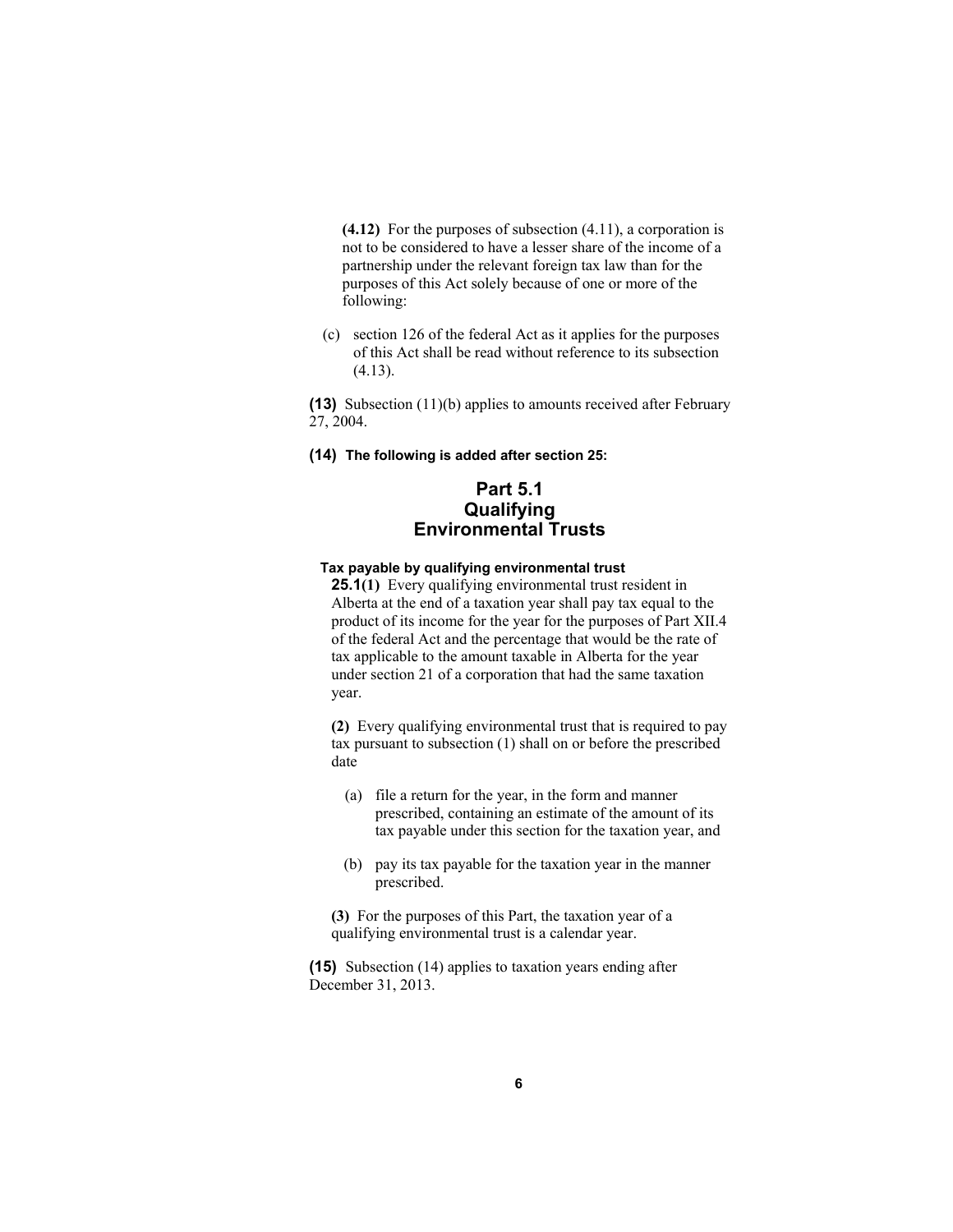- (13) Application of subsection (11)(b).
- (14) Part respecting qualifying environmental trusts added.

(15) Application of subsection (14).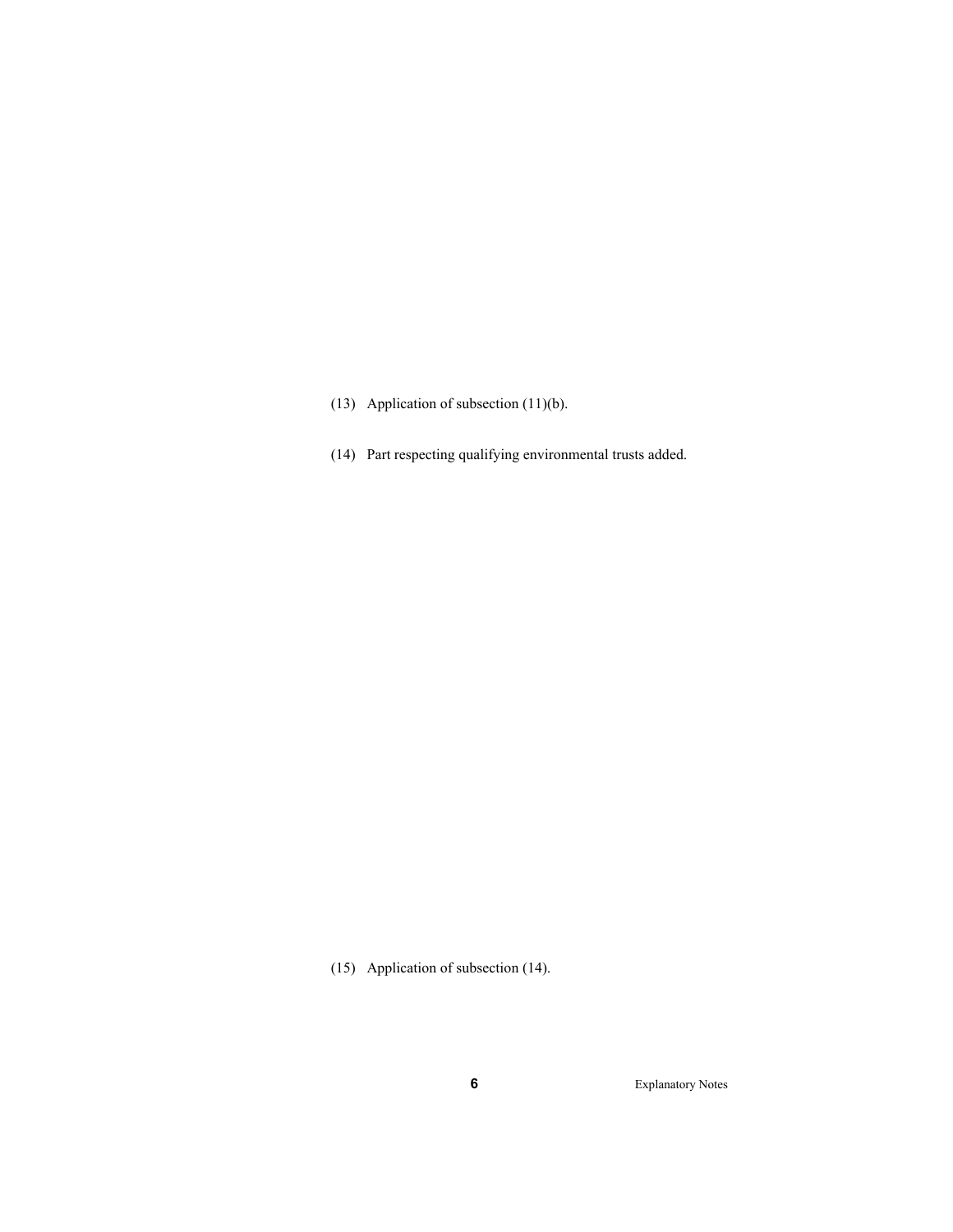**(16) The following is added after section 26.91:**

# **Division 4 Alberta QET Tax Credit**

#### **Alberta QET tax credit**

**26.92(1)** Subject to subsection (4) and the regulations, a corporation is entitled to an Alberta QET tax credit for a taxation year (referred to in this section as the "particular year") equal to the aggregate of

 (a) the total of all amounts, each of which is an amount determined by the formula

#### $A x (B/C)$

#### where

- A is the tax payable under section 25.1 by a qualifying environmental trust for the taxation year of the trust that ends in the particular year,
- B is the amount determined for federal purposes pursuant to the definition of B in paragraph  $127.41(1)(a)$  of the federal Act with respect to the corporation for the particular year, and
- C is the amount determined for federal purposes pursuant to the definition of C in paragraph  $127.41(1)(a)$  of the federal Act,

#### and

 (b) in respect of each partnership of which the corporation was a member, the total of all amounts each of which is the amount that can reasonably be considered to be the corporation's share of the relevant tax credit in respect of the partnership, and for this purpose, the relevant tax credit in respect of a partnership is the amount that would, if a partnership were a person and its fiscal period were its taxation year, be the Alberta QET tax credit of the partnership for its taxation year that ends in the particular year.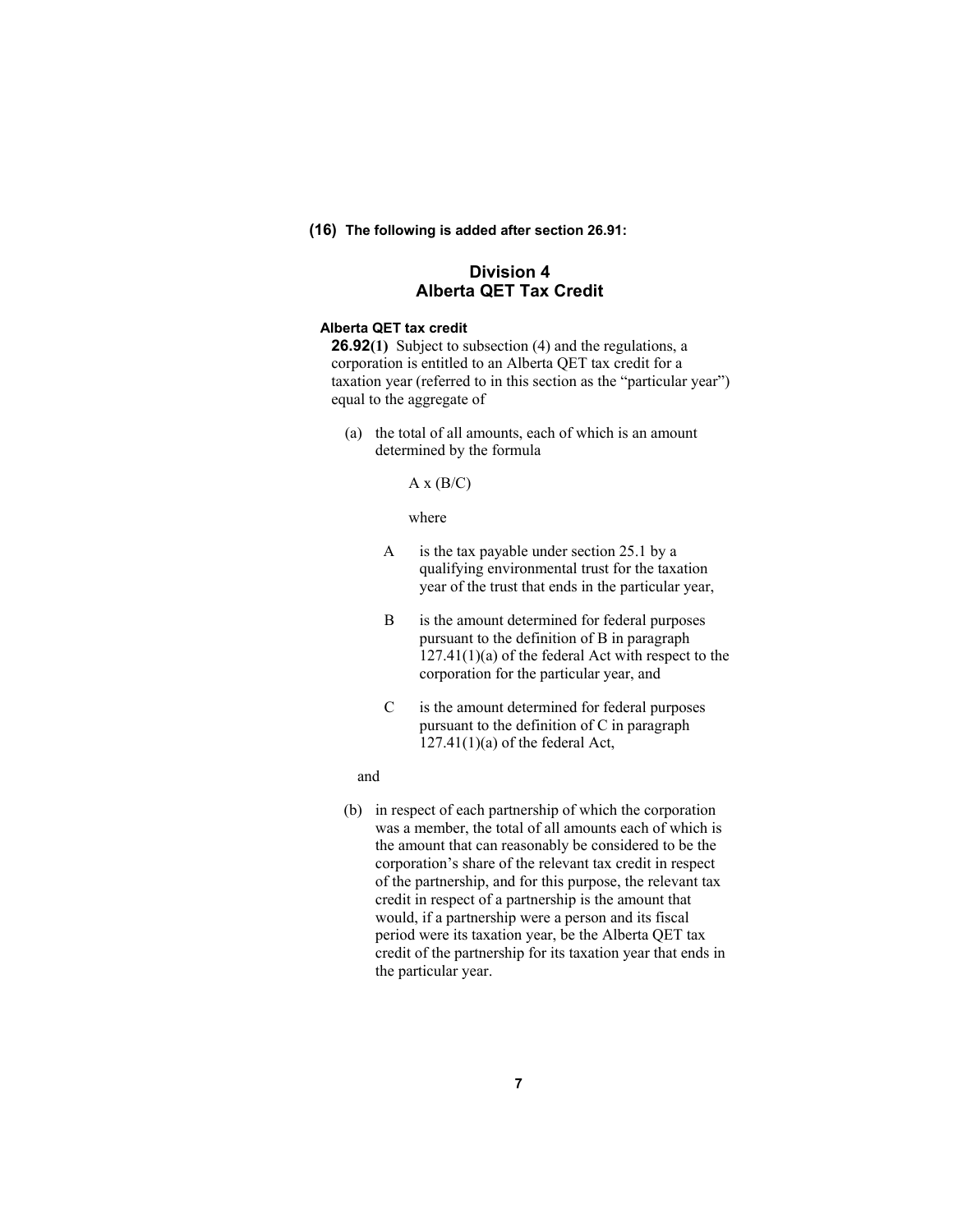(16) Alberta QET tax credit.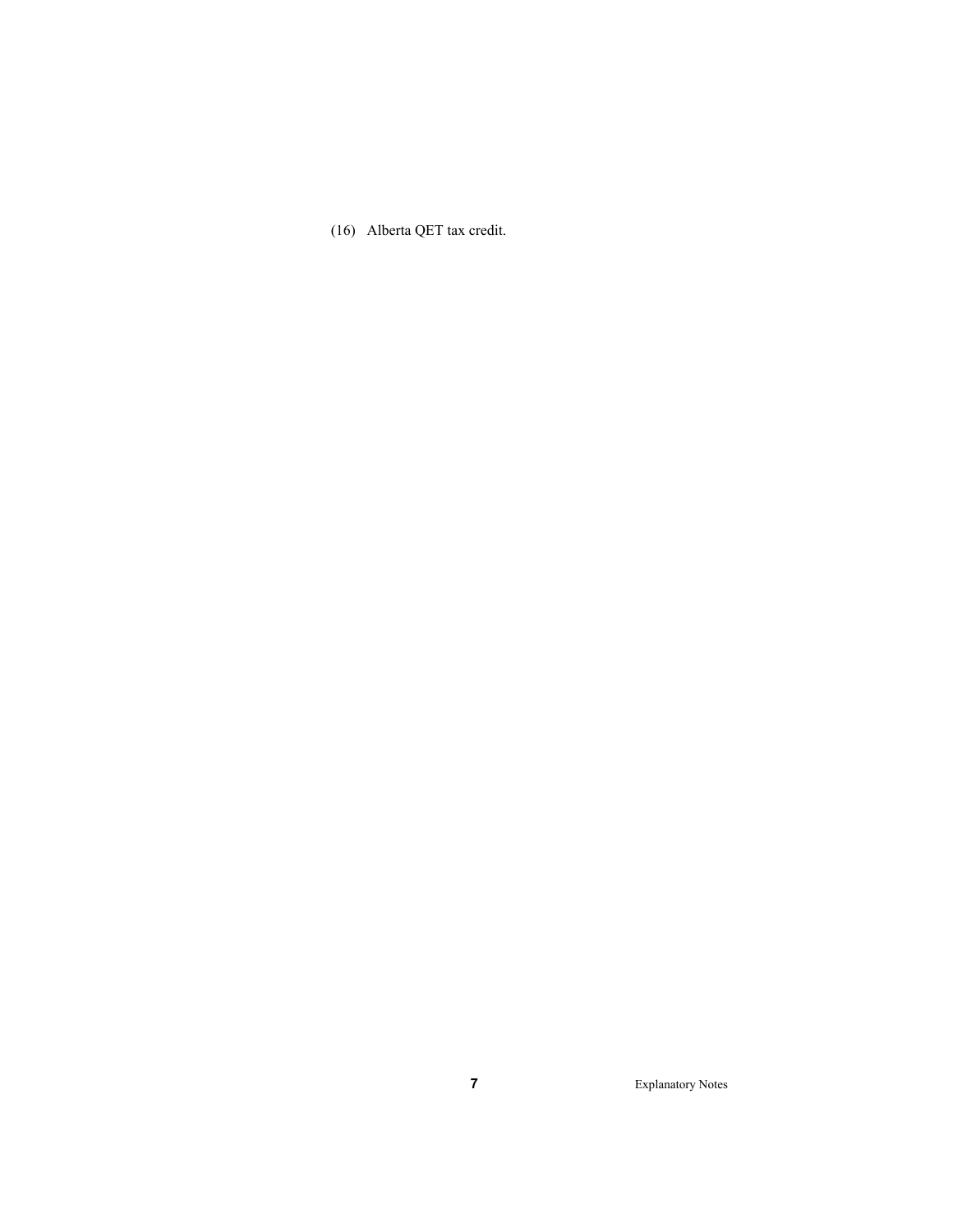**(2)** A corporation entitled to a tax credit under subsection (1) is deemed to have made a payment for the particular year at the prescribed time on account of its tax payable under this Act equal to its Alberta QET tax credit for the particular year.

**(3)** The payment referred to in subsection (2) may, in accordance with the regulations, be applied against amounts owing by the corporation or paid to the corporation.

**(4)** A corporation is not entitled to a tax credit under this section for a particular year if the corporation has not applied for the tax credit in the form and manner prescribed.

**(17)** Subsection (16) applies to taxation years that end after December 31, 2013.

# **(18) The following is added after section 34.02:**

#### **Expenditure limitations**

**34.03** Section 143.3 of the federal Act applies in computing the income of a corporation under this Act.

**(19)** Subsection (18) is deemed to have come into force on November 17, 2005, except that for securities issued or sold before October 24, 2012, the definition of "option" in subsection 143.3(1) of the federal Act as it applies for the purposes of this Act shall be read without reference to its paragraph (a).

# **(20) The following is added after section 34.03:**

#### **Limit for contingent amount**

**34.04** Section 143.4, except subsection (7), of the federal Act applies for the purposes of this Act.

**(21)** Subsection (20) applies to taxation years ending on or after March 16, 2011.

**(22) Section 35(3)(d) is amended by striking out** "section 23" **and substituting** "sections 23 and 26.9".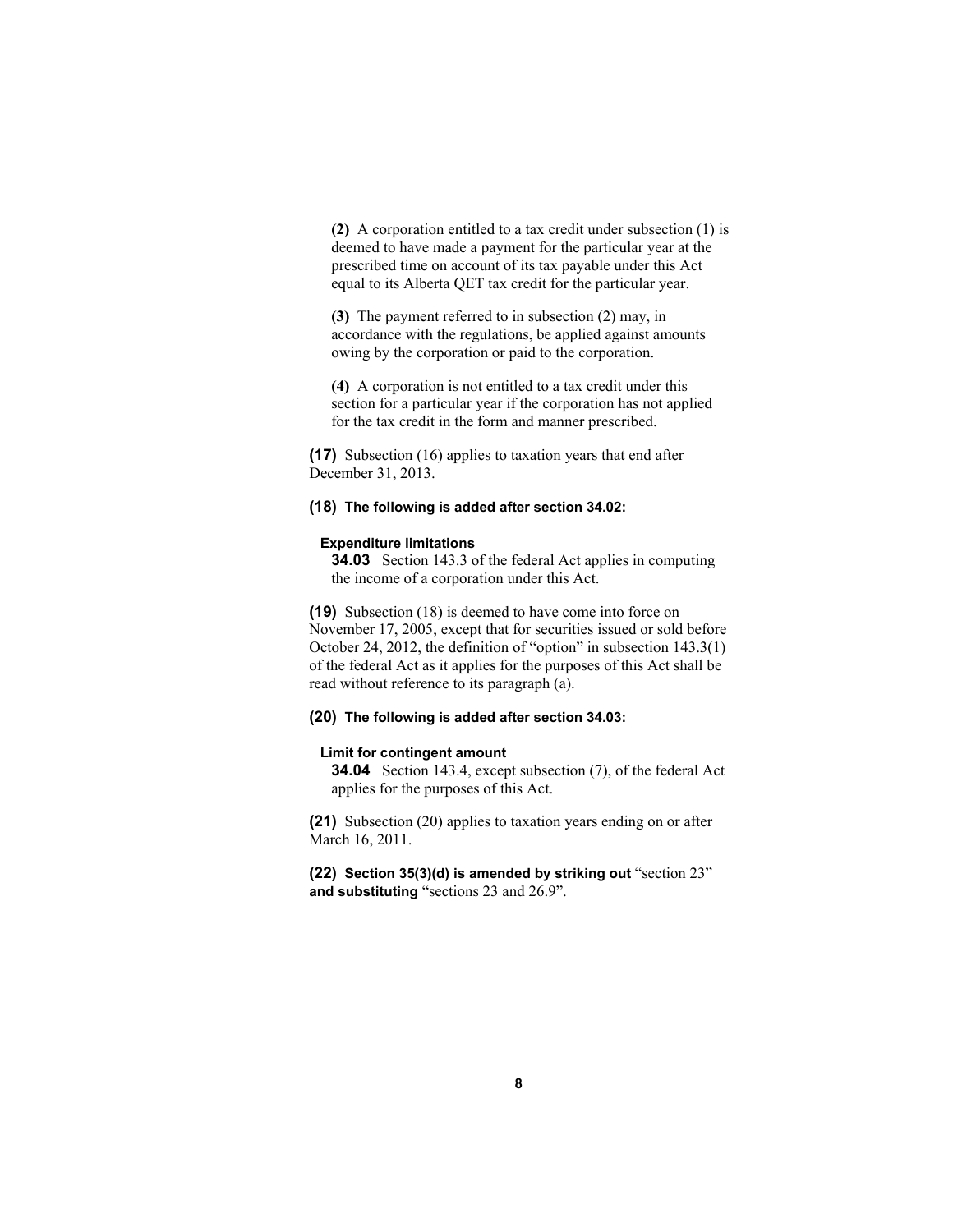(17) Application of subsection (16).

(18) Application of section 143.3 of the federal Act.

(19) Application of subsection (18).

(20) Application of section 143.4 of the federal Act.

(21) Application of subsection (20).

(22) Section 35(3)(d) presently reads:

*(3) Where, at any time (in this subsection referred to as "that time"), a corporation referred to in subsection (1)(a) becomes or ceases to be exempt from tax under this Act on its taxable income otherwise than by reason of paragraph 149(1)(t) of the federal Act, as it applies for the purposes of this Act, the following rules apply:*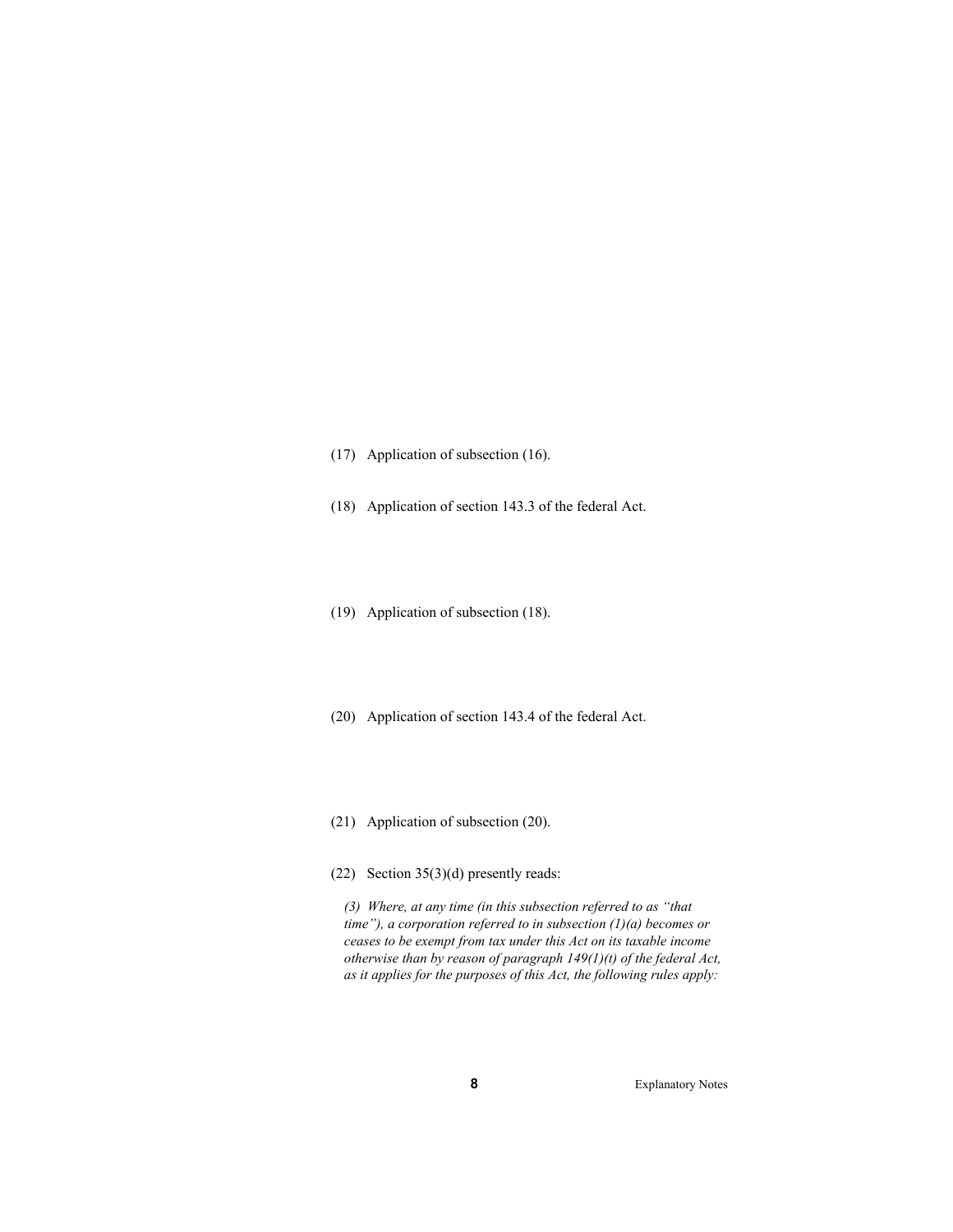**(23)** Subsection (22) applies to corporations that become or cease to be exempt from tax after 2008.

# **(24) Section 36(1.11) is repealed and the following is substituted:**

- **(1.11)** Subsection (1.1) does not apply to
	- (a) a qualified corporation that is claiming an Alberta SR&ED tax credit under Division 3 of Part 6 for the taxation year, or
	- (b) a corporation that is claiming an Alberta QET tax credit under section 26.92 for the taxation year.

# **(25) Section 37(1)(a) is amended by striking out** "and" **at the end of subclause (iv), by adding** "and" **at the end of subclause (v) and by adding the following after subclause (v):**

 (vi) the Alberta QET tax credit under section 26.92 to which the corporation is entitled for the year,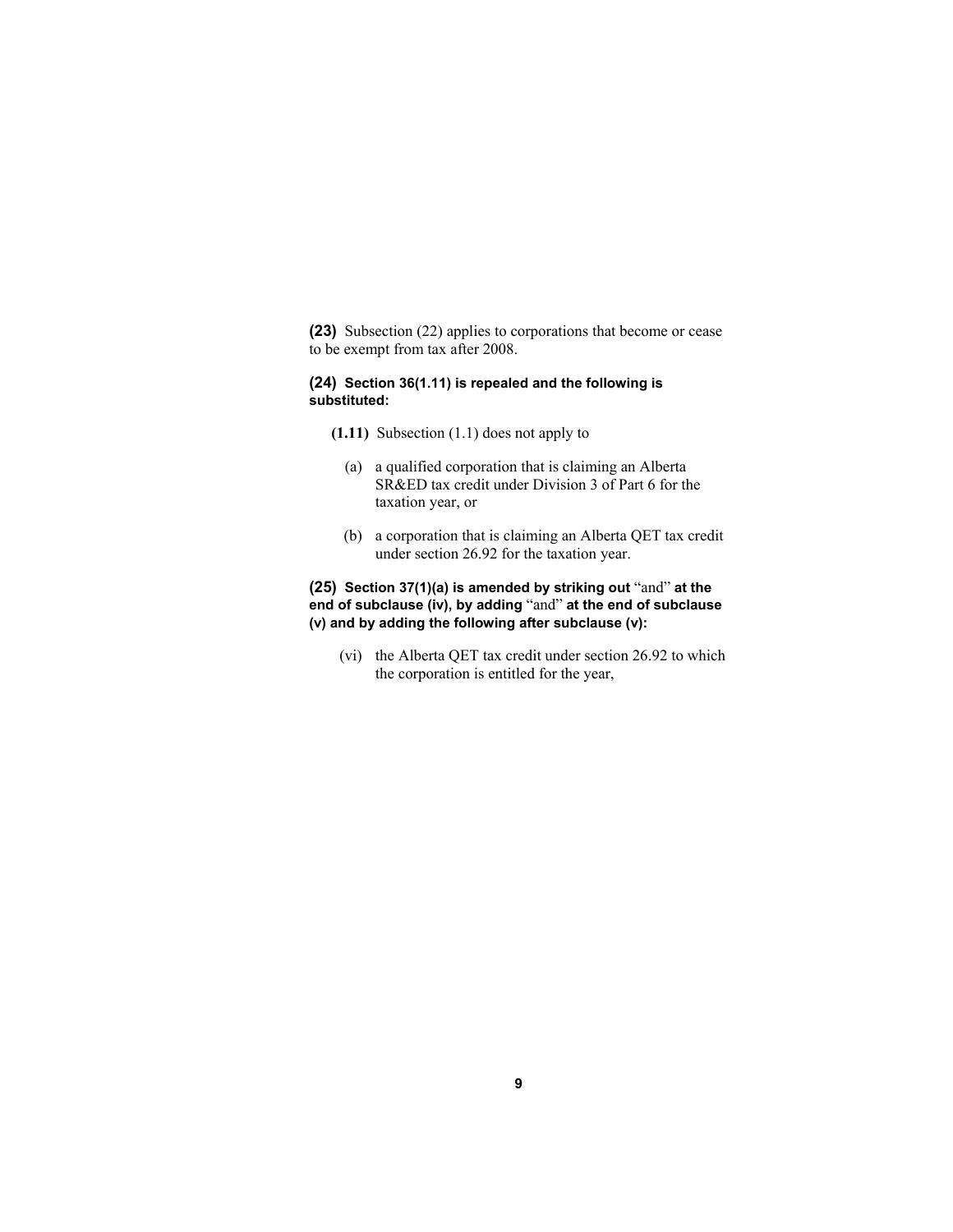- *(d) for the purposes of applying section 23 of this Act and sections 37, 65 to 66.4, 66.7 and 111 of the federal Act, as they apply for the purposes of this Act, to the corporation, the corporation is deemed to be a new corporation the first taxation year of which began at that time;*
- (23) Application of subsection (22).

(24) Section 36(1.11) presently reads:

*(1.11) Subsection (1.1) does not apply to a qualified corporation that is claiming an Alberta SR&ED tax credit under Division 3 of Part 6 for the taxation year.* 

#### (25) Section 37(1)(a) presently reads:

*37(1) A corporation that has failed to file a return for a taxation year as and when required by this Act is liable to a penalty equal to the aggregate of* 

- *(a) an amount equal to 5% of the amount by which the aggregate of* 
	- *(i) the tax for the year that was unpaid when the return was required to be filed, and*
	- *(ii) the amounts paid or applied to the corporation under section 26.4 for the year*

## *exceeds the aggregate of*

- *(iii) the royalty tax credit to which the corporation is entitled for the year,*
- *(iv) the amounts paid by the corporation under section 38(8) for the year on or before the day on which the return was required to be filed, and*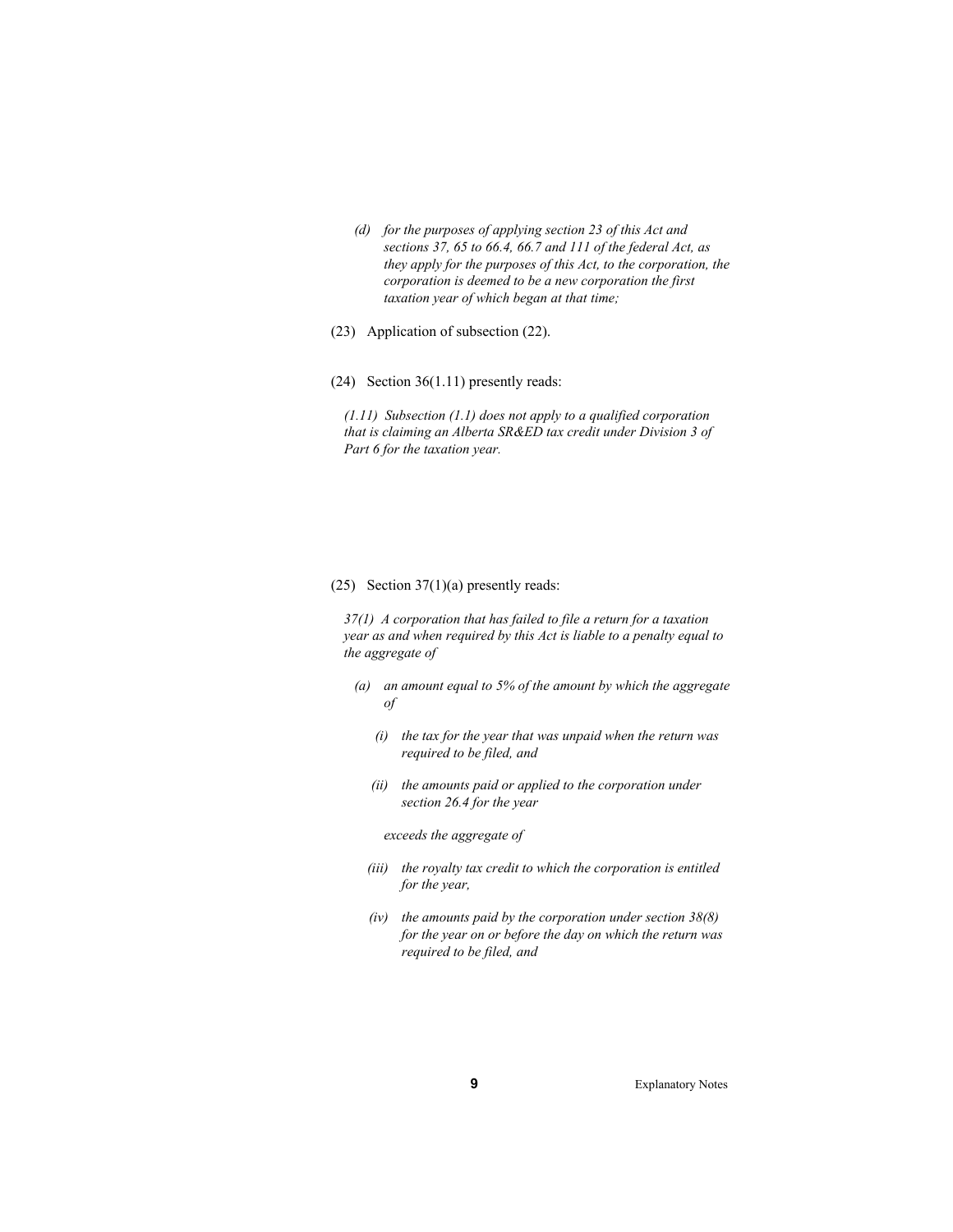#### **(26) Section 38.1(2) is repealed and the following is substituted:**

**(2)** The Provincial Minister may, at any time, assess the corporation in respect of any amount payable by the corporation under subsection (1), and this Part (including, for greater certainty, the provisions in respect of interest payable) applies, with any modifications that the circumstances require, in respect of an assessment made under this subsection as if it had been made under section 41 or 43.

**(27)** Subsection (26) applies to assessments made after December 20, 2002.

# **(28) Section 39(3)(a) is amended**

- **(a) by adding** ", reduction" **after** "deduction";
- **(b) by striking out** "and" **at the end of subclause (ii), by adding** "and" **at the end of subclause (iii) and by adding the following after subclause (iii):**
	- (iv) any amount by which the amount included under subsection 91(1) of the federal Act as it applies for the purposes of this Act for the year is reduced because of a reduction referred to in section  $44(2)(b)$  in the foreign accrual property income of a foreign affiliate of the corporation for a taxation year of the affiliate that ends in the year.

**(29)** Subsection (28) applies to taxation years commencing after December 18, 2009.

#### **(30) Section 43 is amended**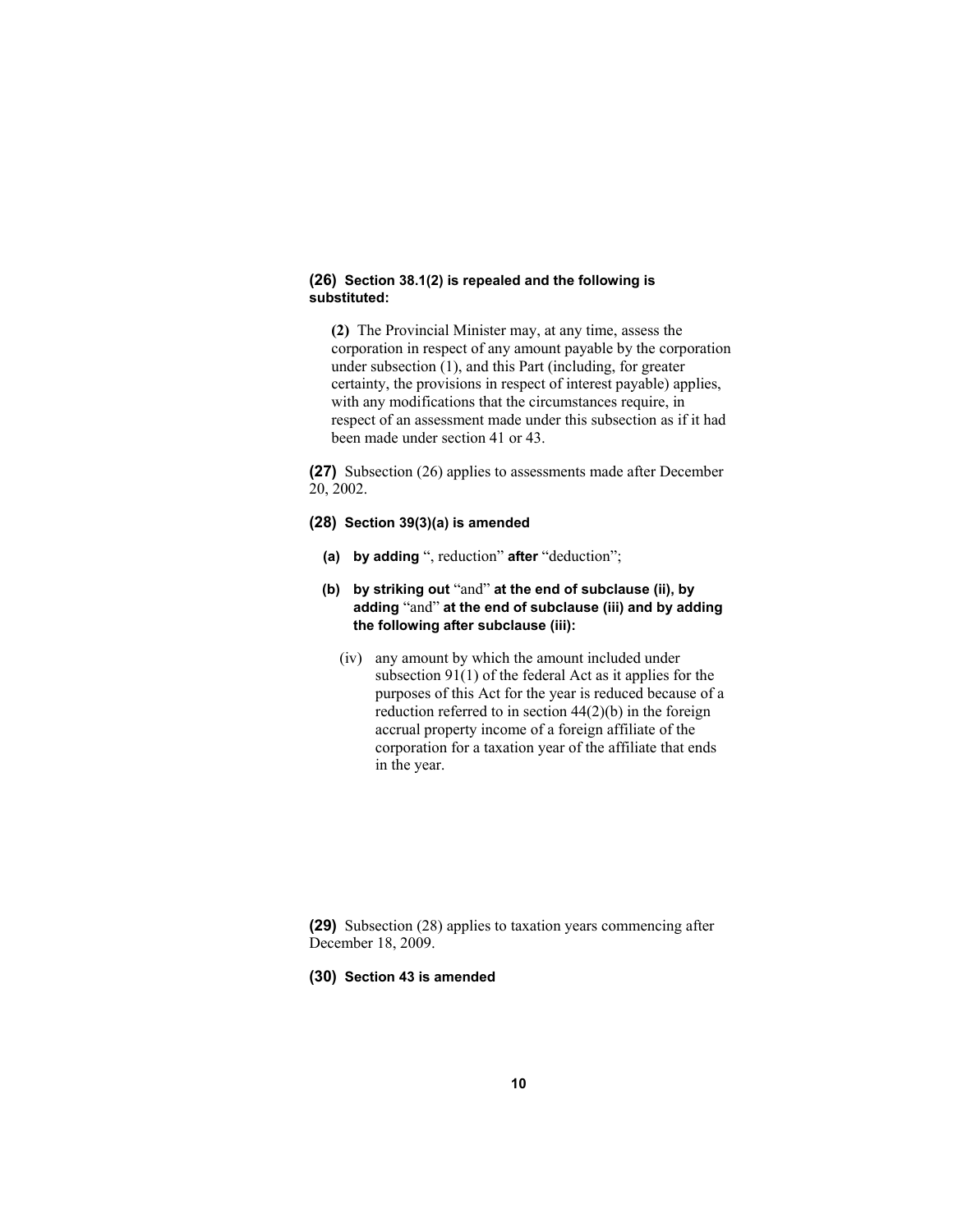- *(v) the Alberta SR&ED tax credit under Division 3 of Part 6 to which the corporation is entitled for the year,*
- (26) Section 38.1(2) presently reads:

*(2) The Provincial Minister may, at any time, assess the corporation in respect of any amount payable by the corporation under subsection (1), and this Part applies in respect of an assessment made under this subsection as if it had been made under section 43.* 

(27) Application of subsection (26).

(28) Section 39(3)(a) presently reads:

*(3) For the purpose of computing interest under subsection (1) or (2) on tax or a part of an instalment of tax for a taxation year and for the purpose of section 73.1,* 

- *(a) the tax payable by the corporation for the year is deemed to be the amount that it would be if the consequences of the deduction or exclusion of the following amounts were not taken into consideration:* 
	- *(i) any amount deducted under this Act by virtue of the application of section 41 of the federal Act in respect of its listed-personal-property loss for a subsequent taxation year,*
	- *(ii) any amount excluded from its income for the year under this Act by virtue of the application of section 49 of the federal Act in respect of the exercise of an option in a subsequent taxation year, and*
	- *(iii) any amount deducted under this Act by virtue of the application of section 111 of the federal Act in respect of a loss for a subsequent taxation year,*
- (29) Application of subsection (28).
- (30) Section 43 presently reads in part: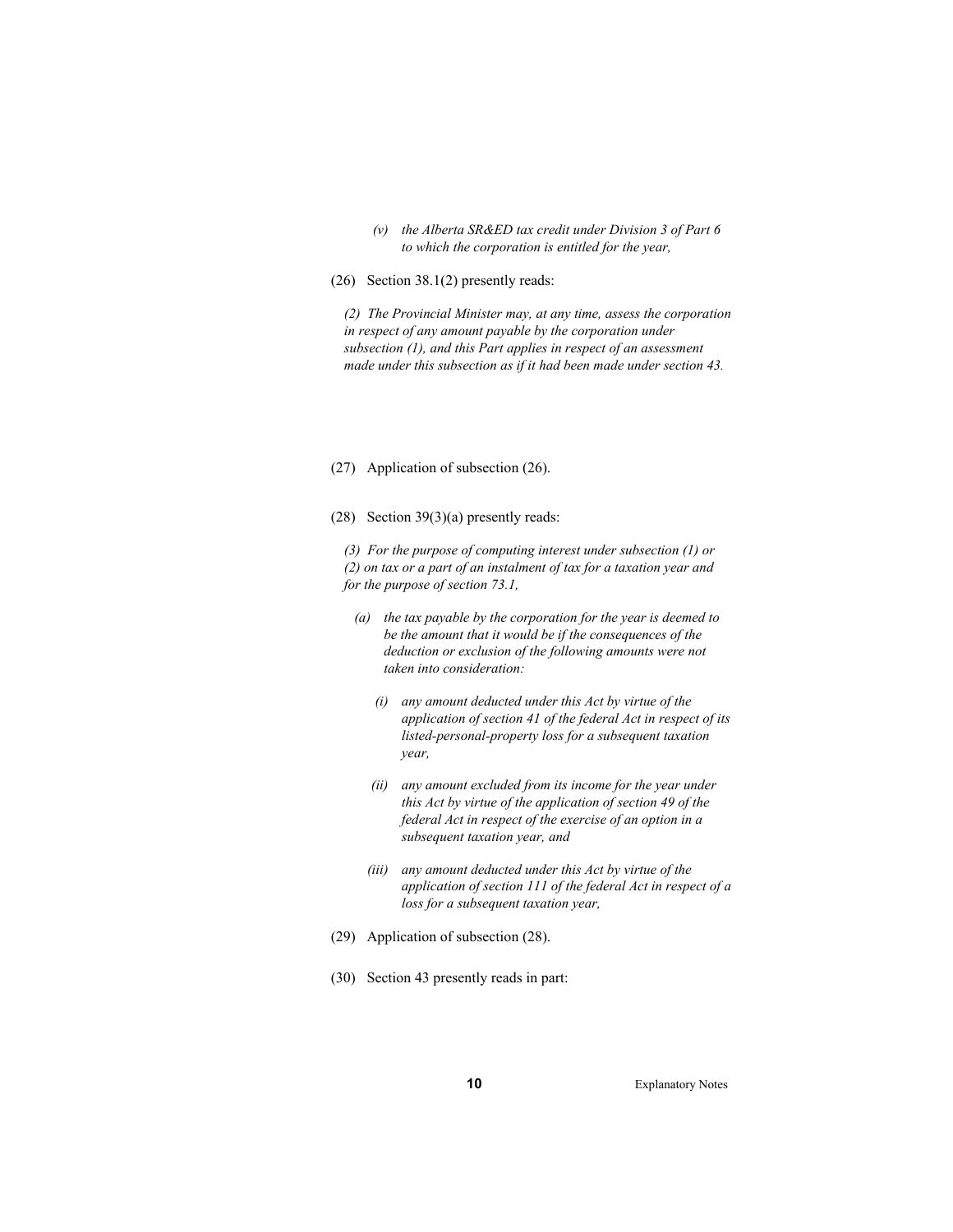#### **(a) by adding the following after subsection (0.1):**

**(0.2)** The time between the day on which proceedings are instituted in the Tax Court of Canada to have a question determined pursuant to subsection 173(1) of the federal Act and the day on which the question is finally determined shall not be counted in the computation of

- (a) the periods determined under subsection (1),
- (b) the time for service of a notice of objection to an assessment under section 48, or
- (c) the time within which an appeal may be instituted under section 50

for the purpose of making an assessment of the tax, interest or penalties payable by the corporation that agreed in writing to the determination of the question for the purposes of the federal Act, serving a notice of objection to an assessment under section 48 or instituting an appeal under section 50, as the case may be.

**(0.3)** The time between the day on which an application under subsection 174(1) of the federal Act is served on a corporation and

- (a) in the case of a corporation named in an order of the Tax Court of Canada pursuant to subsection 174(3) of the federal Act, the day on which the determination becomes final and conclusive and not subject to any appeal, or
- (b) in the case of any other corporation, the day on which the corporation is served with a notice that the corporation has not been named in an order of the Tax Court of Canada pursuant to subsection 174(3) of the federal Act,

shall not be counted in the computation of

- (c) the periods determined under subsection (1),
- (d) the time for service of a notice of objection to an assessment under section 48, or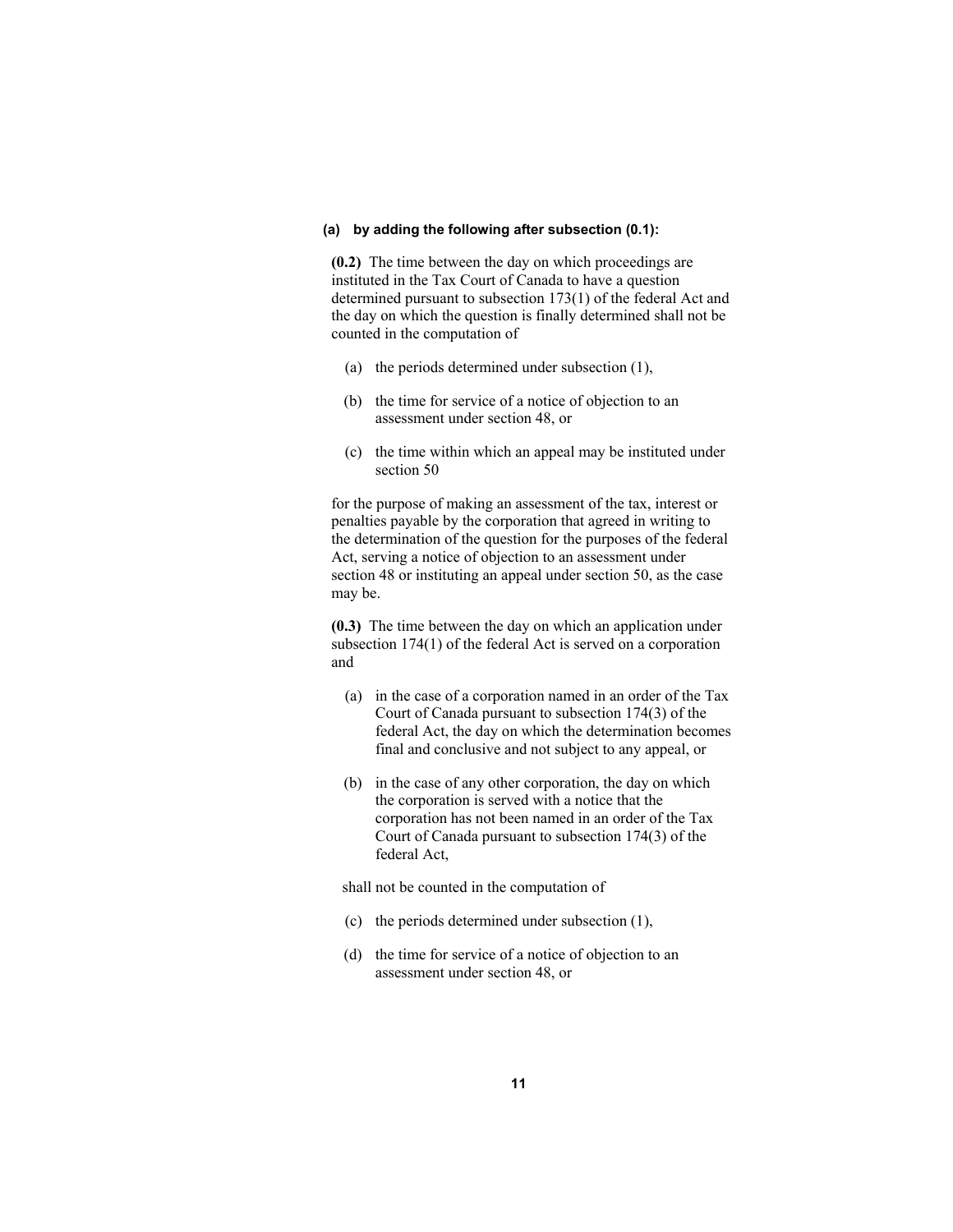*(1) The Provincial Minister may at any time make an assessment, reassessment or additional assessment of tax for a taxation year, interest or penalties, if any, payable under this Act by a corporation, notify in writing any corporation by whom a return of income for a taxation year has been filed that no tax is payable for the year, or determine the corporation's entitlement to and the amount, if any, of a refundable tax credit for a taxation year, except that an assessment, reassessment or additional assessment may be made after the corporation's normal reassessment period in respect of the year only if* 

- *(b) the assessment, reassessment or additional assessment is made before the day that is 3 years after the end of the normal reassessment period for the corporation in respect of the year and* 
	- *(i) is required pursuant to section 44 or would be so required if the corporation had claimed an amount by filing the prescribed form referred to in that section on or before the day referred to in that section,*
	- *(ii) is made as a consequence of the assessment or reassessment pursuant to this clause or section 44 of tax payable by another taxpayer,*
	- *(iii) is made as a consequence of a transaction involving the corporation and a non-resident person with whom the corporation was not dealing at arm's length,*
	- *(iv) is made as a consequence of a payment or reimbursement of any income or profits tax to or by the government of a country other than Canada or a government of a state, province or other political subdivision of any such country,*
	- *(v) is made as a consequence of a reduction under subsection 66(12.73) of the federal Act, as it applies for the purposes of this Act, of an amount purported to be renounced under section 66 of the federal Act, or*
	- *(vi) is made as a consequence of the application of section 72.1,*

*(5) Notwithstanding subsections (1), (2) and (3), if the result of an assessment or a decision on an appeal is to change a particular balance of a corporation for a particular taxation year, the*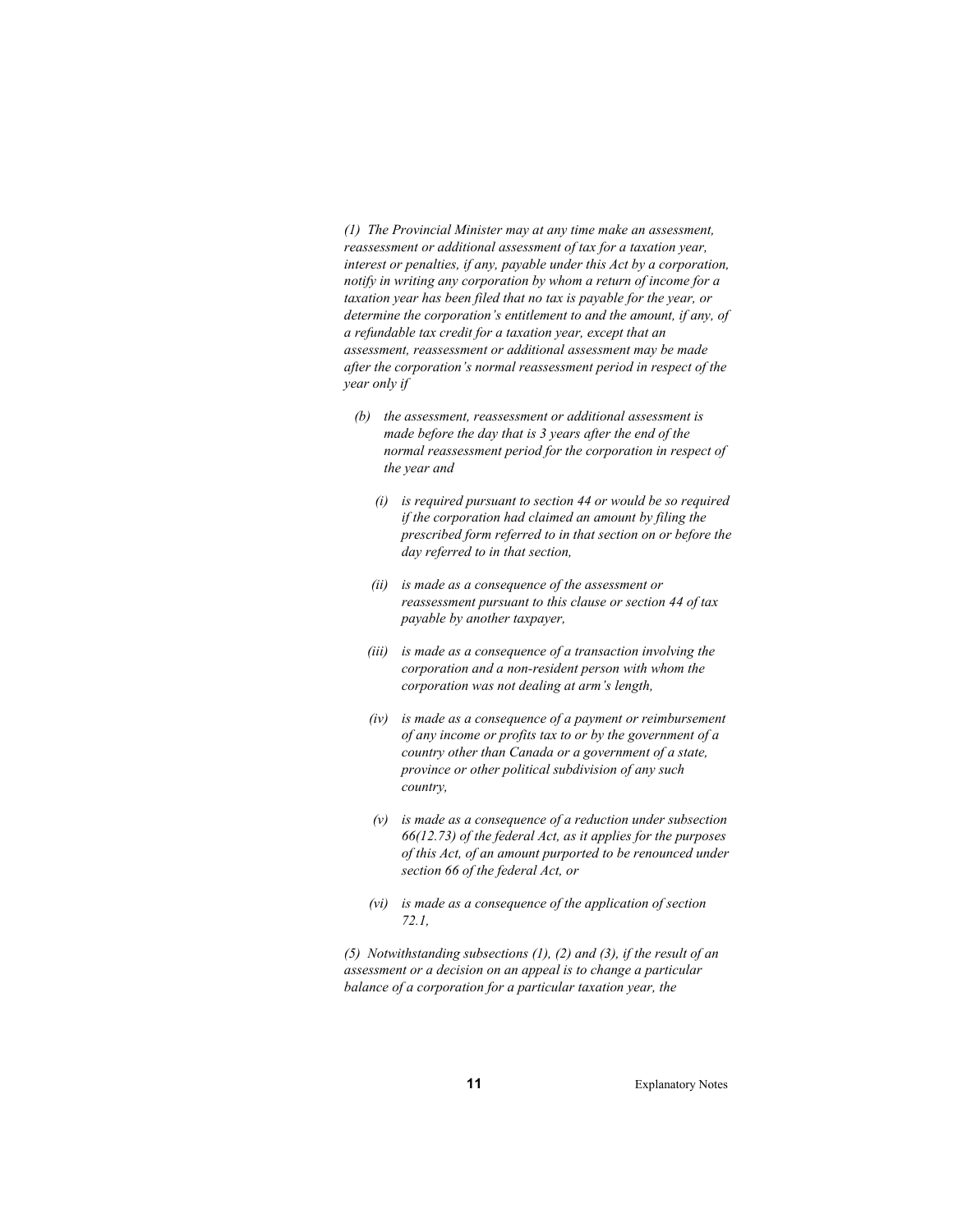(e) the time within which an appeal may be instituted under section 50

for the purpose of making an assessment of the tax, interest or penalties payable by the corporation, serving a notice of objection to an assessment under section 48 or instituting an appeal under section 50, as the case may be.

# **(b) in subsection (1)(b) by striking out** "or" **at the end of subclause (v), by adding** "or" **at the end of subclause (vi) and by adding the following after subclause (vi):**

- (vii) is made to give effect to the application of any of sections 94, 94.1 and 94.2 of the federal Act as they apply for the purposes of this Act,
- **(c) in subsection (5) by striking out** ", or redetermine an amount deemed to have been paid or to have become payable under this Act by the corporation" **and substituting**  "by the corporation, redetermine an amount deemed to have been paid or to have become payable by the corporation or modify the amount of a refund or other amount payable to the corporation, under this Act";

## **(d) by adding the following after subsection (11):**

**(12)** Notwithstanding subsections (1), (1.02), (2), (3), (5) and (5.1), the Provincial Minister may make any assessments, determinations and redeterminations that are necessary to give effect to section 34.04.

**(31)** Subsection (30)(b) applies to taxation years ending after March 4, 2010.

**(32)** Subsection (30)(c) applies to reassessments, redeterminations and modifications in respect of taxation years that relate to changes in balances for other taxation years as a result of assessments made, or decisions on appeals rendered, after November 5, 2010.

**(33)** Subsection (30)(d) applies to taxation years ending on or after March 16, 2011.

**(34) The following is added after section 43.01:**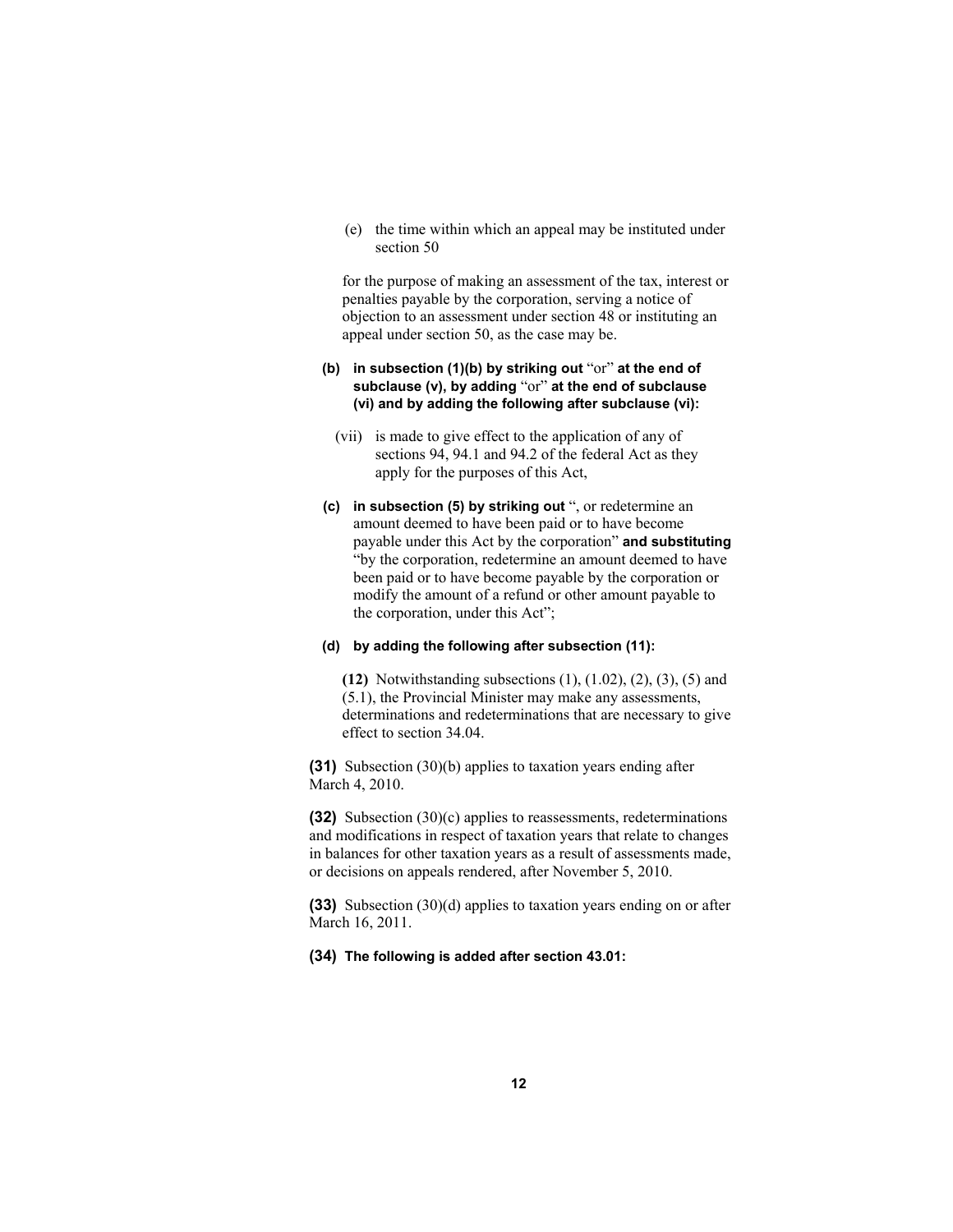*Provincial Minister may or, if the corporation so requests in writing, shall, before the later of the expiration of the normal reassessment period in respect of a subsequent taxation year and the end of the day that is one year after the day on which all rights of objection and appeal expire or are determined in respect of the particular year, reassess the tax, interest or penalties payable, or redetermine an amount deemed to have been paid or to have become payable under this Act by the corporation in respect of the subsequent taxation year, but only to the extent that the reassessment or redetermination can reasonably be considered to relate to the change in the particular balance of the corporation for the particular year.* 

- (31) Application of subsection (30)(b).
- (32) Application of subsection (30)(c).
- (33) Application of subsection (30)(d).
- (34) Assessment.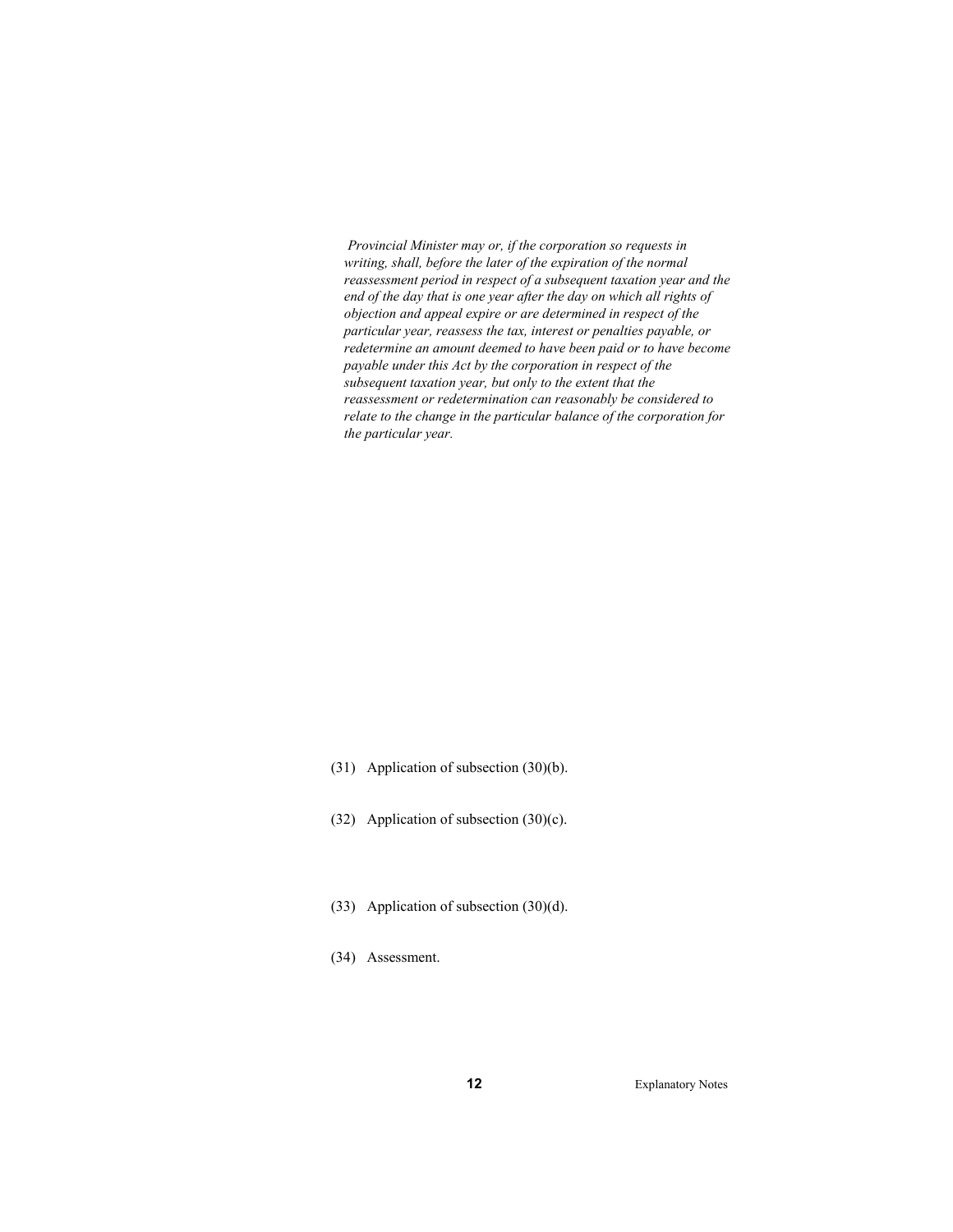#### **Assessments**

**43.02** When an assessment of a corporation's tax, interest and penalties is made under the federal Act for a taxation year that ends before June 26, 2013 to take into account

- (a) sections 50 to 52 or any provision of section 46 in respect of which section 50 applies to the corporation, or
- (b) any provision of sections 29 to 38 and 40 to 49 (other than a provision of section 46 that is described in clause (a))

of the *Technical Tax Amendments Act, 2012* (Canada), an assessment that deals with the same issues in the same manner may be made at any time under this Act.

# **(35) Section 44(2)(b) is repealed and the following is substituted:**

- (b) the amount included in computing the corporation's income for the particular year under subsection 91(1) of the federal Act as it applies for the purposes of this Act is subsequently reduced because of a reduction in the foreign accrual property income of a foreign affiliate of the corporation for a taxation year (referred to in this clause as the "claim year") of the affiliate that ends in the particular year, if the reduction in that foreign accrual property income is
	- (i) attributable to a foreign accrual property loss, within the meaning assigned by subsection 5903(3) of the *Income Tax Regulations* (Canada) as it applies for the purposes of this Act, of the affiliate for a taxation year of the affiliate that ends in a subsequent taxation year of the corporation, and
	- (ii) included in the description of F in the definition of foreign accrual property income in subsection 95(1) of the federal Act as it applies for the purposes of this Act in respect of the affiliate for the claim year,

and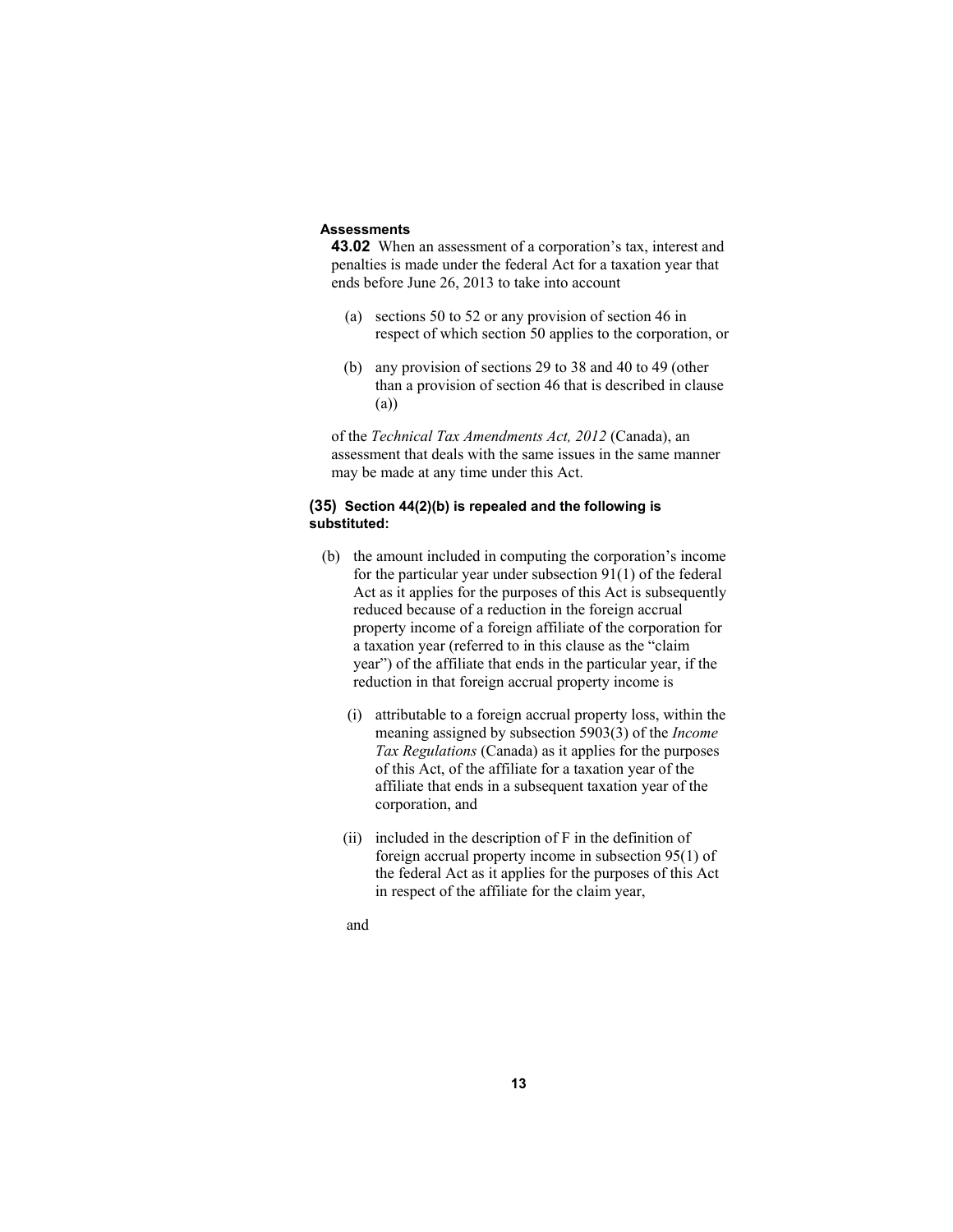#### (35) Section 44(2) presently reads:

#### *(2) Where*

- *(b) the amount included in computing the corporation's income for the particular year under subsection 91(1) of the federal Act as it applies for the purposes of this Act is subsequently reduced because of a reduction in the foreign accrual property income of a foreign affiliate of the corporation for a taxation year of the affiliate that ends in the particular year and is* 
	- *(i) attributable to the amount prescribed pursuant to the federal regulations to be the deductible loss of the affiliate for the year that arose in a subsequent taxation year of the affiliate that ends in a subsequent year of the corporation, and*
	- *(ii) included in the description of F in the definition of foreign accrual property income in subsection 95(1) of the federal Act as it applies for the purposes of this Act in respect of the affiliate for the year,*

#### *and*

 *(c) the corporation has filed the prescribed form with the Provincial Minister, on or before the filing due date for the corporation's subsequent taxation year,*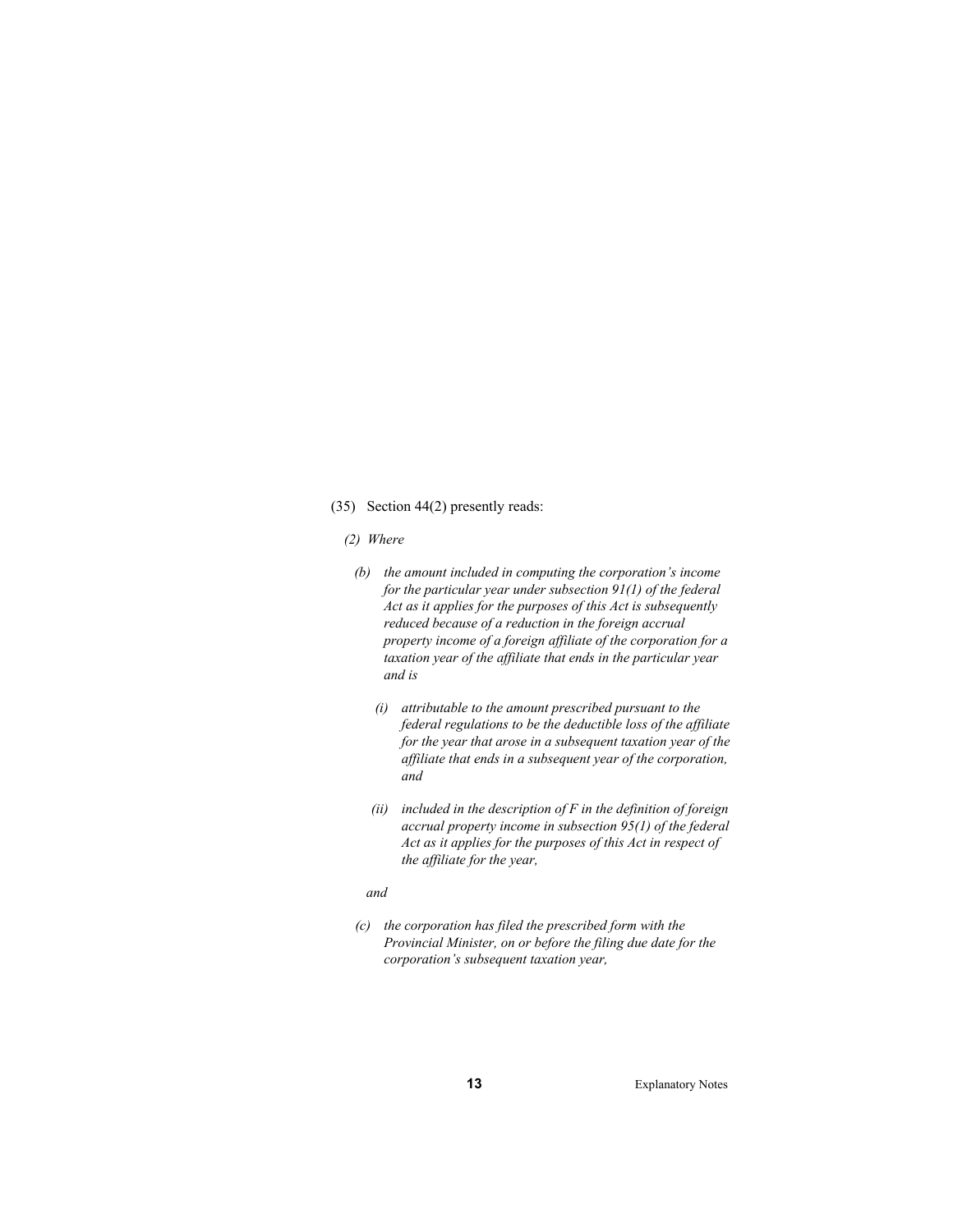**(36)** Subsection (35) applies to taxation years commencing after November 30, 1999 and before the date from which subsection (37) applies.

#### **(37) Section 44(2)(b) is repealed and the following is substituted:**

- (b) the amount included in computing the corporation's income for the particular year under subsection 91(1) of the federal Act as it applies for the purposes of this Act is subsequently reduced because of a reduction in the foreign accrual property income of a foreign affiliate of the corporation for a taxation year (referred to in this clause as the "claim year") of the affiliate that ends in the particular year, if
	- (i) the reduction is
		- (A) attributable to a foreign accrual property loss, within the meaning assigned by subsection 5903(3) of the *Income Tax Regulations* (Canada) as it applies for the purposes of this Act, of the affiliate for a taxation year of the affiliate that ends in a subsequent taxation year of the corporation, and
		- (B) included in the description of F in the definition of foreign accrual property income in subsection 95(1) of the federal Act as it applies for the purposes of this Act in respect of the affiliate for the claim year,
	- or
	- (ii) the reduction is
		- (A) attributable to a foreign accrual capital loss, within the meaning assigned by subsection 5903.1(3) of the *Income Tax Regulations* (Canada) as it applies for the purposes of this Act, of the affiliate for a taxation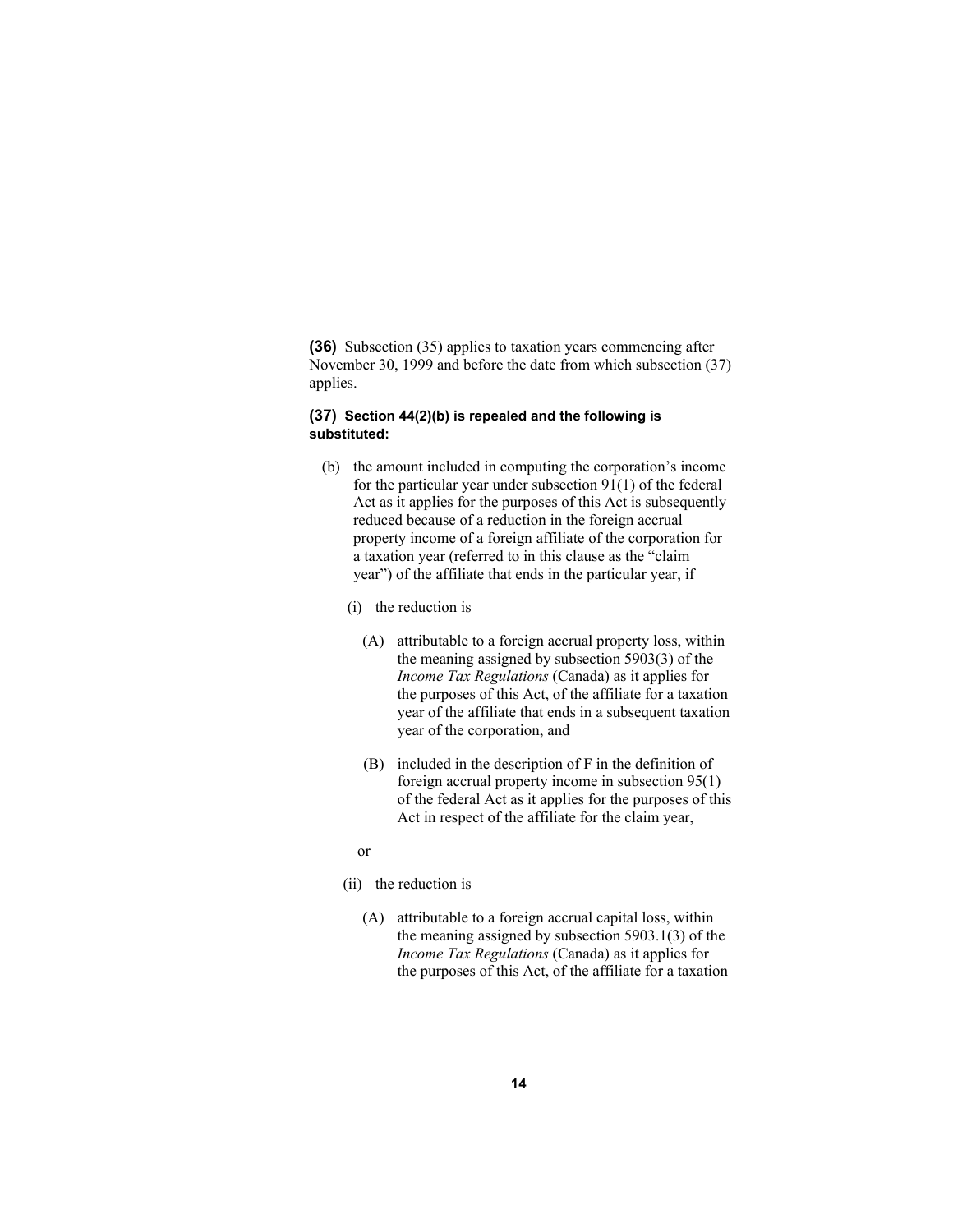*the Provincial Minister shall reassess the corporation's tax for any relevant taxation year (other than a taxation year preceding the particular taxation year) in order to take into account the reduction in the amount included under subsection 91(1) of the federal Act as it applies for the purposes of this Act in computing the income of the corporation for the year.* 

(36) Application of subsection (35).

(37) Repeal and replacement of section 44(2)(b).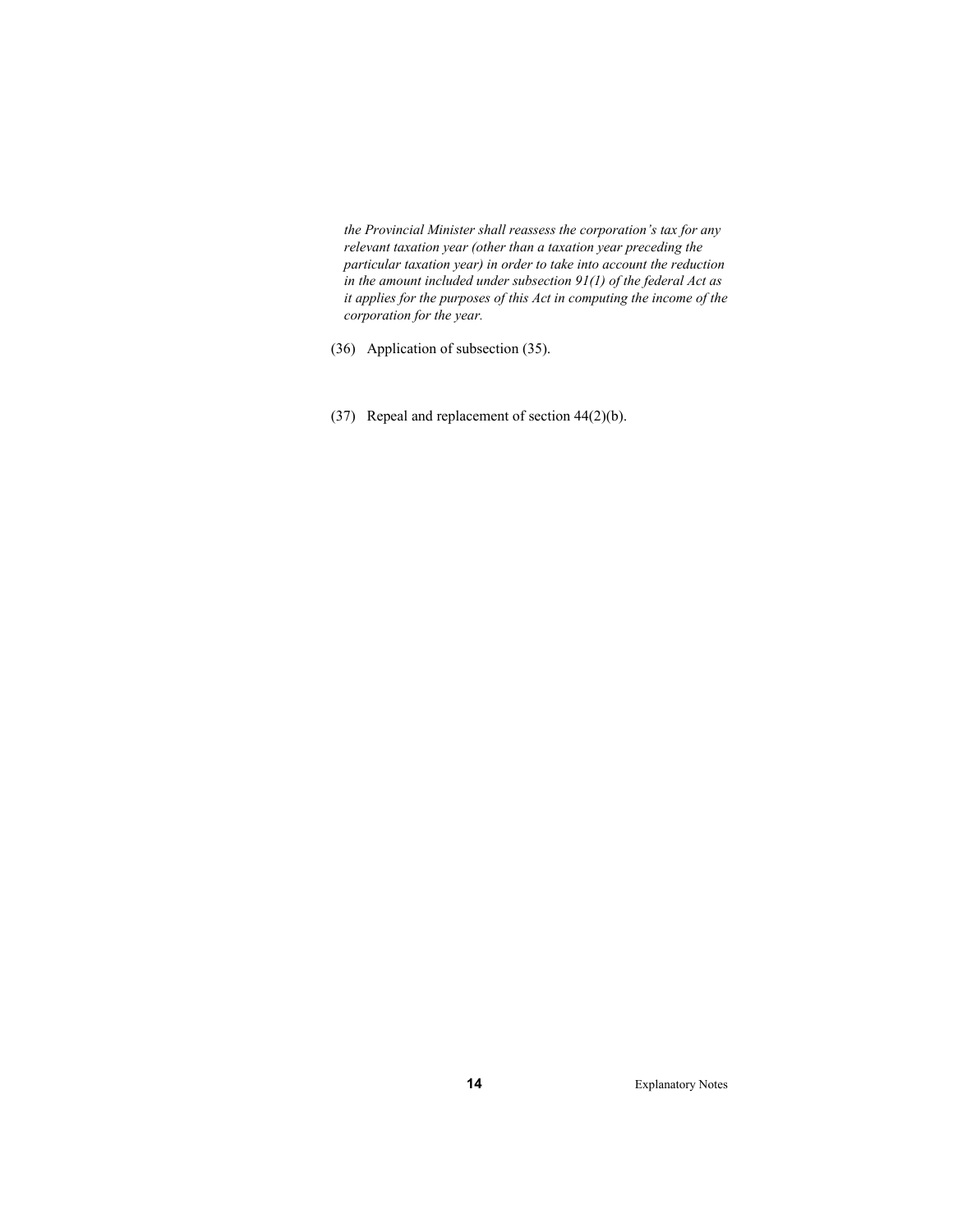year of the affiliate that ends in a subsequent taxation year of the corporation, and

- (B) included in the description of F.1 in the definition of foreign accrual property income in subsection 95(1) of the federal Act as it applies for the purposes of this Act in respect of the affiliate for the claim year,
- and

**(38)** Subsection (37) applies to taxation years that end after August 19, 2011.

# **(39) Section 47 is amended**

# **(a) by repealing subsection (2.1)(d) and substituting the following:**

- (d) the total of
	- (i) the amount, if any, so assessed that is not in controversy, and
	- (ii) 1/2 of the amount so assessed that is in controversy if the amount is in respect of a particular amount claimed under section 110.1 of the federal Act as it applies for the purposes of this Act and the particular amount was claimed in respect of a tax shelter.

# **(b) in subsection (6) by striking out** "or" **at the end of clause (b), by adding** "or" **at the end of clause (c) and by adding the following after clause (c):**

 (c.1) the reduction of the amount included in computing the corporation's income for the year under subsection 91(1) of the federal Act as it applies for the purposes of this Act because of a reduction referred to in section  $44(2)(b)$ in the foreign accrual property income of a foreign affiliate of the corporation for a taxation year of the affiliate that ends in the year,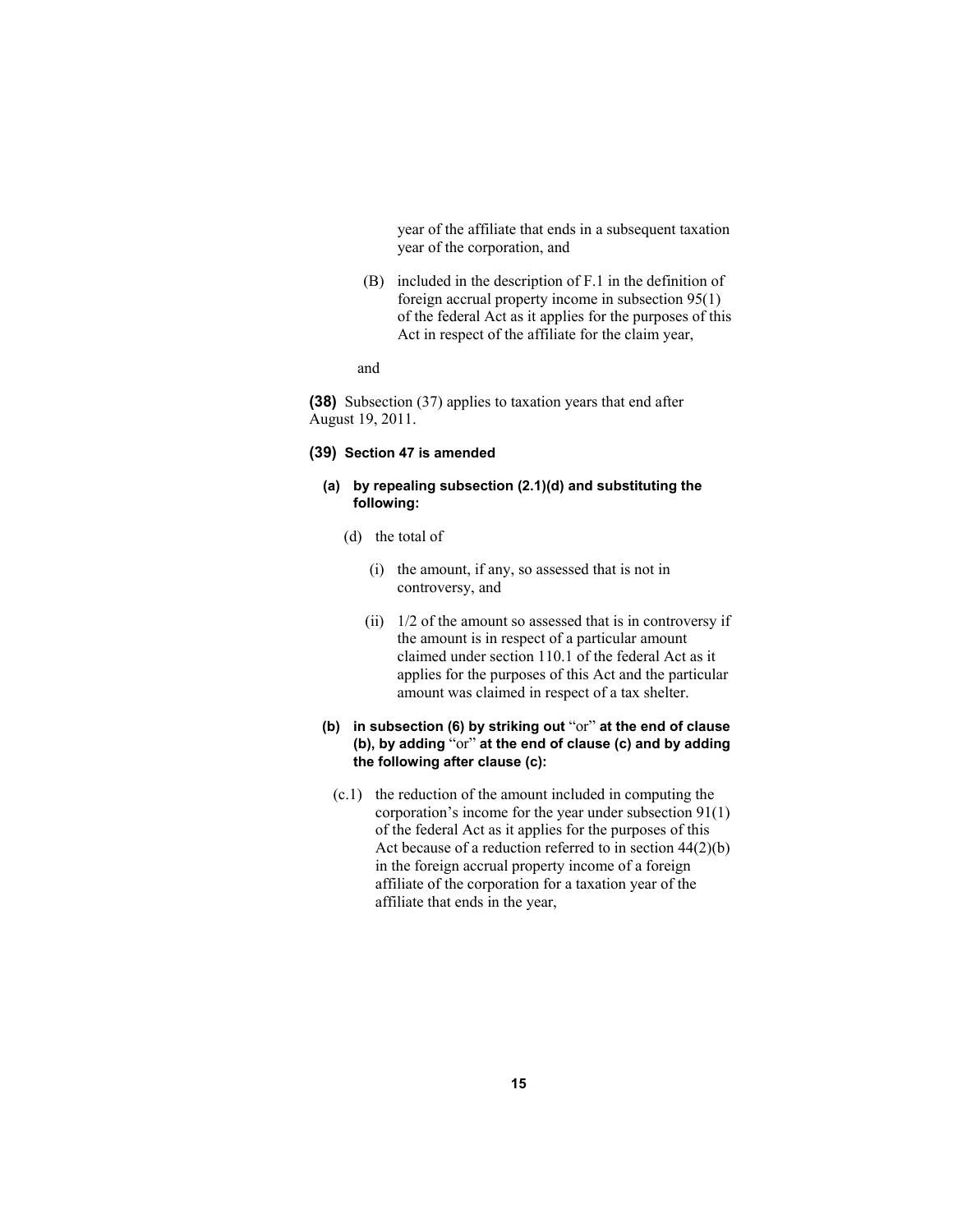## (38) Application of subsection (37).

- (39) Section  $47(2.1)$  and (6) presently read:
	- *(2.1) Subject to subsection (2.2), if a corporation*
	- *(a) has under section 48 served a notice of objection to an assessment of tax, interest under section 39(1), (2) or (6) or a penalty and the Provincial Minister has not within 120 days after the day of service confirmed or varied the assessment or made a reassessment in respect of the assessment, or*
	- *(b) has appealed to the court from an assessment of tax, interest under section 39(1), (2) or (6) or a penalty,*

*and has applied in writing to the Provincial Minister for a payment or surrender of security, the Provincial Minister shall, where no authorization has been granted under section 60.2 in respect of the amount assessed, with all due dispatch repay all amounts paid on account of that amount or surrender security accepted for that amount to the extent that* 

- *(c) the lesser of* 
	- *(i) the aggregate of the amounts so paid and the value of the security, and*
	- *(ii) the amount so assessed*

#### *exceeds*

 *(d) the amount, if any, so assessed that is not in controversy.*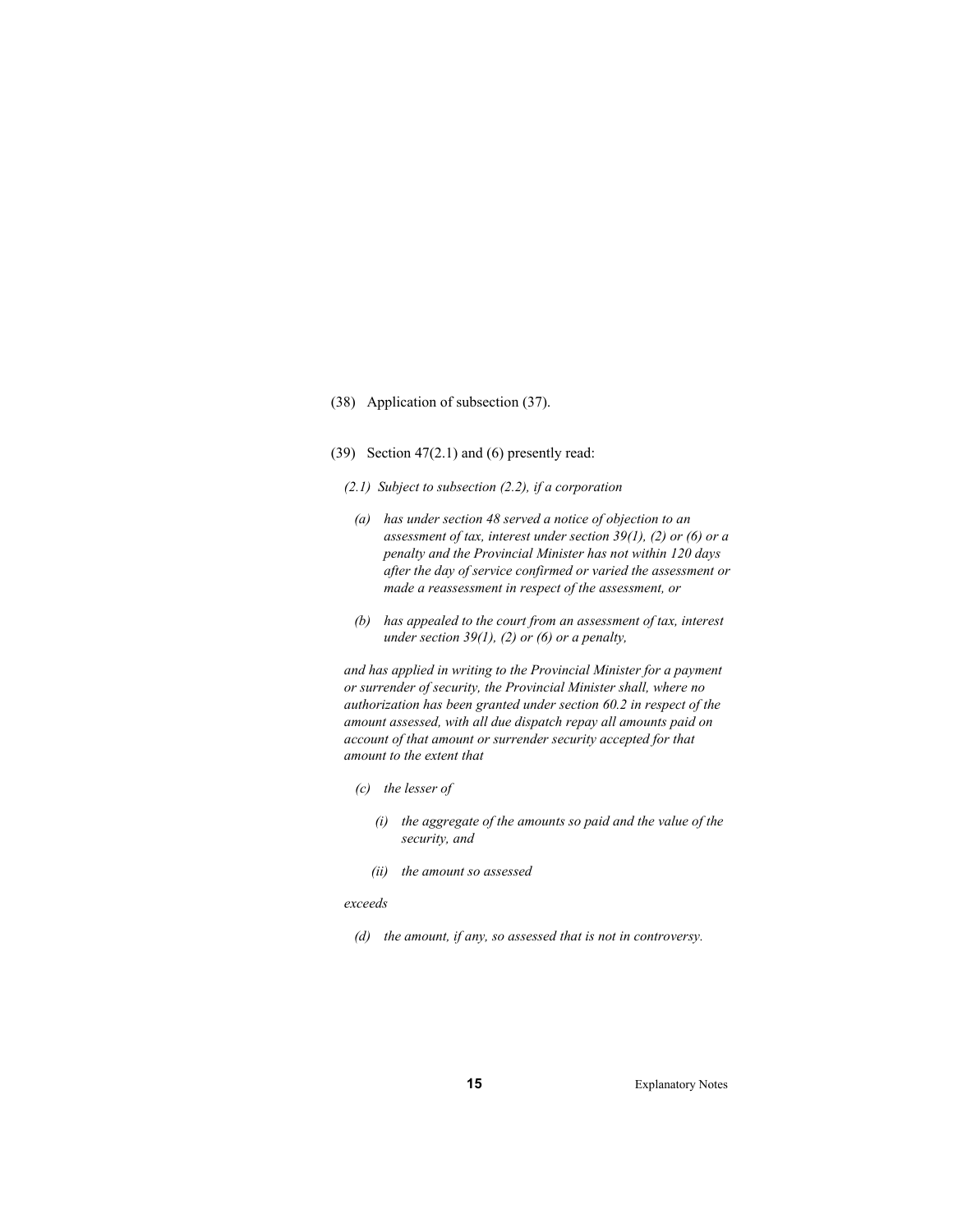**(40)** Subsection (39)(a) applies in respect of amounts assessed for taxation years ending after 2012 and before the date subsection (42) comes into force.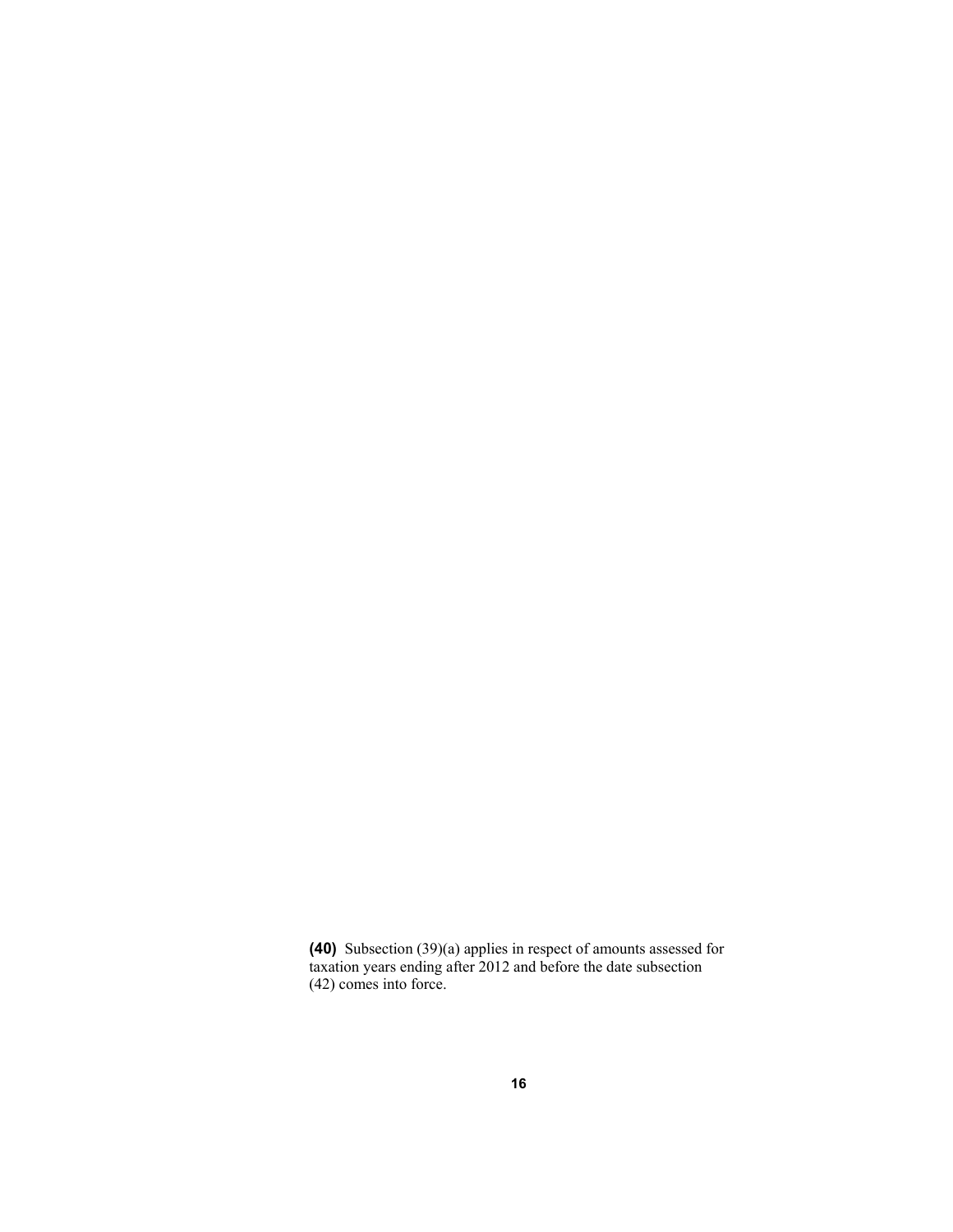*(6) For the purpose of computing interest under subsection (4), the portion of any overpayment of the tax payable by a corporation for a taxation year that arose as a consequence of* 

- *(a) the deduction of an amount under this Act by virtue of the application of section 41 of the federal Act in respect of the corporation's listed-personal-property loss for a subsequent taxation year,*
- *(b) the exclusion of an amount from the corporation's income for the year under this Act by virtue of the application of section 49 of the federal Act in respect of the exercise of an option in a subsequent taxation year, or*
- *(c) the deduction of an amount under this Act by virtue of the application of section 111 of the federal Act in respect of a loss for a subsequent taxation year*

*is deemed to have arisen on the day that is the latest of* 

- *(d) the first day immediately following that subsequent taxation year,*
- *(e) the day on which the corporation's return under section 36 for that subsequent taxation year was filed,*
- *(f) if an amended return for the taxation year or a prescribed form amending the corporation's return for the year was filed under this Act by virtue of the application of subsection 49(4) of the federal Act or section 44 of this Act, the day on which the amended return or prescribed form was filed,*
- *(g) if, as a consequence of a request, the Provincial Minister reassessed the corporation's tax for the year to take into account the deduction or exclusion, the day on which the request was made, and*
- *(h) if, as a consequence of an assessment action as defined in section 43(1.1), the Provincial Minister reassesses the corporation's tax for the year to take into account the exclusion or deduction and clauses (f) and (g) do not apply, the day on which the reassessment is issued.*
- (40) Application of subsection (39)(a).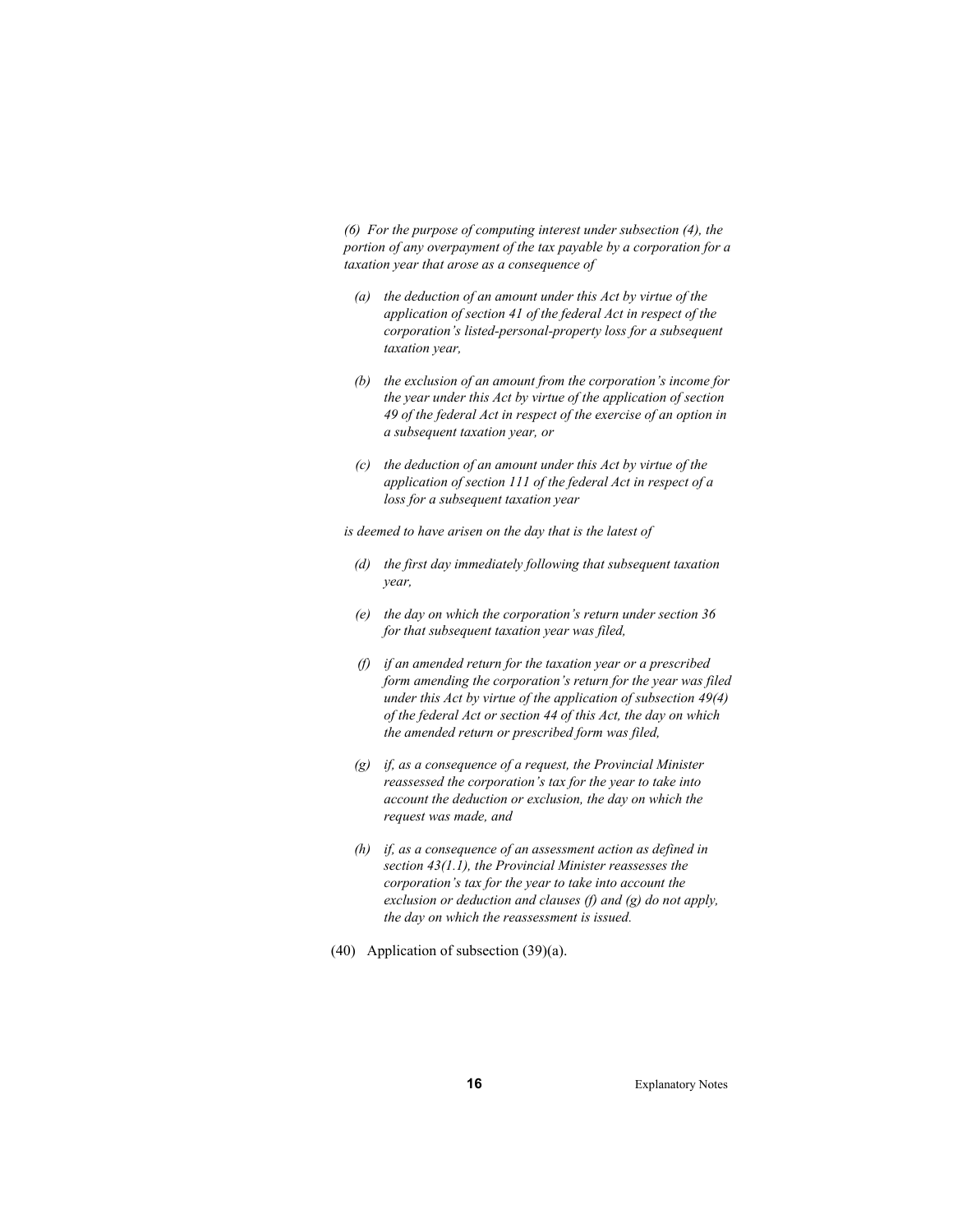**(41)** Subsection (39)(b) applies to taxation years commencing after December 18, 2009.

# **(42) Section 47(2.1)(d) is repealed and the following is substituted:**

- (d) the total of
	- (i) the amount, if any, so assessed that is not in controversy, and
	- (ii)  $1/2$  of the amount so assessed that is in controversy if
		- (A) the corporation is a large corporation, or
		- (B) the amount is in respect of a particular amount claimed under section 110.1 of the federal Act as it applies for the purposes of this Act and the particular amount was claimed in respect of a tax shelter.

#### **(43) Section 48 is amended by adding the following after subsection (4.1):**

**(4.2)** Notwithstanding subsection (1), where the Provincial Minister, pursuant to subsection (4.1), designates a notice of objection (the "original notice of objection") as being based on a federal assessment action (the "original federal assessment action"), if

- (a) a federal assessment action is made with respect to the original federal assessment action as a result of the disposition of a particular issue that was part of the subject-matter of the original federal assessment action pursuant to subsection 171(2) or (4) of the federal Act (the "subsequent federal assessment action"), and
- (b) the corporation continues to appeal the remaining issues that were part of the subject-matter of the original federal assessment action pursuant to subsection 171(3) of the federal Act,

then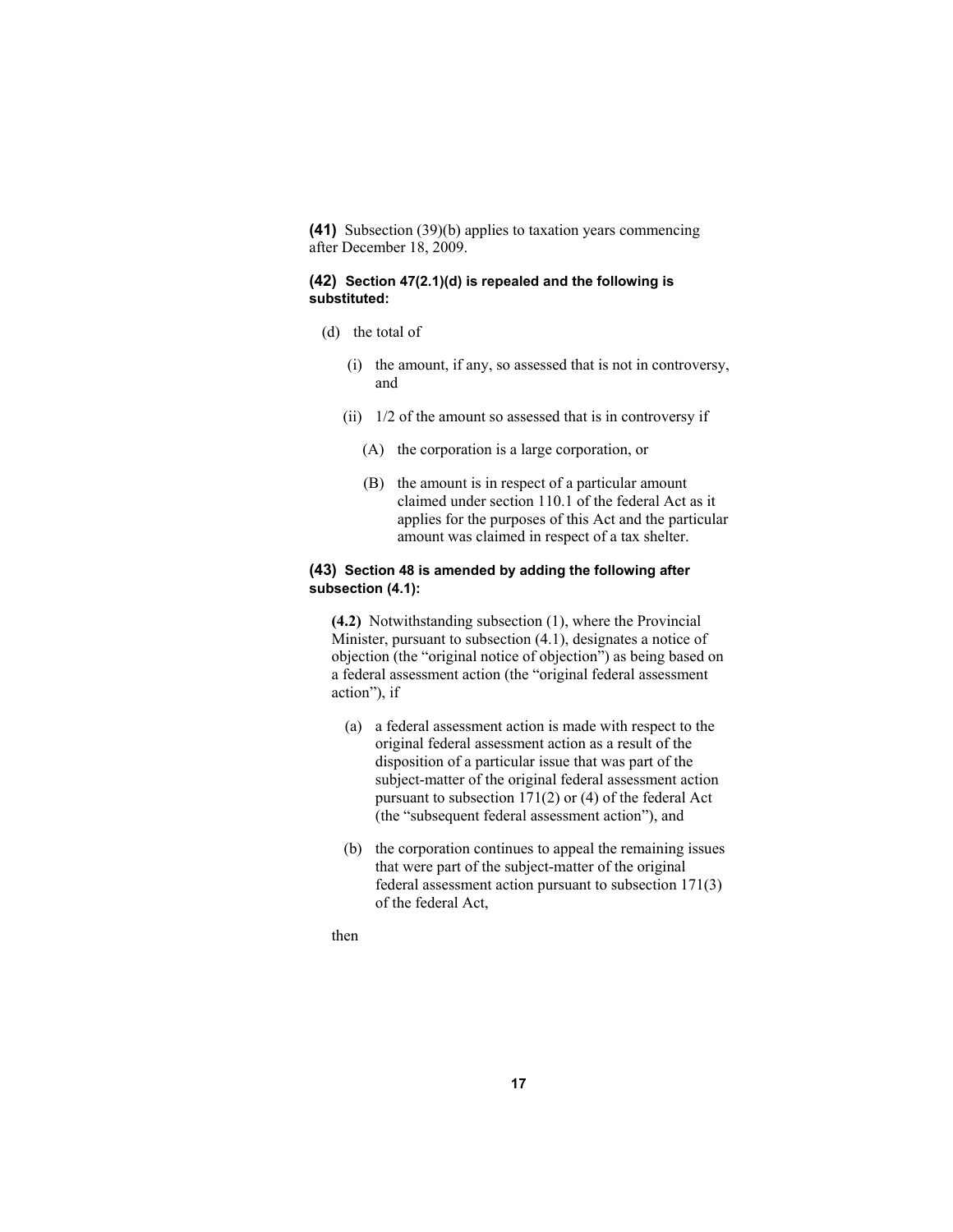(41) Application of subsection (39)(b).

(42) Repeal and replacement of section 47(2.1)(d).

(43) Section 48 presently reads in part:

*48(1) A corporation that objects to an assessment under this Act may serve on the Provincial Minister a notice of objection in the prescribed form setting out the reasons for the objection and all relevant facts, on or before the day that is 90 days after the day of mailing of the notice of assessment.* 

*(4.1) Where the Provincial Minister is served with a notice of objection and the Provincial Minister designates* 

- *(a) the determination, assessment, reassessment or additional assessment that gave rise to the notice of objection, or*
- *(b) the notice of objection*

*as being based on a federal assessment action, the Provincial Minister's duties under subsection (4) do not arise until all rights of appeal in respect of the federal assessment action have been exhausted or extinguished.*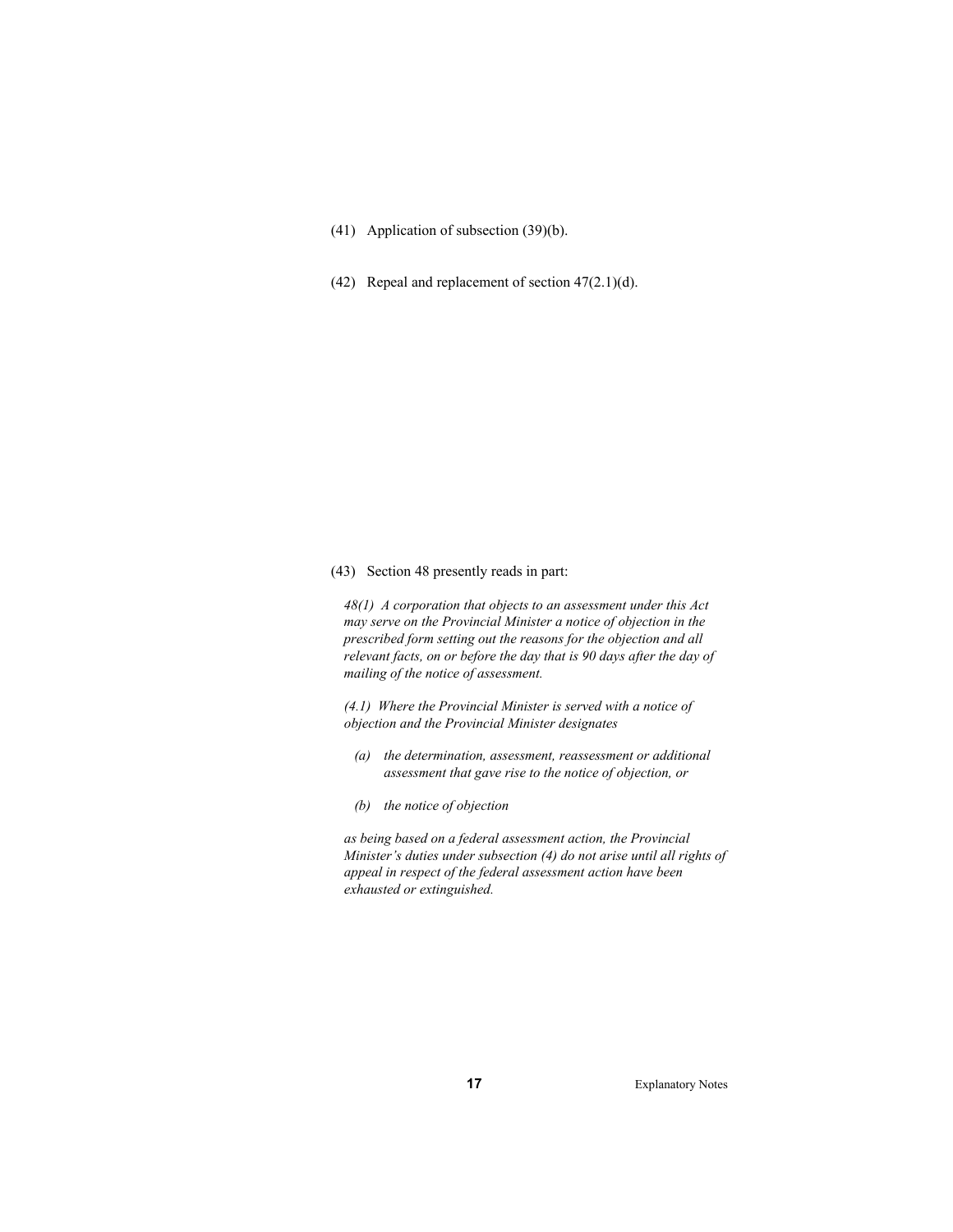- (c) the corporation is not required to file a notice of objection with respect to any assessment or determination made under this Act as a result of the subsequent federal assessment action (the "subsequent Alberta assessment action"),
- (d) the original notice of objection is deemed to be a notice of objection filed by the corporation with respect to the subsequent Alberta assessment action insofar as it relates to the remaining issues being appealed by the corporation pursuant to subsection 171(3) of the federal Act, and
- (e) the Provincial Minister is deemed to have designated, pursuant to subsection (4.1), the notice of objection referred to in clause (d) as being based on the subsequent federal assessment action.

**(44)** Subsection (43) applies with respect to issues disposed of by the Tax Court of Canada after June 26, 2013.

#### **(45) Section 49(3) is repealed and the following is substituted:**

**(3)** If a legal representative (other than a trustee in bankruptcy) of a corporation distributes to one or more persons property in the possession or control of the legal representative, acting in that capacity, without obtaining a certificate under subsection (2) in respect of the amounts referred to in that subsection,

- (a) the legal representative is personally liable for the payment of those amounts to the extent of the value of the property distributed,
- (b) the Provincial Minister may at any time assess the legal representative in respect of any amount payable because of this subsection, and
- (c) the provisions of this Act (including, for greater certainty, the provisions in respect of interest payable) apply, with any modifications that the circumstances require, to an assessment made under this subsection as though it had been made under section 41 or 43 in respect of taxes payable under this Act.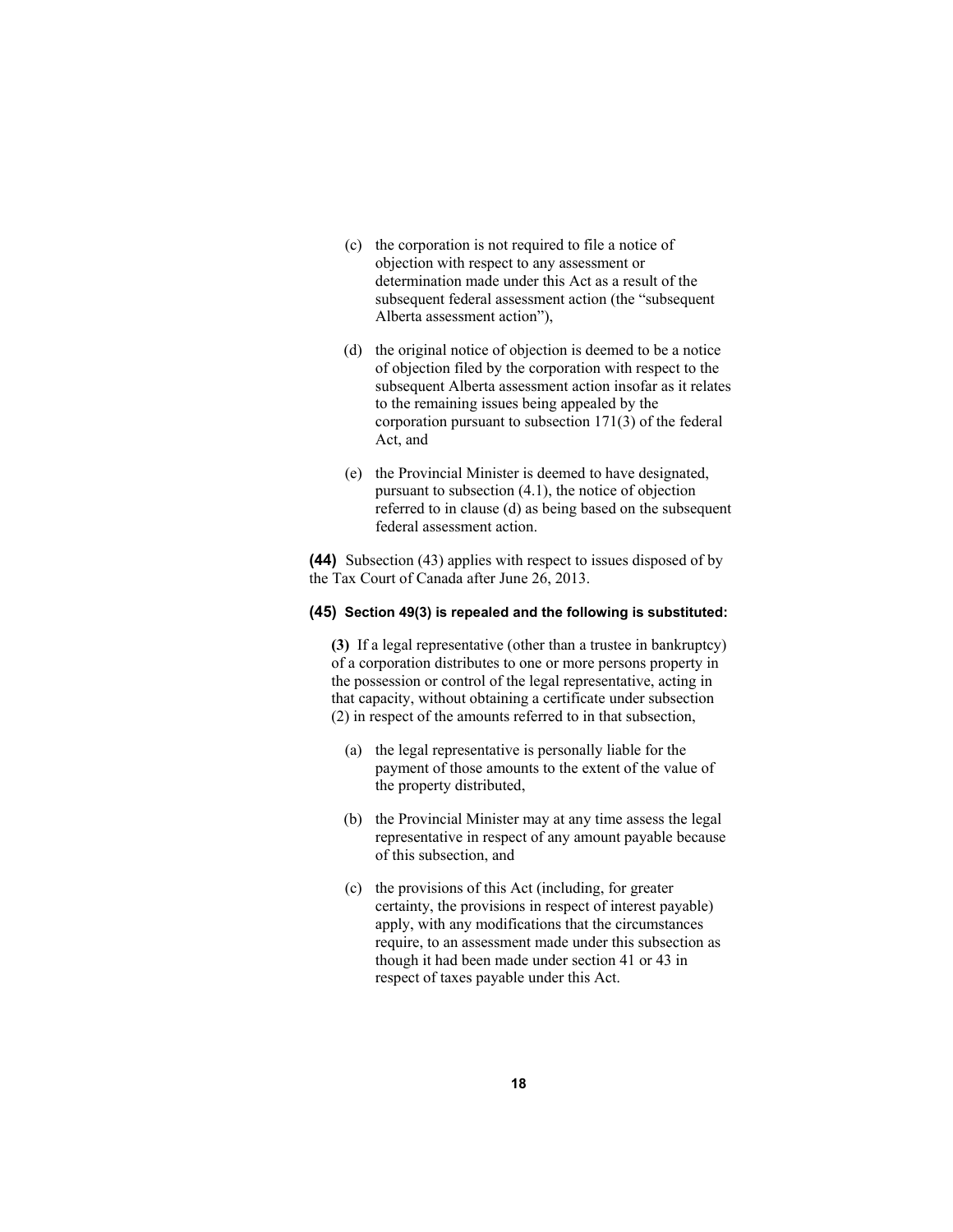#### (44) Application of subsection (43).

#### (45) Section 49(3) presently reads:

*(3) Where a legal representative (other than a trustee in bankruptcy) of a corporation distributes to one or more persons property in the possession or control of the legal representative acting in that capacity without obtaining a certificate under subsection (2) in respect of the amounts referred to in that subsection, the legal representative is personally liable for the payment of those amounts to the extent of the value of the property distributed, and the Provincial Minister may at any time assess the legal representative in respect of any amount payable because of this subsection, and the provisions of this Act apply, with any modifications that the circumstances require, to an assessment made under this subsection as though it had been made under section 41 or 43.*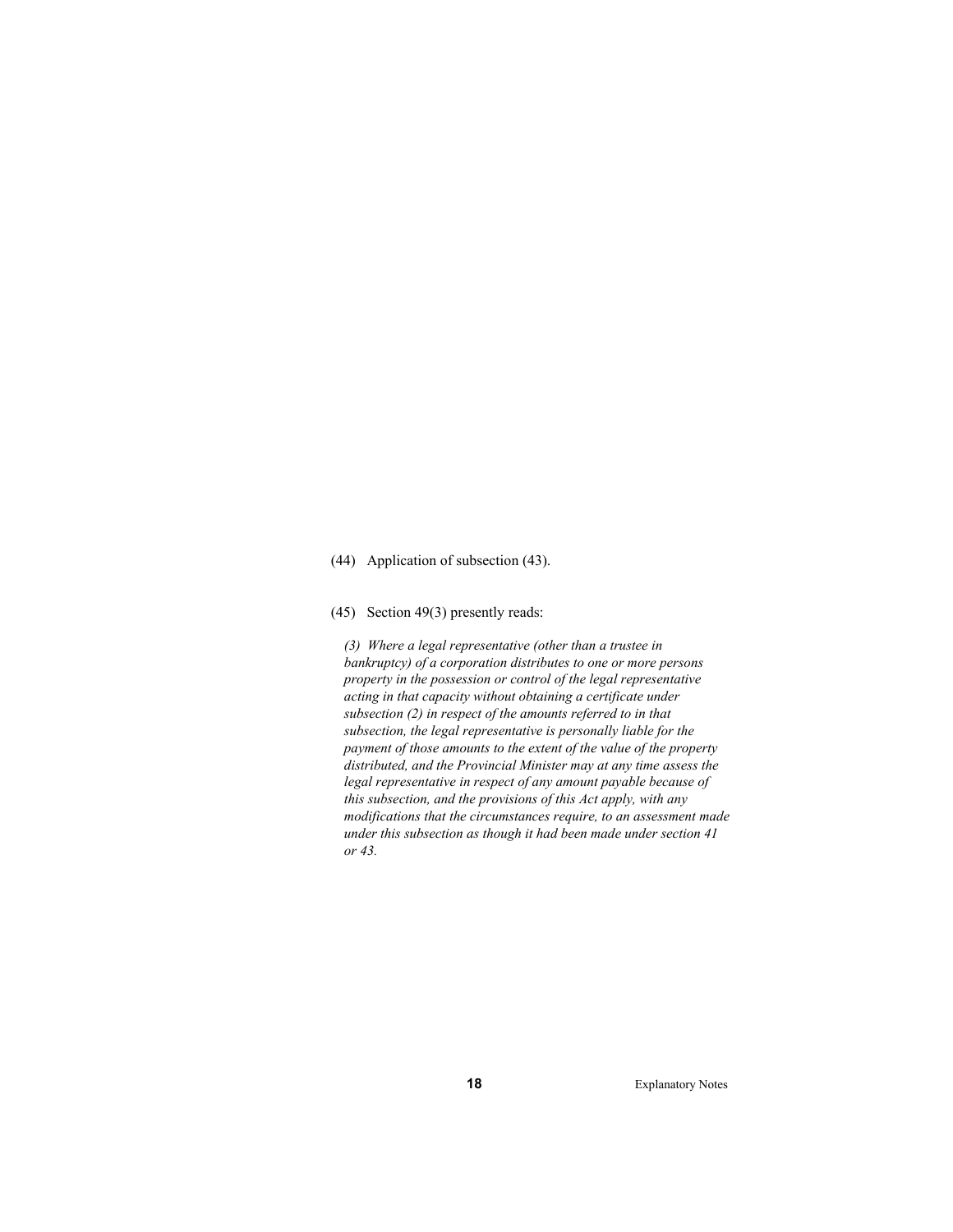**(46)** Subsection (45) applies to assessments made after December 20, 2002.

#### **(47) Section 49.1 is amended**

- **(a) in subsection (1) by striking out** "an amount of the corporation's tax under this Act for the year equal to the amount, if any, by which the fair market value of the property at that time exceeds the fair market value at that time of the consideration given for the property, but nothing in this subsection limits the liability of the corporation under any other provisions of this Act" **and substituting** "the lesser of the corporation's tax payable under this Act for the year and the amount, if any, by which the fair market value of the property at that time exceeds the fair market value at that time of the consideration given for the property, but nothing in this subsection limits the liability of the corporation under any other provision of this Act or of the person for the interest that the person is liable to pay under this Act on an assessment in respect of the amount that the person is liable to pay because of this subsection";
- **(b) in subsection (2) by adding** "or of the transferee for the interest that the transferee is liable to pay under this Act on an assessment in respect of the amount that the transferee is liable to pay because of this subsection" **after** "provision of this Act";
- **(c) in subsection (2.1)** 
	- **(i) by striking out** "Where" **and substituting** "If";
	- **(ii) by striking out** "is deemed to limit the liability of the corporation or the corporate partner under any other provision of this Act" **and substituting** "limits the liability of the corporation or the corporate partner under any other provision of this Act or of any person for the interest that the person is liable to pay under this Act on an assessment in respect of the amount that the person is liable to pay because of this subsection";
- **(d) by repealing subsection (3) and substituting the following:**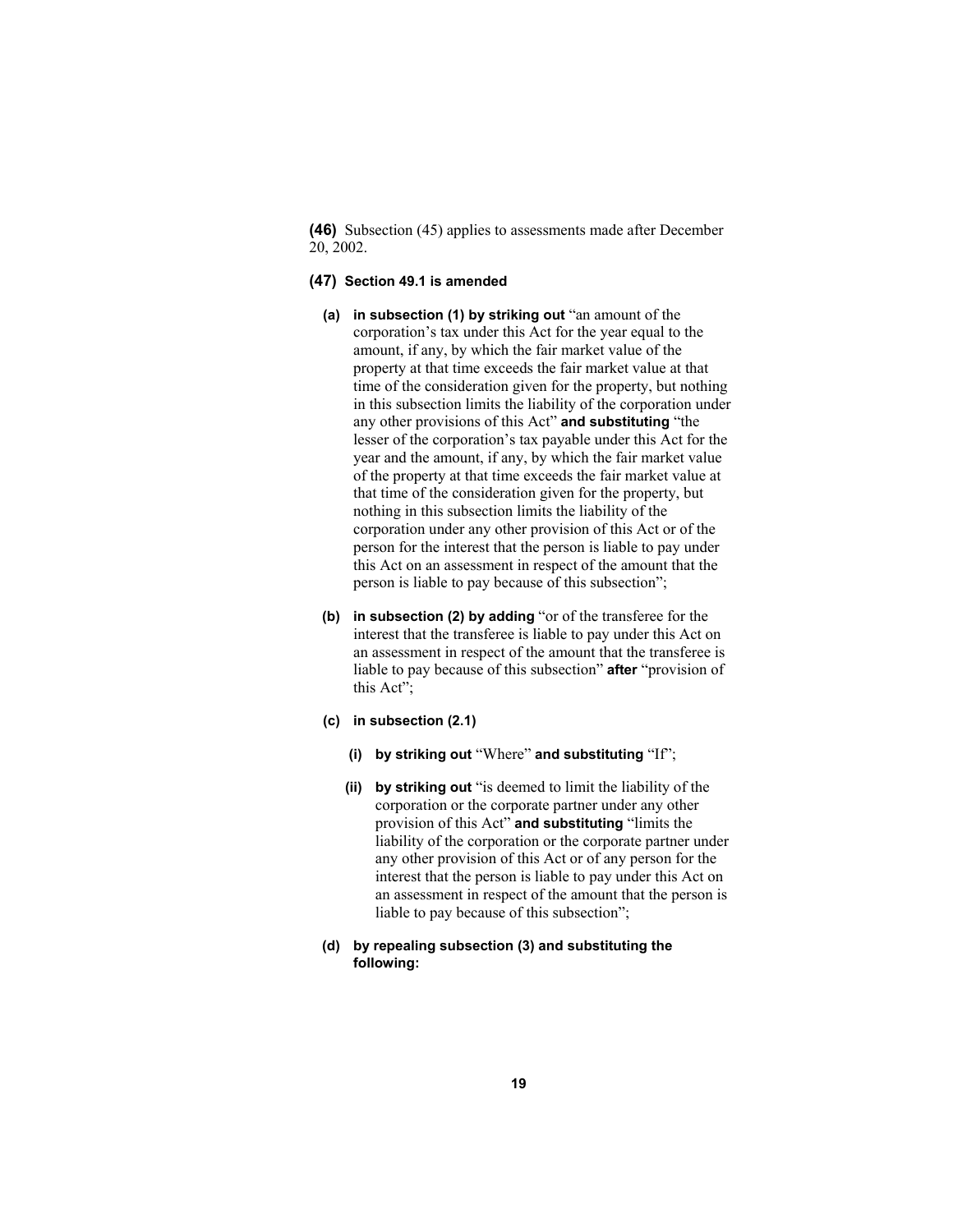(46) Application of subsection (45).

#### (47) Section 49.1 presently reads:

*49.1(1) If property is transferred at any time by a corporation to a person with whom the corporation does not deal at arm's length at that time and the corporation is prevented by subsection 61.3(3) of the federal Act from deducting an amount under section 61.3 of the federal Act as it applies for the purposes of this Act in computing its income for a taxation year because of the transfer or because of the transfer and one or more other transactions, the person is jointly and severally liable with the corporation to pay an amount of the corporation's tax under this Act for the year equal to the amount, if any, by which the fair market value of the property at that time exceeds the fair market value at that time of the consideration given for the property, but nothing in this subsection limits the liability of the corporation under any other provisions of this Act.* 

*(2) If* 

- *(a) property is transferred at any time from a corporation (in this subsection referred to as the "transferor") to another person (in this subsection referred to as the "transferee") with whom the transferor does not deal at arm's length,*
- *(b) the transferor is liable because of subsection (1) or this subsection to pay an amount of the tax of another person (in this subsection referred to as the "debtor") under this Act, and*
- *(c) it can reasonably be considered that one of the reasons of the transfer would, but for this subsection, be to prevent the enforcement of this section,*

*the transferee is jointly and severally liable with the transferor and the debtor to pay an amount of the debtor's tax under this Act equal to the lesser of the amount of such tax that the transferor was liable to pay at that time and the amount, if any, by which the fair market value of the property at that time exceeds the fair market value at the time of the consideration given for the property, but nothing in this subsection limits the liability of the debtor or the transferor under any provision of this Act.* 

*(2.1) Where a corporation or a partnership of which a corporation subject to tax under this Act is a member (referred to in this*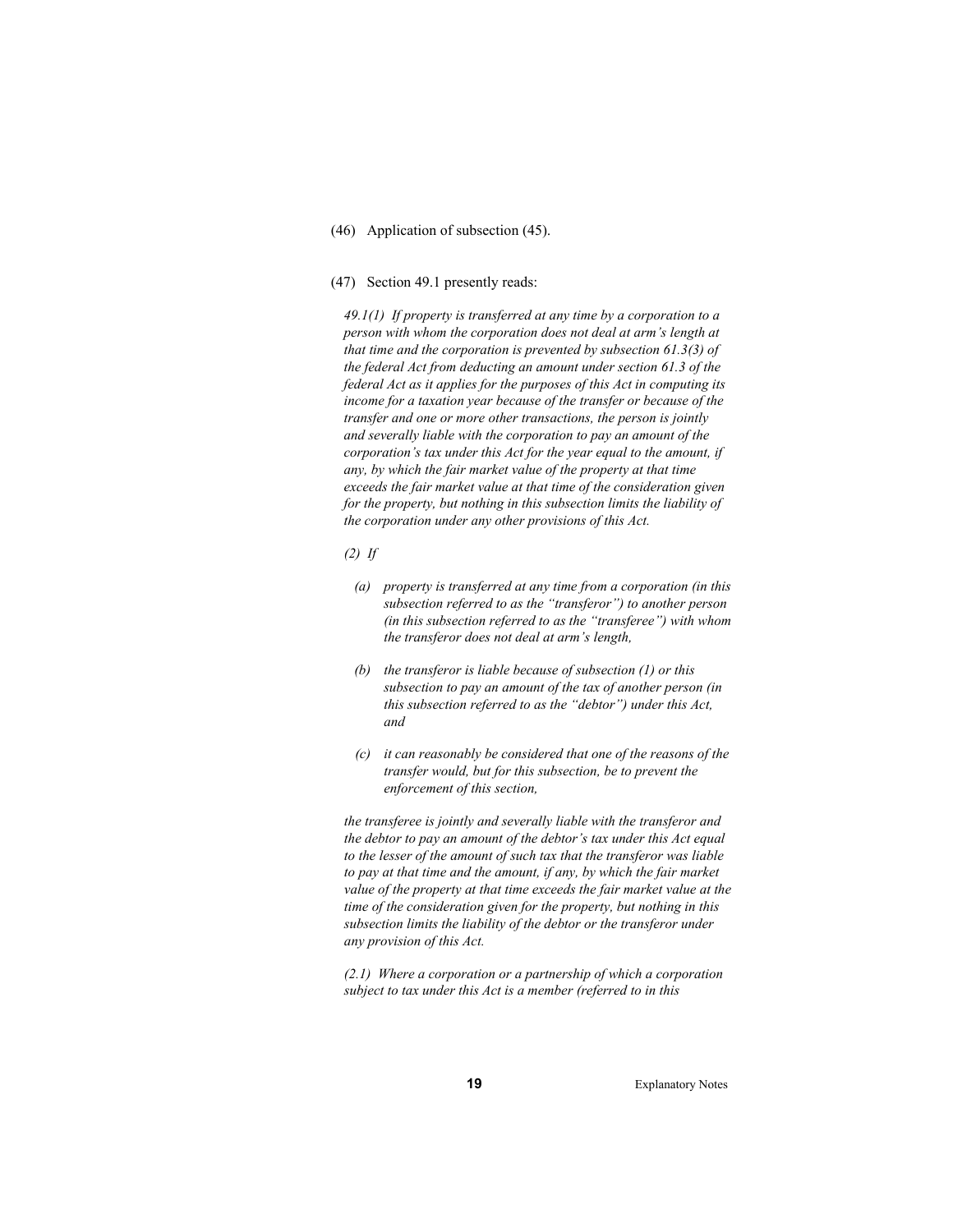**(3)** The Provincial Minister may at any time assess a person in respect of any amount payable by the person because of this section, and the provisions of this Part (including, for greater certainty, the provisions in respect of interest payable) apply, with any modifications that the circumstances require, in respect of an assessment made under this section as though it had been made under section 41 or 43 in respect of taxes payable under this Part.

# **(e) by adding the following after subsection (3):**

**(3.1)** The Provincial Minister may at any time assess a person in respect of any amount payable because of paragraph  $94(3)(d)$  or (e) or subsection  $94(17)$  of the federal Act as they apply for the purposes of this Act, and the provisions of this Part (including, for greater certainty, the provisions in respect of interest payable) apply, with any modifications that the circumstances require, in respect of an assessment made under this section as though it had been made with respect to a corporation under section 41 or 43 in respect of taxes payable under this Part.

# **(f) in subsection (4) by striking out the portion preceding clause (a) and repealing clause (a) and substituting the following:**

**(4)** If a person has become jointly and severally liable with a corporation under this section or because of paragraph  $94(3)(d)$  or (e) or subsection  $94(17)$  of the federal Act as they apply for purposes of this Act in respect of part or all of a liability under this Act of the corporation,

 (a) a payment by the person on account of that person's liability shall to the extent of the payment discharge that person's liability, but

# **(g) by adding the following after subsection (4):**

**(5)** For the purposes of this section, the fair market value at any time of an undivided interest in a property, expressed as a proportionate interest or right in that property, is deemed to be equal to the same proportion of the fair market value of that property at that time.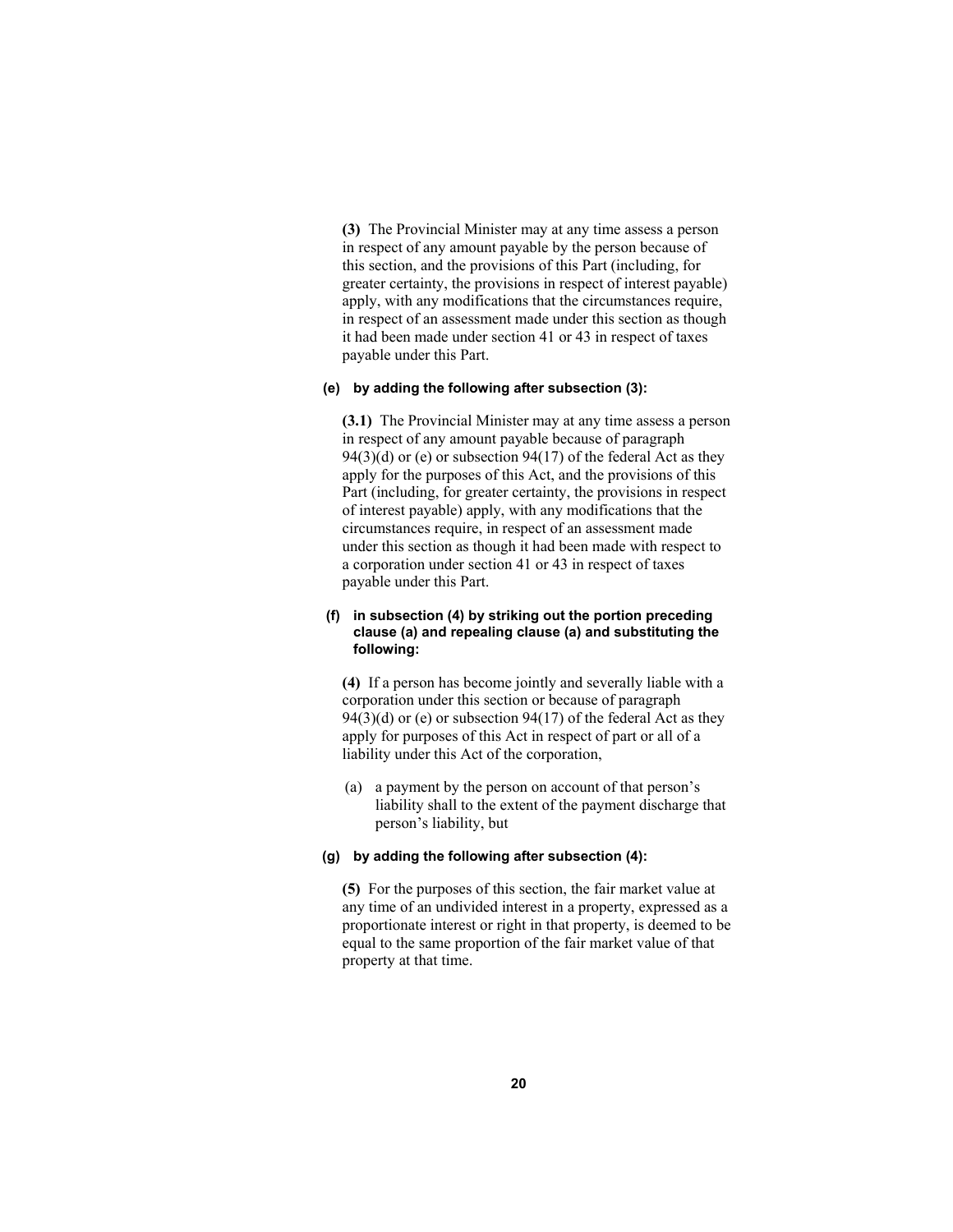*subsection as the "corporate partner") is deemed by subsection 69(11) of the federal Act, as it applies for the purposes of this Act, to have disposed of a property at any time for proceeds of disposition equal to its fair market value at the time, the person referred to in that subsection to whom a benefit described in that subsection was available in respect of a subsequent disposition of the property or property substituted for the property is jointly and severally liable with the corporation or the corporate partner to pay a part of the corporation's or the corporate partner's liabilities under this Act in respect of each taxation year equal to the amount determined by the formula* 

#### *A - B*

#### *where*

- *A is the total of amounts payable under this Act by the corporation or the corporate partner in respect of the year, and*
- *B is the amount that would, if the corporation or partnership were not deemed by subsection 69(11) of the federal Act, as it applies for the purposes of this Act, to have disposed of the property, be determined for A in respect of the corporation or the corporate partner in respect of the year,*

*but nothing under this subsection is deemed to limit the liability of the corporation or the corporate partner under any other provision of this Act.* 

*(2.2) Where a corporation has transferred property, either directly or indirectly, by means of a trust or any other means, to a person with whom the corporation was not dealing at arm's length, the transferee and transferor are jointly and severally liable to pay under this Act an amount equal to the lesser of* 

- *(a) the amount, if any, by which the fair market value of the property at the time it was transferred exceeds the fair market value at that time of the consideration given for the property, and*
- *(b) the total of all amounts each of which is an amount that the transferor is liable to pay under this Act (including, for greater certainty, an amount that the transferor is liable to*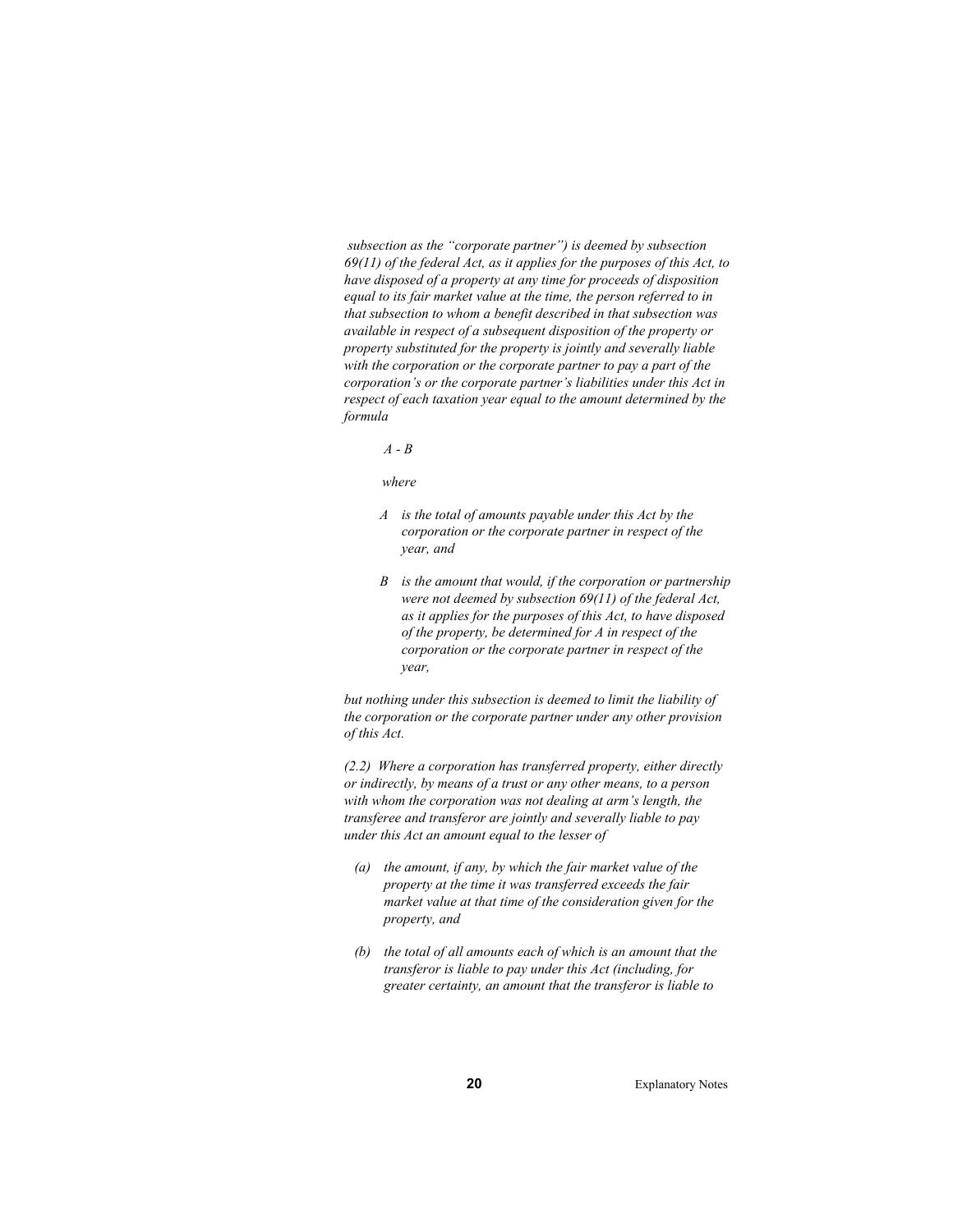**(48)** Subsection (47)(a), (b), (c) and (d) apply to assessments made after December 20, 2002.

**(49)** Subsection (47)(e) and (f) apply to assessments made after 2006, except that

 (a) section 49.1(3.1) of the *Alberta Corporate Tax Act* as enacted by subsection (47)(e) and the portion of section 49.1(4) of the *Alberta Corporate Tax Act* preceding clause (a), as enacted by subsection  $(47)(f)$ , shall be read without reference to "or subsection 94(17)" in their application to taxation years that end before March 5, 2010, and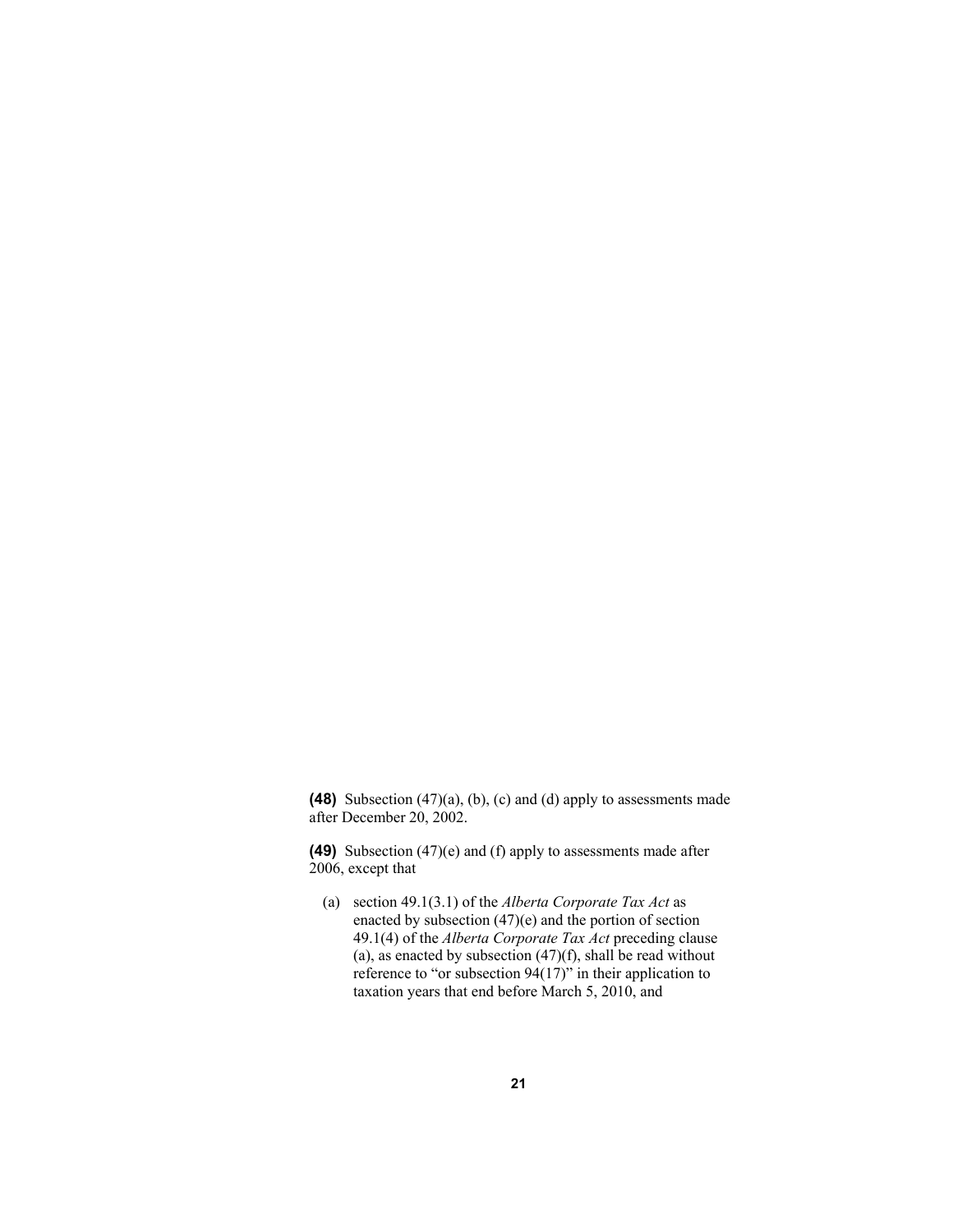*pay under this section, regardless of whether the Provincial Minister has made an assessment under subsection (3) for that amount or not) in or in respect of the taxation year in which the property was transferred or any preceding taxation year,* 

*but nothing in this subsection limits the liability of the transferor under any other provision of this Act or of the transferee for the interest that the transferee is liable to pay under this Act on an assessment in respect of the amount that the transferee is liable to pay because of this subsection.* 

*(3) The Provincial Minister may at any time assess a person in respect of any amount payable because of this section, and the provisions of this Part apply, with such modifications as the circumstances require, in respect of an assessment made under this section as though it had been made with respect to a corporation under section 41 or 43.* 

*(4) Where a person has become jointly and severally liable with a corporation under this section in respect of part or all of a liability under this Act of the corporation,* 

- *(a) a payment by the person on account of that person's liability discharges the joint liability to the extent of the payment, but*
- *(b) a payment by the corporation on account of that corporation's liability discharges the person's liability only to the extent that the payment operates to reduce the corporation's liability to an amount less than the amount in respect of which the person is, by this section, made jointly and severally liable.*
- (48) Application of subsection  $(47)(a)$ ,  $(b)$ ,  $(c)$  and  $(d)$ .
- (49) Application of subsection  $(47)(e)$  and  $(f)$ .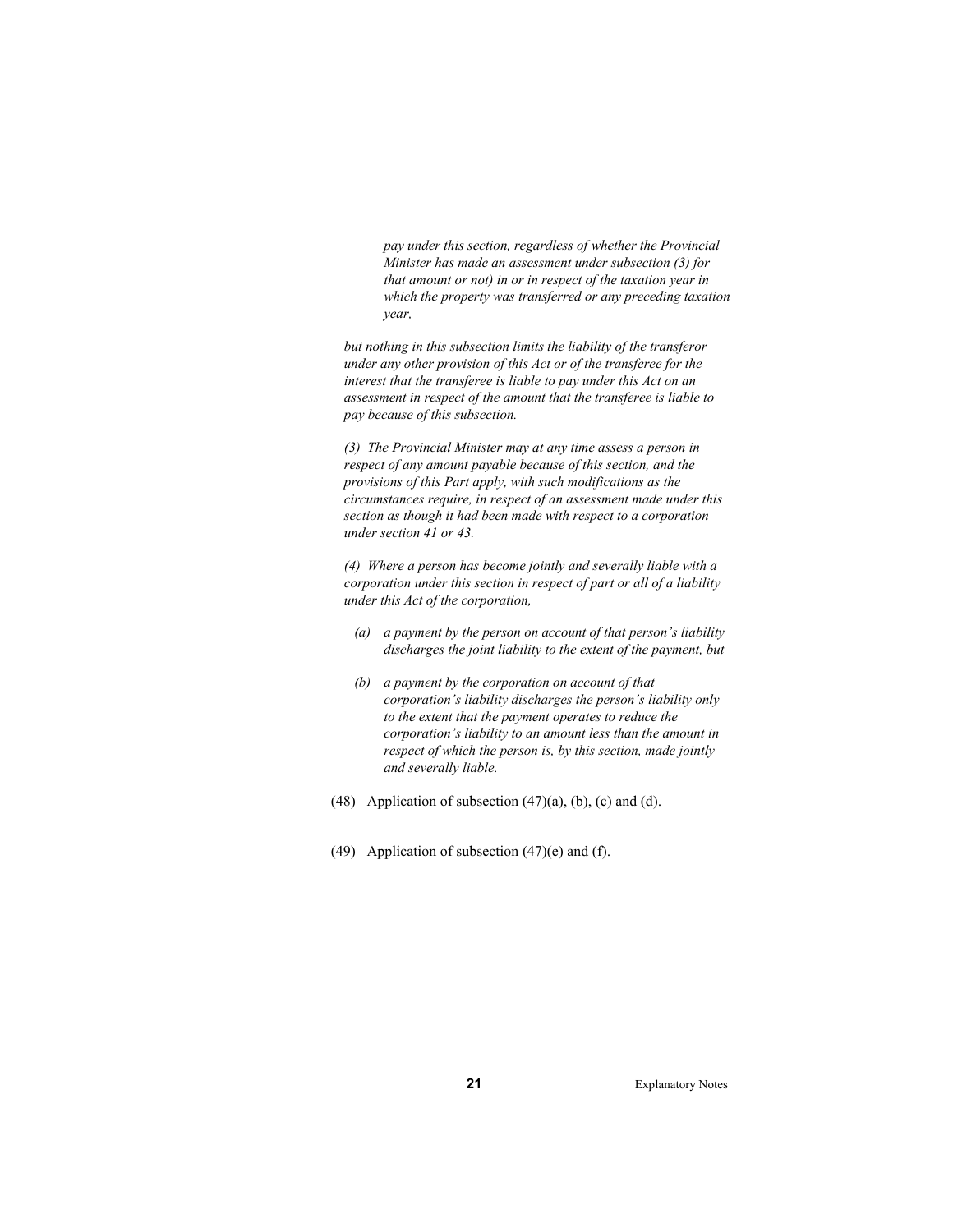(b) if subsection 94(1) of the federal Act, as enacted by section 7 of the *Technical Tax Amendments Act, 2012* (Canada), applies to a taxation year of a person that ends before 2007, section 49.1(3.1) of the *Alberta Corporate Tax Act* applies to assessments made on or after the first day of the first such taxation year of the person to which subsection 94(1) of the federal Act applies.

# **(50) Section 56(1) is amended by adding the following after clause (g):**

- (h) respecting the application of provisions of the federal Act for the purposes of Part 5.1;
- (i) respecting Alberta QET tax credits, including, without limitation, regulations
	- (i) respecting the conditions on which a corporation is entitled to claim an Alberta QET tax credit for a taxation year, and
	- (ii) respecting the application of Alberta QET tax credits against any tax, interest or penalties owing by a corporation to Her Majesty in right of Alberta.

**(51) Section 60.1(4.1) is amended by striking out** "Where an amount has been assessed under this Act in respect of a corporation for a taxation year in which it was a large corporation, subsections (1) to (4) do not apply to" **and substituting** "If an amount has been assessed under this Act in respect of a corporation for a taxation year in which it was a large corporation, or in respect of a particular amount claimed under section 110.1 of the federal Act as it applies for the purposes of this Act where the particular amount was claimed in respect of a tax shelter, subsections (1) to (4) do not".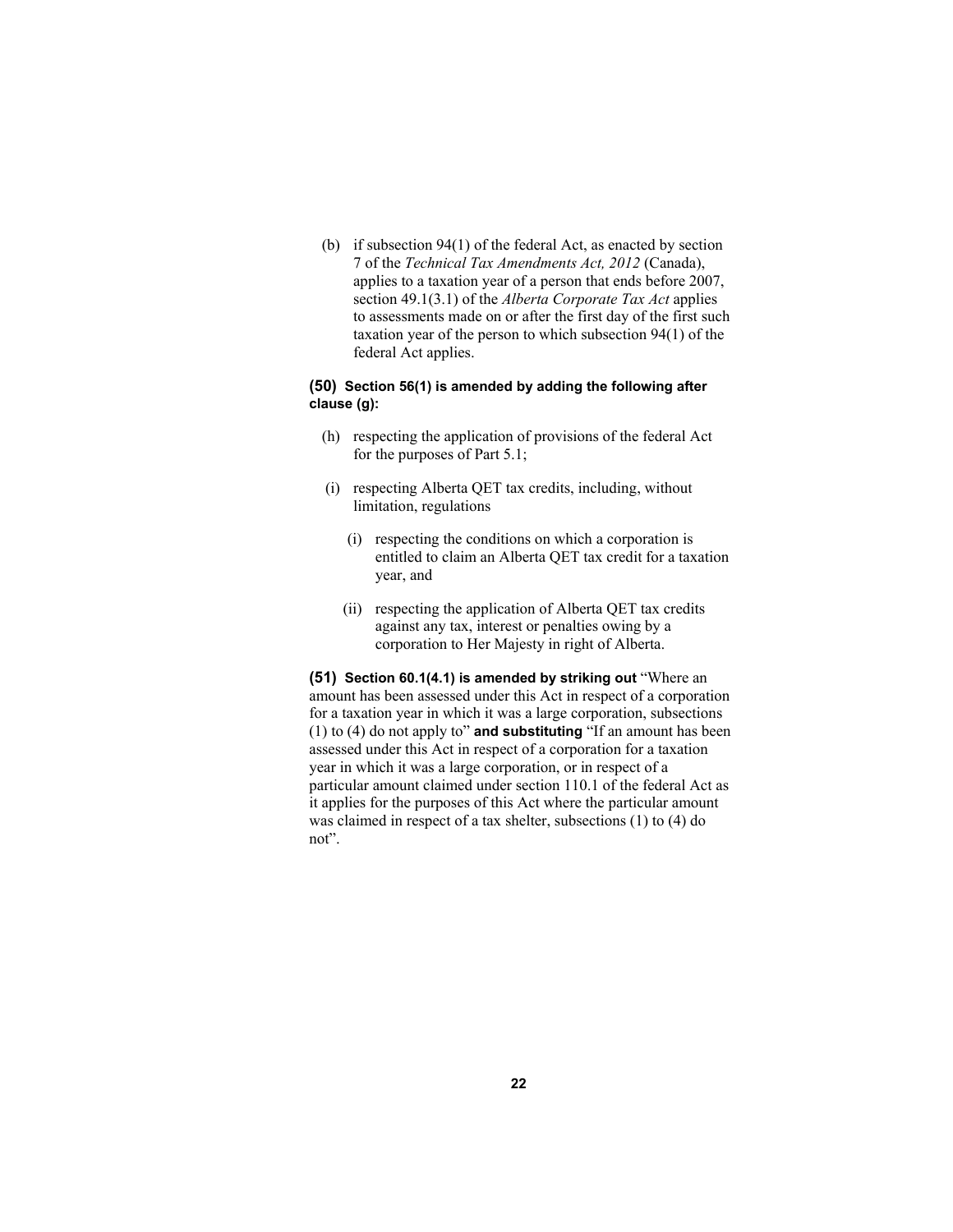(50) Regulation-making authority added.

#### (51) Section 60.1(4.1) presently reads:

*(4.1) Where an amount has been assessed under this Act in respect of a corporation for a taxation year in which it was a large corporation, subsections (1) to (4) do not apply to limit any action of the Provincial Minister to collect* 

- *(a) at any time on or before the particular day that is 90 days after the day of the mailing of the notice of assessment, 1/2 of the amount so assessed, and*
- *(b) at any time after the particular day, the amount, if any, by which the amount so assessed exceeds the total of* 
	- *(i) all amounts collected before that time with respect to the assessment, and*
	- *(ii) 1/2 of the amount in controversy at that time.*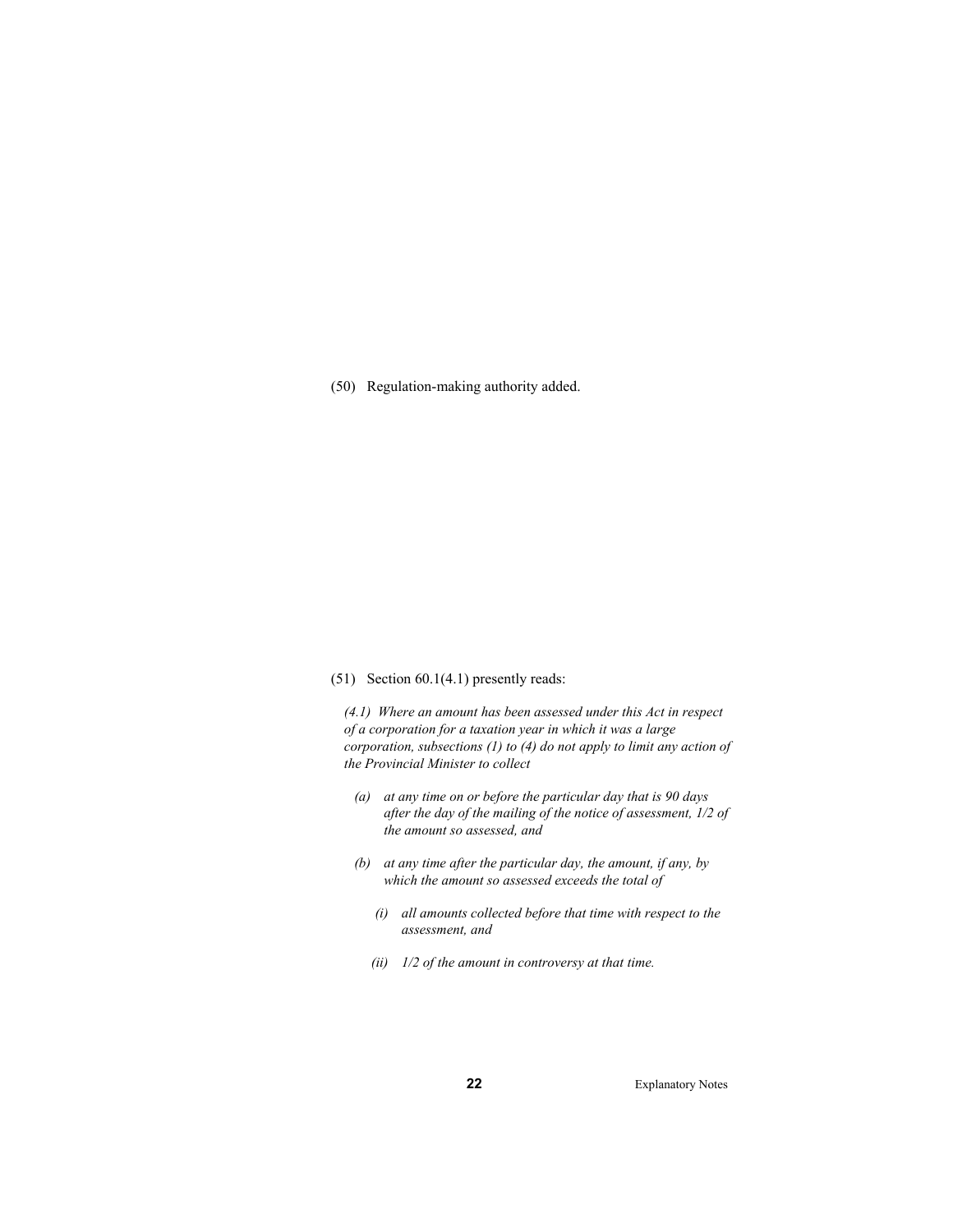# **(52) Section 64 is amended**

# **(a) in subsection (4) by striking out the portion preceding clause (a) and substituting the following:**

**(4)** A judge may, on application by the Provincial Minister and subject to any conditions that the judge considers appropriate, authorize the Provincial Minister to impose on a third party a requirement under subsection (1) relating to an unnamed person or more than one unnamed person (in this section referred to as the "group") if the judge is satisfied by information on oath that

# **(b) by repealing subsections (5) to (7).**

**(53) Section 92(1.1) is amended by adding** "with any modifications that the circumstances require" **after** "this Part".

# **Alberta Personal Income Tax Act**

**Amends RSA 2000 cA-30** 

**2(1) The** *Alberta Personal Income Tax* **is amended by this section.**

**(2) Section 11(2) is repealed and the following is substituted:**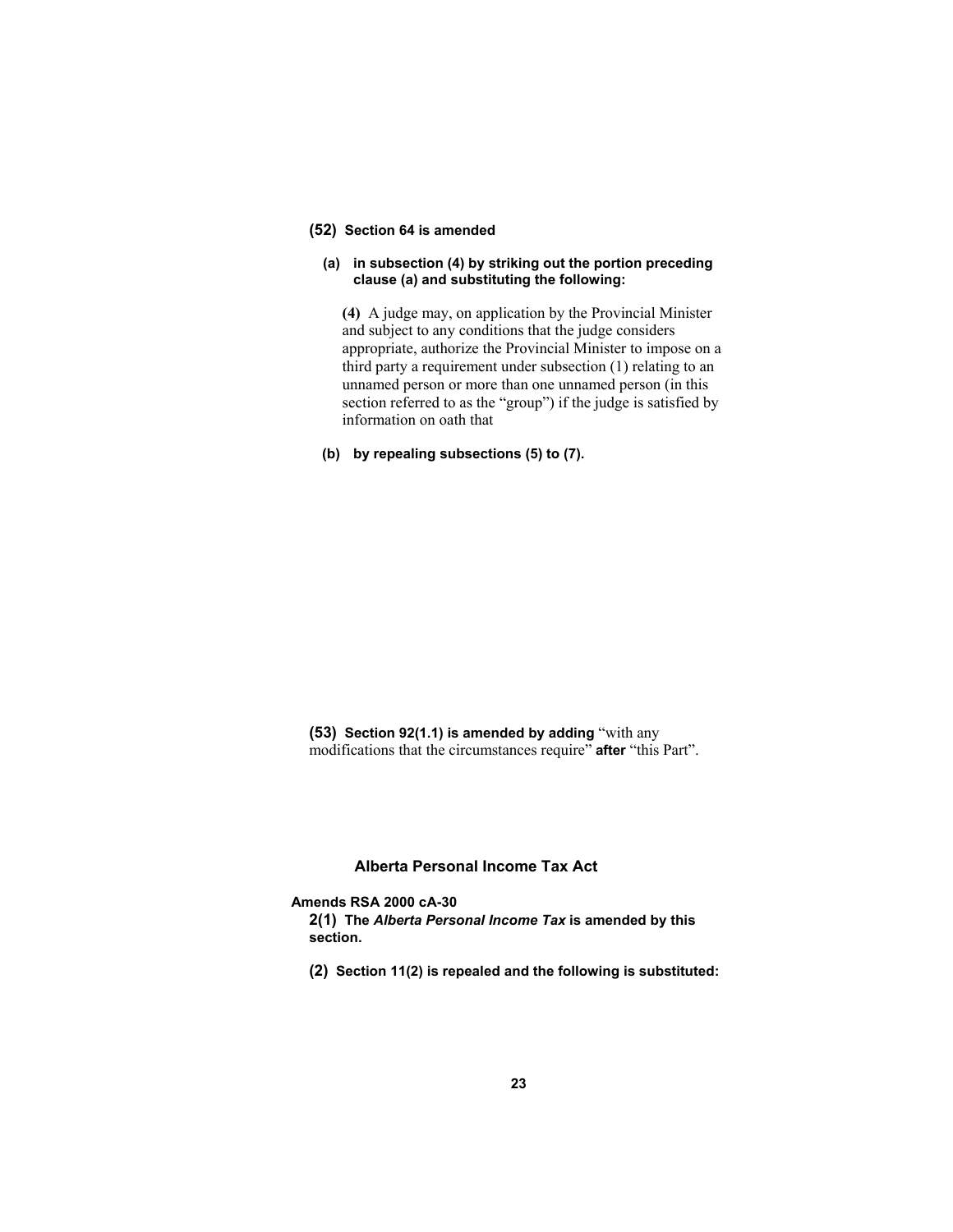#### (52) Section 64 presently reads in part:

*(4) On ex parte application by the Provincial Minister, a judge may, subject to the conditions the judge considers appropriate, authorize the Provincial Minister to demand under subsection (1) that a third party provide or produce information or documents relating to one or more unnamed persons, in this section referred to as the "group", if the judge is satisfied by information on oath that* 

- *(a) the group is ascertainable, and*
- *(b) the information or documents are required to verify compliance by the person or persons in the group with any duty or obligation under this Act.*

*(5) If an authorization is granted under subsection (4), the authorization shall be served with the notice referred to in subsection (1).* 

*(6) If an authorization is granted under subsection (4), a third party on whom a notice is served under subsection (1) may, within 15 days after the service of the notice, apply to a judge for a review of the authorization.* 

*(7) On hearing an application under subsection (6), a judge may cancel the authorization previously granted if the judge is not then satisfied that the conditions in subsection (4)(a) and (b) have been met, and the judge may confirm or vary the authorization if the judge is satisfied that those conditions have been met.* 

#### (53) Section 92(1.1) presently reads:

*(1.1)* Subject to subsection (2), sections  $1(2)(g)$  and (i), (3) and (4), *36.2, 37.1, 39(6), 41(1), (1.11), (1.111) and (1.12), 42, 43, 43.1, 45, 46, 47(2) to (4) and (4.2) to (5), 48 to 72, Part 8 Division 4.1 and 74 to 84 apply for the purposes of this Part.* 

#### **Alberta Personal Income Tax Act**

**2**(1) Amends chapter A-30 of the Revised Statutes of Alberta 2000.

(2) Section 11(2) presently reads: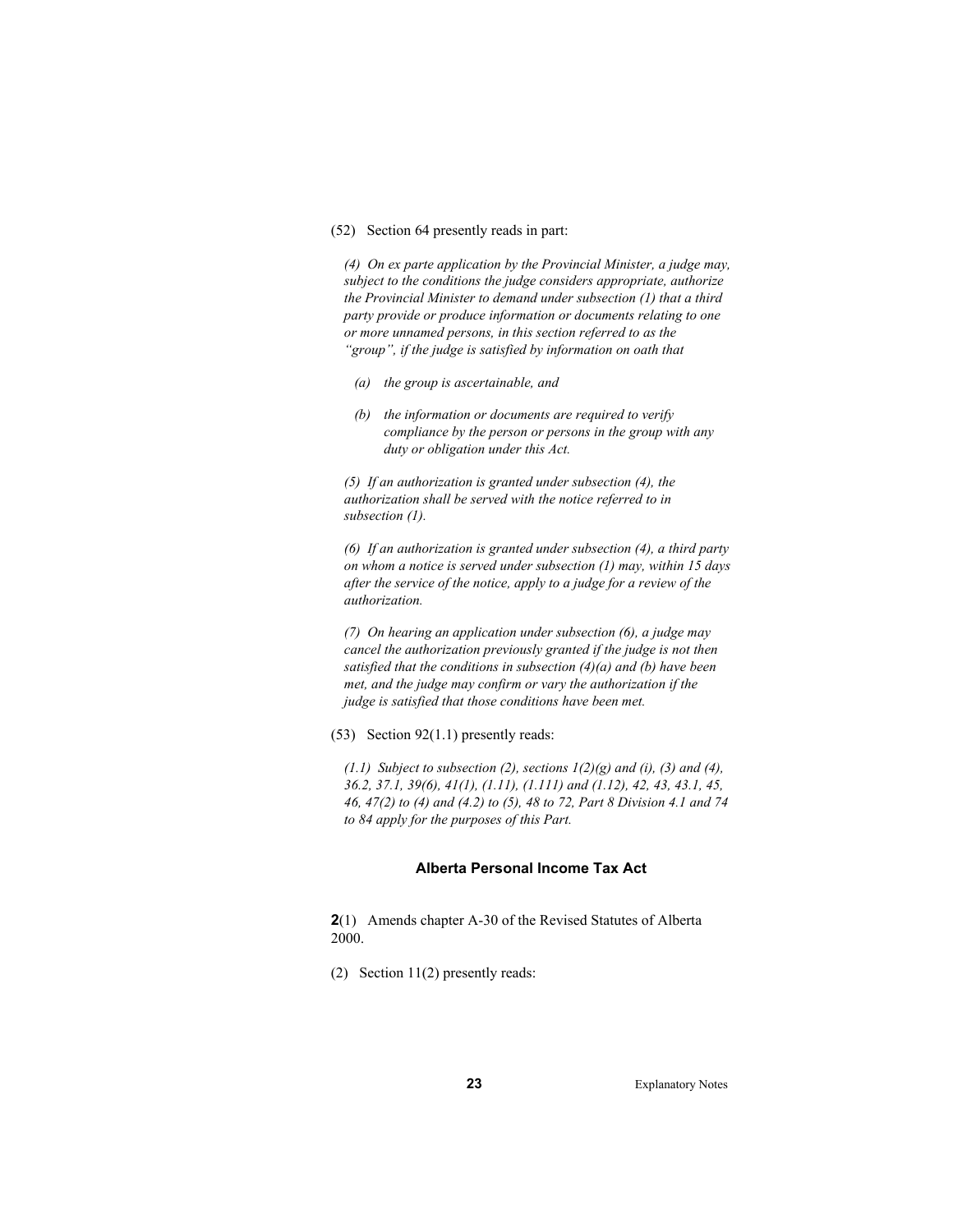**(2)** Section 118.1 of the federal Act applies for the purposes of this Act, except

- (a) the definition of "first-time donor" included in subsection 118.1(1) for the period March 21, 2013 to December 31, 2017 does not apply,
- (b) subsections 118.1(3.1) and (3.2) included for the period March 21, 2013 to December 31, 2017 do not apply, and
- (c) subsection (1) of this section applies instead of subsection 118.1(3) of the federal Act.

**(3)** Subsection (2) is deemed to have come into force on March 21, 2013.

### **(4) Section 13.1(1)(a)(i) is repealed and the following is substituted:**

 (i) begins at the earlier of the time that an application is made for registration with a provincial ministry responsible for adoption (or with an adoption agency licensed by a provincial government) and the time, if any, that an application related to the adoption is made to a Canadian court, and

**(5)** Subsection (4) is deemed to have come into force on January 1, 2013.

**(6) Section 16(3) is amended by adding** ", and subsection 118.6(2.1) of the federal Act does not apply" **after** "subsection 118.6(2) of the federal Act".

**(7)** Subsection (6) is deemed to have come into force on January 1, 2006.

**(8) Section 21 is amended by striking out** "and" **at the end of clause (f), by adding** "and" **at the end of clause (g) and by adding the following after clause (g):**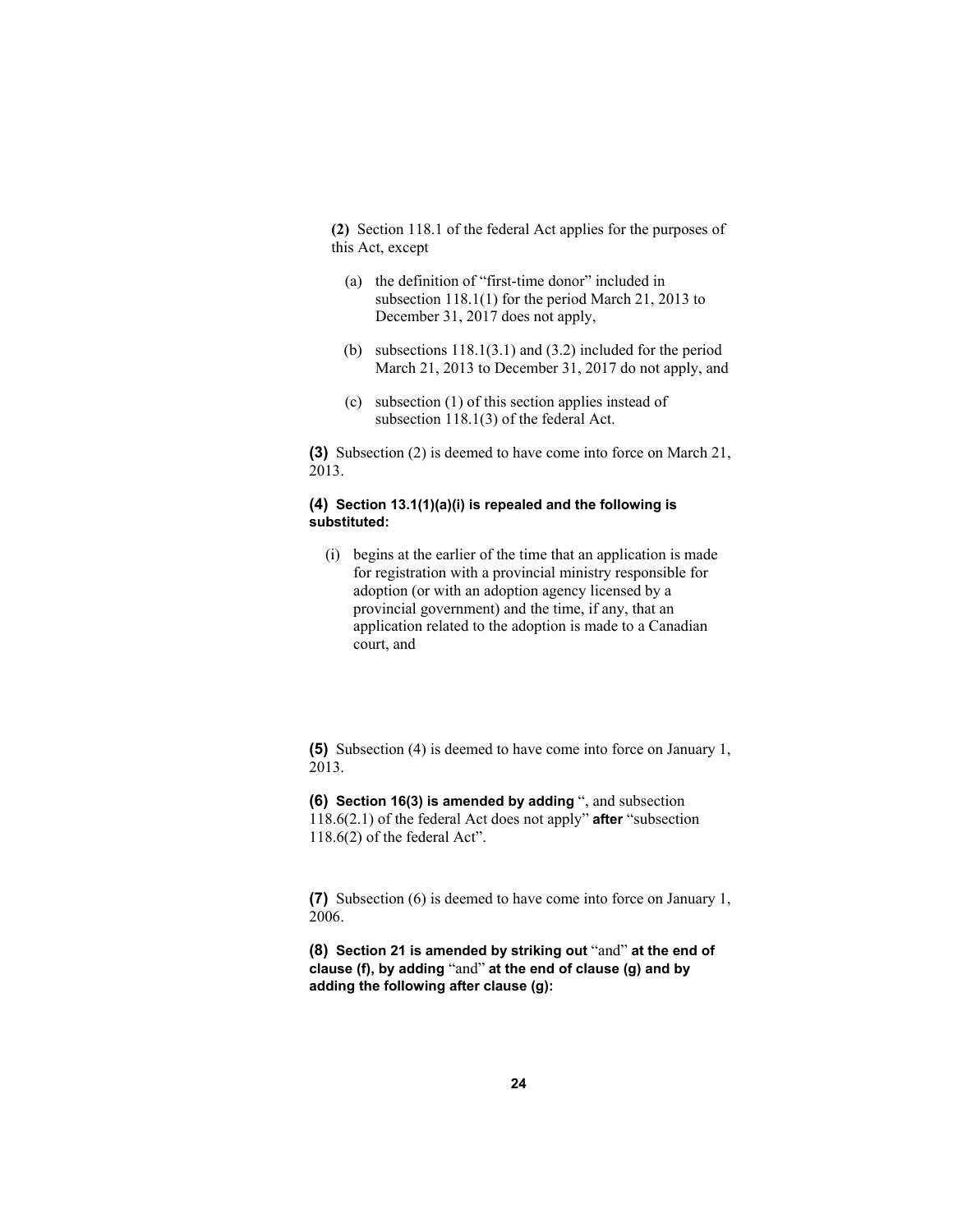*(2) Section 118.1 of the federal Act applies for the purposes of this Act except that subsection (1) of this section applies instead of subsection 118.1(3) of the federal Act.* 

- (3) Coming into force of subsection (2).
- (4) Section  $13.1(1)(a)(i)$  presently reads:
	- *13.1(1) In this section,*
	- *(a) "adoption period", in respect of an eligible child of an individual, means the period that* 
		- *(i) begins at the earlier of the time that the eligible child's adoption file is opened with a provincial ministry responsible for adoption (or with an adoption agency licensed by a provincial government) and the time, if any, that an application related to the adoption is made to a anadian court, and*
- (5) Coming into force of subsection (4).
- (6) Section 16(3) presently reads:

*(3) Section 118.6 of the federal Act applies for the purposes of this Act except that subsections (1) and (2) of this section apply instead of subsection 118.6(2) of the federal Act.* 

- (7) Coming into force of subsection (6).
- (8) Section 21 presently reads in part:

*21 Section 121 of the federal Act applies for the purposes of this Act except that*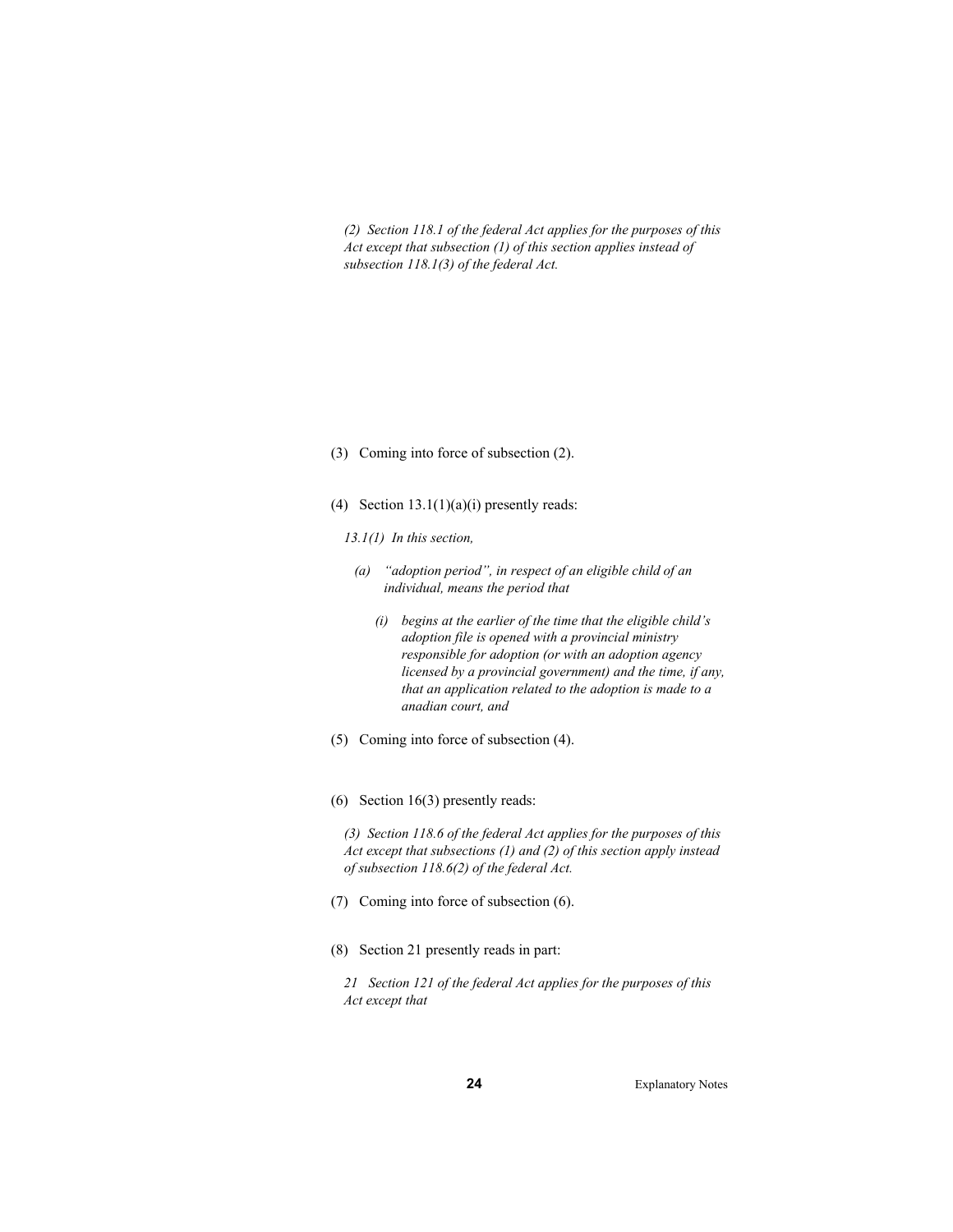- (h) for the 2014 taxation year and subsequent taxation years
	- (i) the reference in paragraph (a) to "13/18" is to be read as "13/64", and
	- (ii) the reference in paragraph (b) to " $6/11$ " is to be read as "69/190".

**(9)** Subsection (8) is deemed to have come into force on January 1, 2014.

**(10) Section 59(3) is amended by striking out** "Subsection 171(1) of the federal Act applies" **and substituting** "Sections 171, 173 and 174 of the federal Act apply".

**(11)** Subsection (10) is deemed to have come into force on July 26, 2013.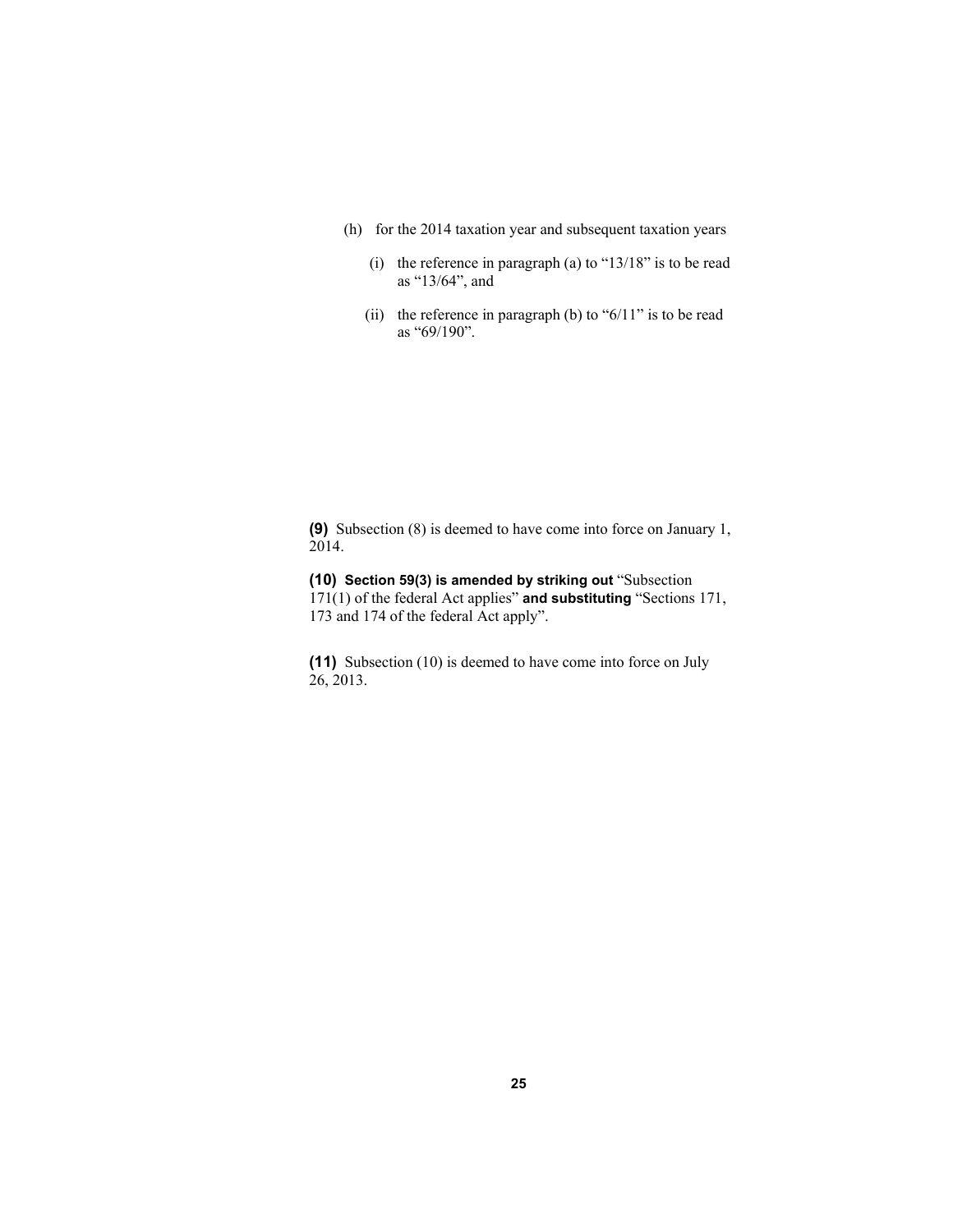- *(f) for the 2011 taxation year* 
	- *(i) the reference in paragraph (a) to "2/3" is to be read as "7/40", and*
	- *(ii) the reference in paragraph (b) to "13/23" is to be read as "141/410",*

 *and* 

- *(g) for the 2012 taxation year and subsequent taxation years* 
	- *(i) the reference in paragraph (a) to "2/3" is to be read as "7/40", and*
	- *(ii) the reference in paragraph (b) to "6/11" is to be read as "69/190".*
- (9) Coming into force of subsection (8).
- (10) Section 59(3) presently reads:
	- *(3) Subsection 171(1) of the federal Act applies for the purposes of this Act.*
- (11) Coming into force of subsection (10).